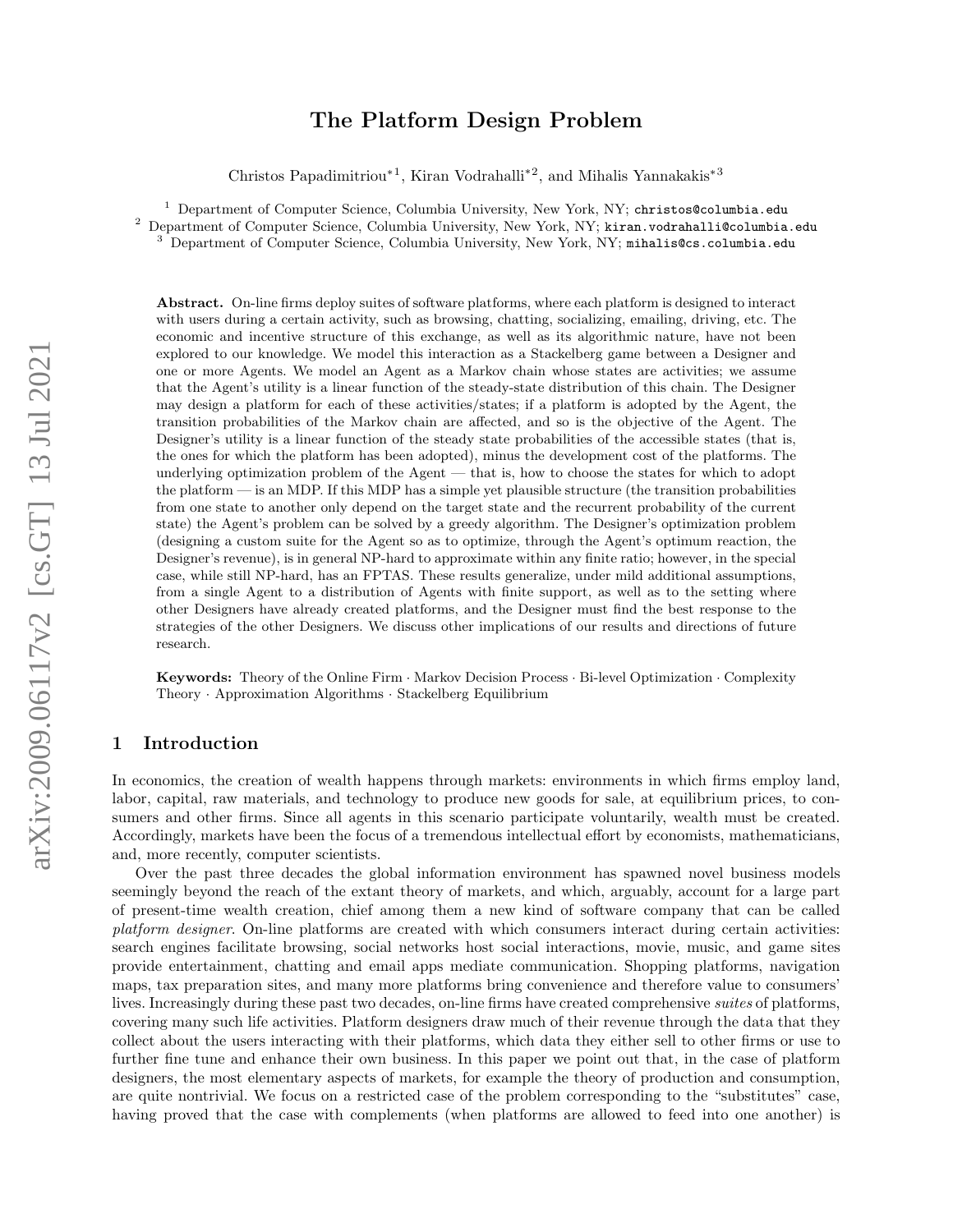hopeless. Note that this reflects the history of the search, in the market context, for conceptually, and implicitly computationally, tractable cases. (Recall the fruitful early work by Arrow and other economists on the identification of classes of markets with good structural properties, such as the gross substitutes case [\[2\]](#page-14-0), and the extensive more recent work in computer science developing algorithms for special cases, like the case of linear utilities [\[24\]](#page-15-0).)

Our Model and Results We model the platform design problem as a Stackelberg game (that is, a game where one player goes first and the others react optimally) with two players, a Designer and an Agent (the extension to many Agents is also studied, and the case of many competing Designers is also discussed). Here, the Designer plays first, and the Agent responds. The Agent is modeled as an ergodic Markov chain on a set of states A, representing the Agent's life activities. We assume that the Agent receives a fixed payoff per unit of time spent at each state. The Designer has the opportunity to design a platform for each state in A, which the Agent may or may not choose to adopt. There is a one-time cost for the Designer to build a platform for a given state. If the Agent adopts the platform, the transitions of the Agent's life change at that state, and the Agent's utility at that state may increase or decrease as a result of adoption<sup>[4](#page-1-0)</sup>. In return, the Designer gets to observe the Agent at that state and derives a fixed utility payoff for the fraction of time the Agent spends in that state. We assume that platform revenue is proportional to the time users spend on the platform, which strikes us as a reasonable first approximation.

We note immediately that the Agent's optimization problem, once the Designer has deployed a set  $S$  of platforms, is a Markov decision process (MDP), and it follows from MDP theory that the Agent will adopt some of the platforms offered and reject the rest and the optimum set of adopted platforms can be computed by linear programming (and other methods).

Now the *platform design problem* (PDP) is the following: Given the Markov chain, all utility coefficients for both the Agent and the Designer, and the development costs of the platforms, choose a set of states S for which to create platforms, so as to maximize the Designer's utility; namely, the utility to the Designer of the Markov chain that results from the optimum response by the Agent to the platforms in  $S$ , minus the development costs of the platforms in S. It is immediate that, since the Designer can anticipate Agent's optimal response, at optimality all platforms in the optimum set S will be adopted.

We show that PDP is NP-hard to approximate within *any* finite ratio (Theorem [1\)](#page-3-0). The proof of this result is quite instructive, because it relies almost exclusively on the fact that introduced platforms can modify the Markov chain so as to funnel traffic from one platform to the other, and therefore create the stark choices necessary for this level of complexity. The construction has the property that offering a platform in one state can make it more attractive for the Designer to offer a platform also at another state (if the adoption of the platform in the first state increases the transition probability to the second state) In economic terms, the platforms offered by the Designer can be complementary goods, and making decisions for such goods tend to be difficult.

In view of this obstacle, we next turn to a special kind of Markov chain, for which platforms are essentially substitute goods; generally, substitution is known to lead to better behaving markets. A Markov chain of this sort, called the flower (see Figure [1\)](#page-4-0), has a number of transition parameters that is linear in  $|\mathcal{A}|$ . At each state i, the transition leads back to the state with some probability  $q_i$ , while the rest of the probability  $(1 - q_i)$  is split among the other states in proportions that are fixed. Evidently, this is equivalent to a chain that has an extra "rest state" 0 with  $q_0 = 0$ , that is, a purely transitional state (see Figure [1\)](#page-4-0). Adopting a platform now increases or decreases the transition probability of the state to itself, decreasing or increasing, respectively, the transition probability to the other states. We show that, in this case, the MDP optimizing the Agent's objective, given the available platforms, becomes a quasiconcave combinatorial optimization problem with special structure (Lemma [1\)](#page-4-1), which can be solved by a greedy algorithm (Theorem [2\)](#page-5-0). The algorithm can be extended to a setting where there are multiple available platforms for each state in  $A$ , and the agent can choose to adopt one or none of these options for each state (Theorem [7\)](#page-11-0).

The PDP in the flower specal case is still NP-hard (Theorem [4\)](#page-8-0), but has a dynamic programming FPTAS if one parameter — the expected time spent at each state — is quantized (Theorem [3\)](#page-8-1). The dynamic programming algorithm can be extended, through some further quantization, to the case of many agents except that the number of agents is now in the exponent (Theorem [5\)](#page-10-0). Given that the number of agents is

<span id="page-1-0"></span><sup>&</sup>lt;sup>4</sup> One possible reason for diminished utility is the aversion of the Agent to the Designer's access to personal information pertaining to that state.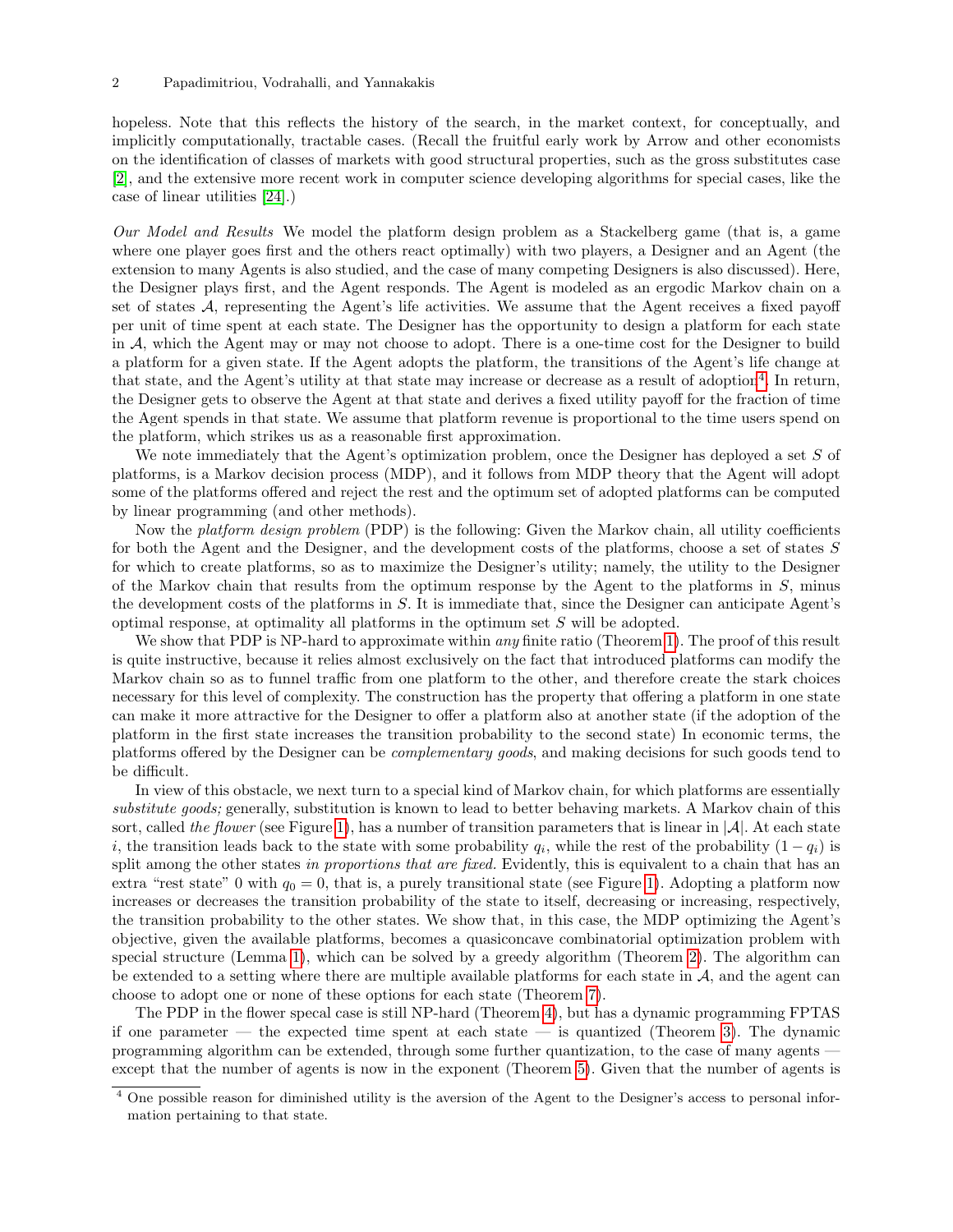likely to be very large, the best way to think of this algorithm is as an algorithm for the case in which one is given a distribution of agents of finite support — that is, with a small number of agent types. Similarly, essentially the same algorithm can be adapted to the competitive setting, where a Designer enters a field where many Designers have already built existing platforms, and must now decide which platforms to build (Theorem [8\)](#page-12-0).

Related Work We are not aware of past research on the production and consumption of online platforms. Computational aspects of Stackelberg games between consumers and firms designing or packaging on-line products have been explored to a small degree, see e.g. [\[13,](#page-14-1) [14\]](#page-14-2). There has been work on online decision making, where at each round the Designer gets to select from some set of options (e.g., which is the best ad to display to the user of a website) and receives a reward after deployment for that round, as well as additional information about the performance of the other options [\[6\]](#page-14-3); see also [\[9,](#page-14-4) [16,](#page-14-5) [17,](#page-15-1) [18,](#page-15-2) [21\]](#page-15-3). This line of research is of obvious relevance to the present one, even though our Agent model is far more complex. More recently, trade-offs in on-line activity by consumers, for example between effectiveness of browsing and privacy, have been discussed [\[22,](#page-15-4) [23\]](#page-15-5). The ways in which on-line firms profit from data has been somewhat explored, see e.g. [\[1\]](#page-14-6) but not in any manner that can be used in our model; here we consider it a given parameter.

Our Contributions Our main contributions are: the articulation of the Platform Design Problem, the observation that it is profoundly intractable in its generality, the identification of the tractable class of flower Markov chains, roughly corresponding to substitution in markets, the solution of the Agent's and the Designer's problems through the Agent's greedy algorithm and dynamic programming, the generalizations of these algorithms to multiple Agents and Designers, and the many directions for further research opened (see the discussion in Section [7\)](#page-12-1).

# <span id="page-2-2"></span>2 PDP: Intractability of the General Case

The platform design problem (PDP) is a Stackelberg game between a Designer and an Agent<sup>[5](#page-2-0)</sup>. The Agent inhabits a discrete state space with transitions and rewards. The Designer moves first by building, at some fixed cost and for certain states, one platform per state. Each platform, if adopted by the Agent, changes the Agent's transitions and rewards at that state, and also yields to the Designer a reward rate (modeling the Designer's utility from learning about the Agent) per unit of time the Agent spends in the platform for each platform the Agent accepts. The Agent adopts platforms to optimize its expected reward in the resulting Markov Decision Process (MDP). The Designer's goal is to build platforms so that the Agent behaves in a way that optimizes the Designer's total reward. Formally:

<span id="page-2-3"></span>**Definition 1 (PDP).** The Agent's environment is an irreducible Markov chain with state space  $\mathcal{A} = [n]$ with n states. At each state i, the transition probabilities out of i are a vector of probabilities  $T_i^{\text{life}}$  and the reward coefficient is a real number  $c_i^{\text{life}}$ .

The Designer chooses a set  $S \subseteq [n]$  of these states for which to build platforms. The Designer pays a fixed  $\cos i > 0$  to build a platform at state i, and receives reward rate  $d_i$  per unit of time the Agent spends at state i, provided the Agent opts in to the platform at state i.

After the Designer's move, the Agent faces a Markov Decision Problem (see [\[20\]](#page-15-6) for an introduction to Markov decision theory). At each state  $i \in S$ , adoption of the platform will result in the transition probabilities changing to  $T_i^{\text{platform}}$  and the reward coefficient changing to  $c_i^{\text{platform}}$ . We assume that these changes in the transition probabilities are such that the reachable part of the Markov chain is irreducible<sup>[6](#page-2-1)</sup>.

The Agent's optimal decision in response to the Designer's move S is a set  $S' \subseteq S$  of states on which to adopt the platform (recall that in MDPs, it is well known that we can restrict the possible policies, without loss of optimality, to deterministic, Markovian, stationary policies computed by linear programming). Let  $M(S')$  be the Markov chain resulting from adopting the subset S' of the platforms offered by the Designer.

<span id="page-2-0"></span><sup>&</sup>lt;sup>5</sup> We later consider the case with multiple Agents and multiple Designers, as well as multiple platforms per state.

<span id="page-2-1"></span><sup>&</sup>lt;sup>6</sup> Irreducibility can be guaranteed by maintaining a cycle of tiny probability around the states; it will never be a problem in our arguments and constructions.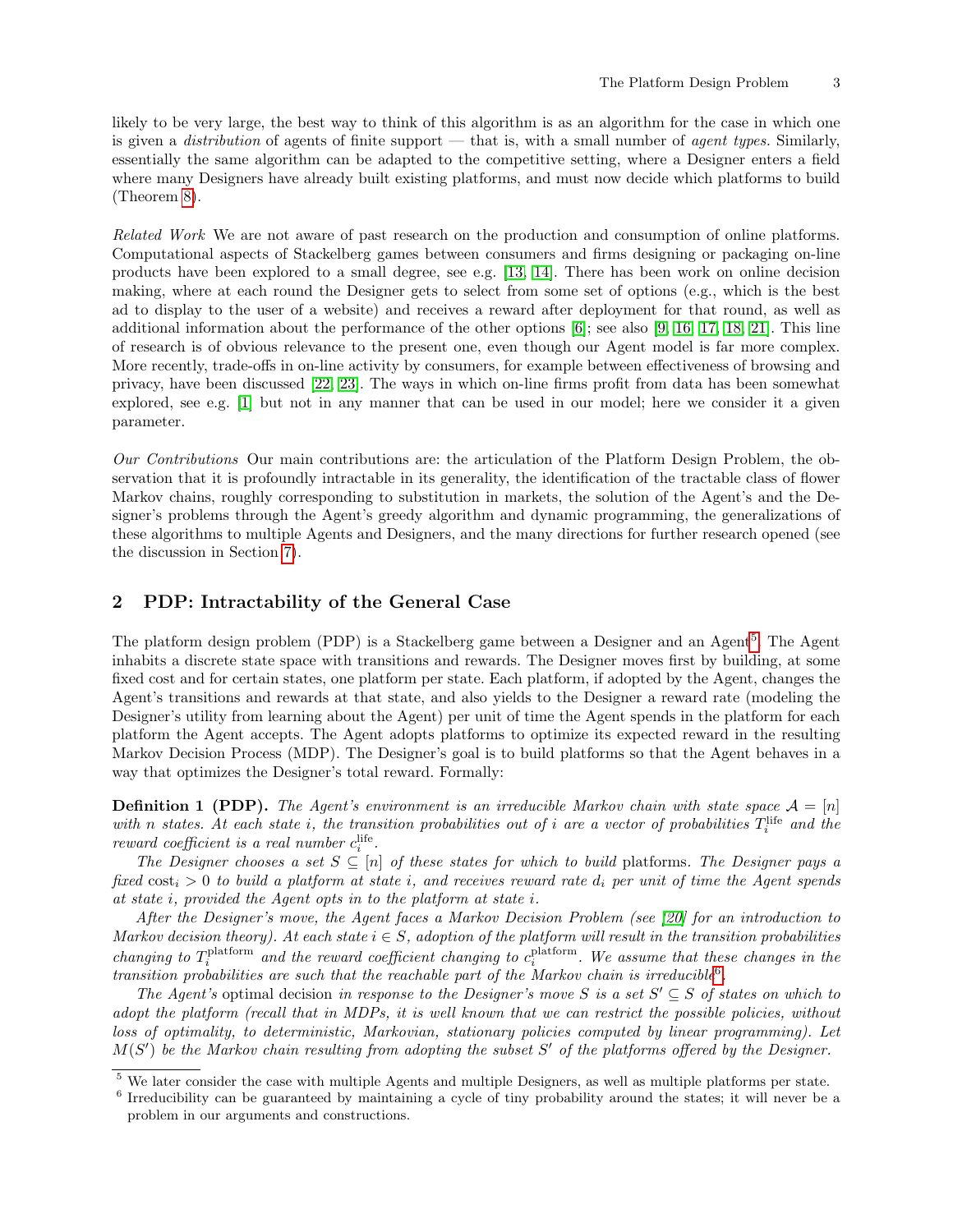#### 4 Papadimitriou, Vodrahalli, and Yannakakis

Coming now back to the Designer's first move, and since the Designer can fully anticipate the Agent's response S' to S and every extra platform has a positive cost, the Designer omits any platforms that would not be adopted – that is, makes sure that  $S = S'$ . Among all such sets, the Designer chooses the one that optimizes the Designer's profit

$$
\text{profit}(S) := \sum_{i \in S} d_i \cdot \pi_i(S) - \sum_{i \in S} \text{cost}_i
$$

 $\pi_i(S)$  denotes the steady state distribution at state i of the Markov  $M(S)$ .

We prove that the PDP in its generality is as severely intractable as any optimization problem can be: It is NP-hard to approximate within any finite approximation ratio.

<span id="page-3-0"></span>Theorem 1. It is strongly NP-hard to decide whether the optimum solution to a PDP instance has zero or positive profit for the designer.

*Proof.* We reduce from the Set Cover problem. Given a family  $F$  of m subsets of a set U of n elements and an integer k, we want to determine if there is a subfamily of F with k sets whose union is U. We define an instance of the PDP problem as follows. There are  $m + n + 1$  states, one for each set of F and each element of U, and an additional 'bad' state. For each set-state  $S_i$ , there is one potential platform  $p(S_i)$  that the Designer may decide to offer at the state  $S_i$ . For each element state  $u_j$  and every set  $S_i$  of F that contains element  $u_j$  there is a platform  $p(u_j, S_i)$  that the Designer may offer at state  $u_j$ ; the Designer will offer at most one of these platforms at state  $u_j$ .<sup>[7](#page-3-1)</sup> The Designer has no platform for the last 'bad' state.

The Agent likes all the platforms: that is, the Agent's rewards are such that he will adopt every platform that is offered by the Designer. Initially the MDP is at any element-state  $u_j$  with uniform probability  $1/n$ . The transition probabilities of the Agent's MDP are as follows. An element-state  $u_i$  with platform  $p(u_i, S_i)$ (if adopted) transitions with probability 1 to the set-state  $S_i$ . An element state  $u_j$  with no adopted platform transitions with probability 1 to the bad state. A set-state  $S_i$  with adopted platform  $p(S_i)$  self-loops with probability  $1 - 1/k^2$  and transitions with the remaining probability to a uniformly random element-state. A set-state  $S_i$  with no (adopted) platform transitions with probability 1 to the bad state. The bad state self-loops with probability  $1 - 1/nk^4$  and transitions with the remaining probability to a uniformly random element-state.

The Designer's rewards and costs are as follows. The reward rate for each set-state platform  $p(S_i)$  is set to  $r = k^2 + k$ , i.e. the Designer receives revenue equal to r times the fraction of the time that the Agent spends in platform  $p(S_i)$ ; the cost of building the platform is k. The reward rates and costs of the platforms  $p(u_i, S_i)$  are set to 0. The objective of the Designer is to select a set of platforms to offer that maximizes the total profit, which is the total reward minus the total cost.

We claim that the optimal profit for the Designer is positive if and only if the Set Cover instance has a solution with at most k sets. Intuitively, the goal of the Designer is to keep the Agent at all times within her "ecosystem", i.e. in states with her platforms, while making a profit.

First, suppose that there is a set cover C with at most k sets. The Designer offers the platform  $p(S_i)$  for every  $S_i \in C$  at the set-state  $S_i$ , and for each element-state  $u_j$ , the Designer offers a platform  $p(u_j, S_i)$  for some  $S_i \in C$  that contains  $u_j$ . The cost of building the platforms is  $k|C| \leq k^2$ . The Agent adopts all the offered platforms, and because of the transition probabilities, spends almost all the time at the set-states corresponding to sets in C, specifically a fraction  $\frac{k^2}{1+k^2}$  of the time. Therefore, the profit of the Designer is at least  $r \frac{k^2}{1+k^2} - k^2 > 0$ .

Conversely, suppose that the Designer has a solution with positive profit. Suppose that some elementstate  $u_i$  does not have a platform, or  $u_i$  has a platform  $p(u_i, S_i)$  but the corresponding set-state  $S_i$  does not have the corresponding platform  $p(S_i)$ . Then, every time the MDP visits  $u_j$  will then move subsequently to the bad state. Therefore, the MDP will spend most of the time (specifically at least  $1 - 1/k^2$  fraction of the time) in the bad state, which does not provide any revenue to the Designer. Thus, the total revenue to the Designer is at most  $r/k^2$  which is less than the cost of a set platform. We conclude that, if the profit is positive, then every element state  $u_i$  must have a platform  $p(u_i, S_i)$  and the corresponding state  $S_i$  must

<span id="page-3-1"></span> $7\,$  We allow here the Designer to have a choice among several platforms in a state; it is easy to modify the construction, by using additional states, so that in each state the Designer has only one potential platform, which she may choose to build.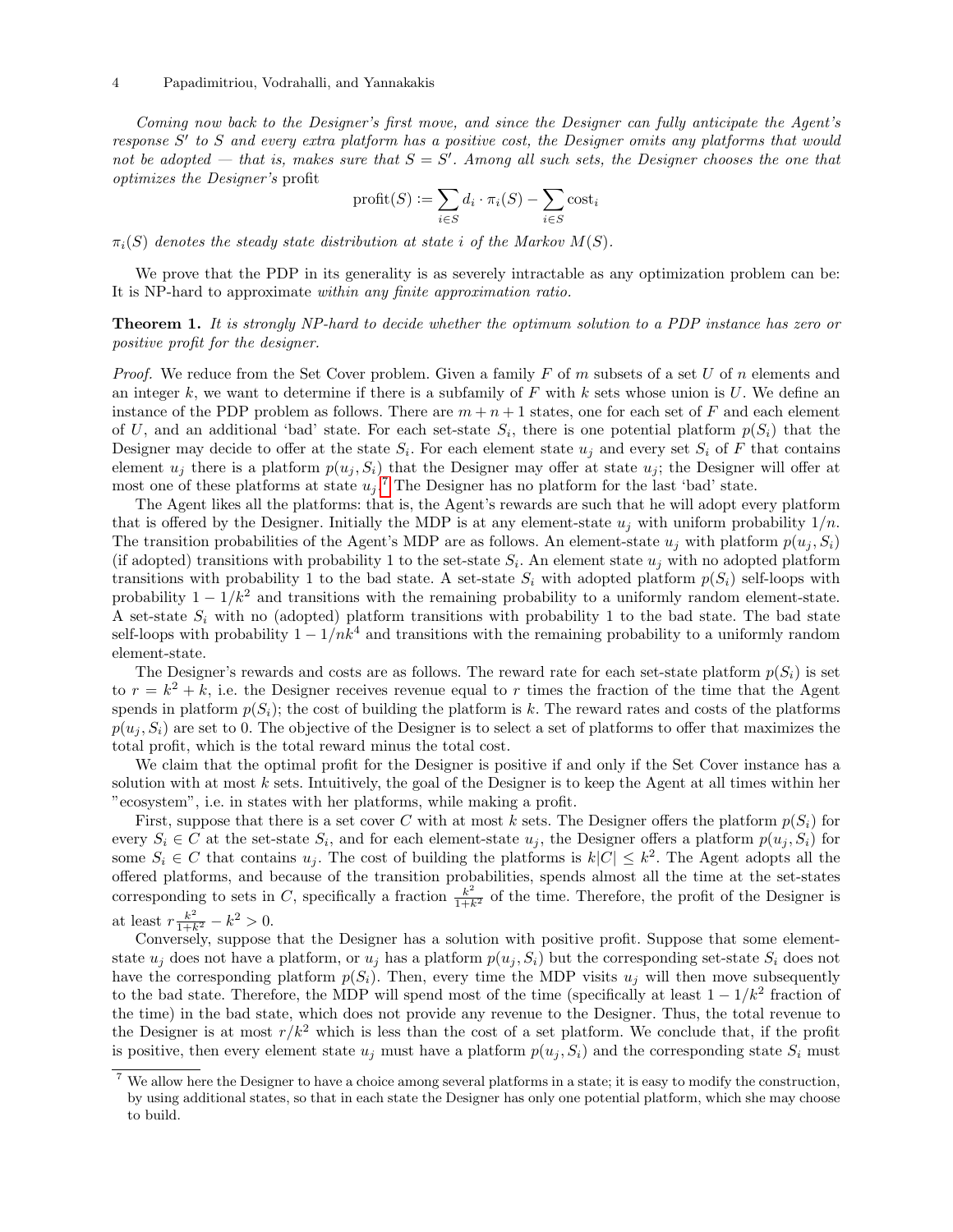have the corresponding platform  $p(S_i)$ . This implies that the collection C of set-states  $S_i$  with a platform forms a set cover. The Designer's profit is at most  $r - k|C| = k^2 + k - k|C|$ . Since the profit is positive,  $|C| \leq k$ .

## <span id="page-4-4"></span>3 Flower Case: The Agent's Problem

The intractability proof of the general PDP in the previous section relies on the complementary nature of the construction: offering a platform in one state can make it more attractive for the designer to also offer a platform in certain other states. We will next define a special case of the PDP which is much better behaved, and in economic terms roughly corresponds to substitution.

An agent divides her time among the different states. If the designer offers a platform at a state s and the agent adopts it, she spends more time at s, and hence has less time to spend in the rest of the states. In the absence of complementarity, this means that it is now less beneficial for the designer to offer a platform in another state. In other words, platforms at different states compete for the attention (and the time) of the agent, and it is the agent's time spent on the platforms that determines their contribution to the profit of the designer.

We define now formally the model in the special case, which will be be our focus in the rest of the paper.

<span id="page-4-3"></span>Definition 2 (Flower MDP). We have the same setup as defined in Section [2,](#page-2-2) with some added constraints on what the possible transitions can be. We also add in a dummy state 0 with no reward or platforms<sup>[8](#page-4-2)</sup>. In Figure [1,](#page-4-0) we define the transitions of the Markov chain  $T_{\text{life}}$  to represent the Agent's life, and  $T_{\text{platform}}$  to represent the Agent's life when the platform is adopted at all states. Here,  $p_i, q_i, y_i$  satisfy  $\sum_i p_i = 1, 0 < p_i$ ,  $0 < q_i < 1$ , and  $0 < y_i < 1 - q_i$  for all  $i \in [n]$ . In words,  $p_i$  denote transition probabilities to different states from the rest state,  $q_i$  denote the self-transition probabilities, and  $y_i$  denote the modification to the self-transitions due to the Agent accepting the platform at state i. At state 0, the action chosen by the Agent



<span id="page-4-0"></span>Fig. 1.  $T_{\text{life}}(\text{left})$  and  $T_{\text{platform}}(\text{right})$ .

does not affect the transitions, since the Designer never builds a platform there.

## 3.1 The Greedy Algorithm

Irreducible average-reward MDPs are efficiently solvable via linear programming, value and policy iteration, etc. [\[5\]](#page-14-7). Here, we reformulate the Agent's problem as a combinatorial optimization problem with special structure, and solve it through a greedy algorithm. The following is straightforward:

<span id="page-4-2"></span><span id="page-4-1"></span><sup>&</sup>lt;sup>8</sup> Note that the rest state 0 is for convenience and is not necessary in our model. We could equivalently have a graph where each node i transitions to node j with probability  $(1 - q_i - y_i) \cdot p_j$ , and self-transitions with probability  $q_i + y_i + p_i(1 - q_i - y_i).$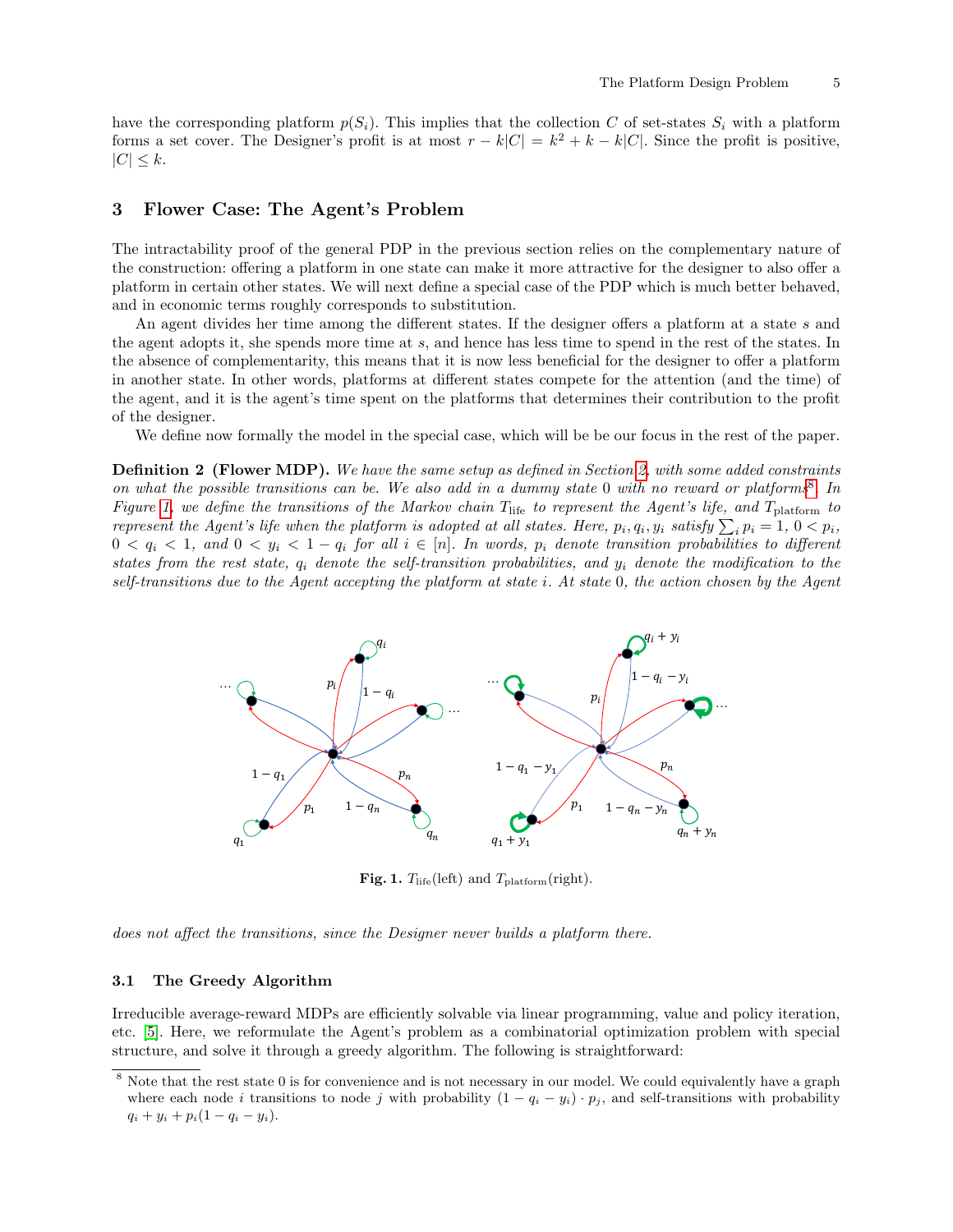Lemma 1. The agent's objective for an optimal policy defined in Section [2](#page-2-2) can be re-written as the following optimization in the special case of the flower MDP (Definition [2\)](#page-4-3):

<span id="page-5-1"></span>
$$
\underset{S \subseteq [n]}{\text{argmax}} \frac{A + \sum_{j \in S} z_j \phi(j)}{B + \sum_{j \in S} z_j} \tag{1}
$$

where

$$
A := \sum_{i=1}^{n} \lambda_i c_i^{\text{life}}; \quad B := 1 + \sum_{i=1}^{n} \lambda_i; \quad \lambda_i = \frac{p_i}{1 - q_i}; \quad z_i = \frac{p_i}{1 - q_i - y_i} - \frac{p_i}{1 - q_i} \ge 0;
$$

$$
\phi(i) := \begin{cases} c_i^{\text{platform}} + \frac{\lambda_i}{z_i} \left( c_i^{\text{platform}} - c_i^{\text{life}} \right) & \text{if } z_i > 0 \\ 0 & \text{if } z_i = 0 \end{cases};
$$

We therefore define

utility<sup>Agent</sup>
$$
(S) := \frac{A + \sum_{j \in S} z_j \phi(j)}{B + \sum_{j \in S} z_j}
$$

Proof. See Appendix [A.](#page-16-0)

We note that here we assume that  $y_i > 0$  at each state — that is to say, adopting the platform increases a state's recurrence probability. This assumption is not necessary, and the general case can be handled in a similar way by modifying the greedy algorithm to pay attention to signs (see Appendix [A\)](#page-16-0). We also reiterate that the solution to the original average case MDP problem need not be unique. Therefore, the argmax solution to Equation [1](#page-5-1) has many potential solutions.

The optimization problem formulated in Lemma [1](#page-4-1) can be solved in polynomial time. The intuitive reason is this: Looking at the fractional objective function, we note that it is the ratio of two linear functions of the combinatorial (integer) variables implicit in  $S$ , and such functions are known to be quasiconvex. It is therefore no huge surprise that a greedy algorithm solves it — however, the details are rather involved. Incidentally, one could arrive at the same algorithm by tracing the simplex algorithm on the MDP linear program.

## ALGORITHM 1: Greedy Algorithm

Input: Parameters of the Agent's problem: transition probabilities and utility coefficients in and out of the platform. **Output:** An optimal subset  $S \subseteq [n]$  of states where the Agent accepts the platform. Initialize  $S := \{\}$ for  $k \in [n]$  sorted<sup>[9](#page-0-0)</sup> from largest to smallest  $\phi(k)$  do if utility<sup>Agent</sup> $(S) < \phi(k)$  then Update  $S := S \cup \{k\}$ else return S end end return  ${\cal S}$ 

#### <span id="page-5-2"></span><span id="page-5-0"></span>Theorem 2. Algorithm [1](#page-5-2) returns

$$
S^* \in \underset{S \subseteq [n]}{\text{argmax}\ \text{utility}}^{\text{Agent}}(S)
$$

That is, the policy

$$
\pi(s) = \begin{cases} a^1 & \text{if } s \in S^* \\ a^0 & \text{o.w.} \end{cases}
$$

is an optimal policy. Here,  $a^1$  and  $a^0$  refer to the actions available to the Agent's MDP: "accept platform" is  $a^1$  and "do not accept platform" is  $a^0$ .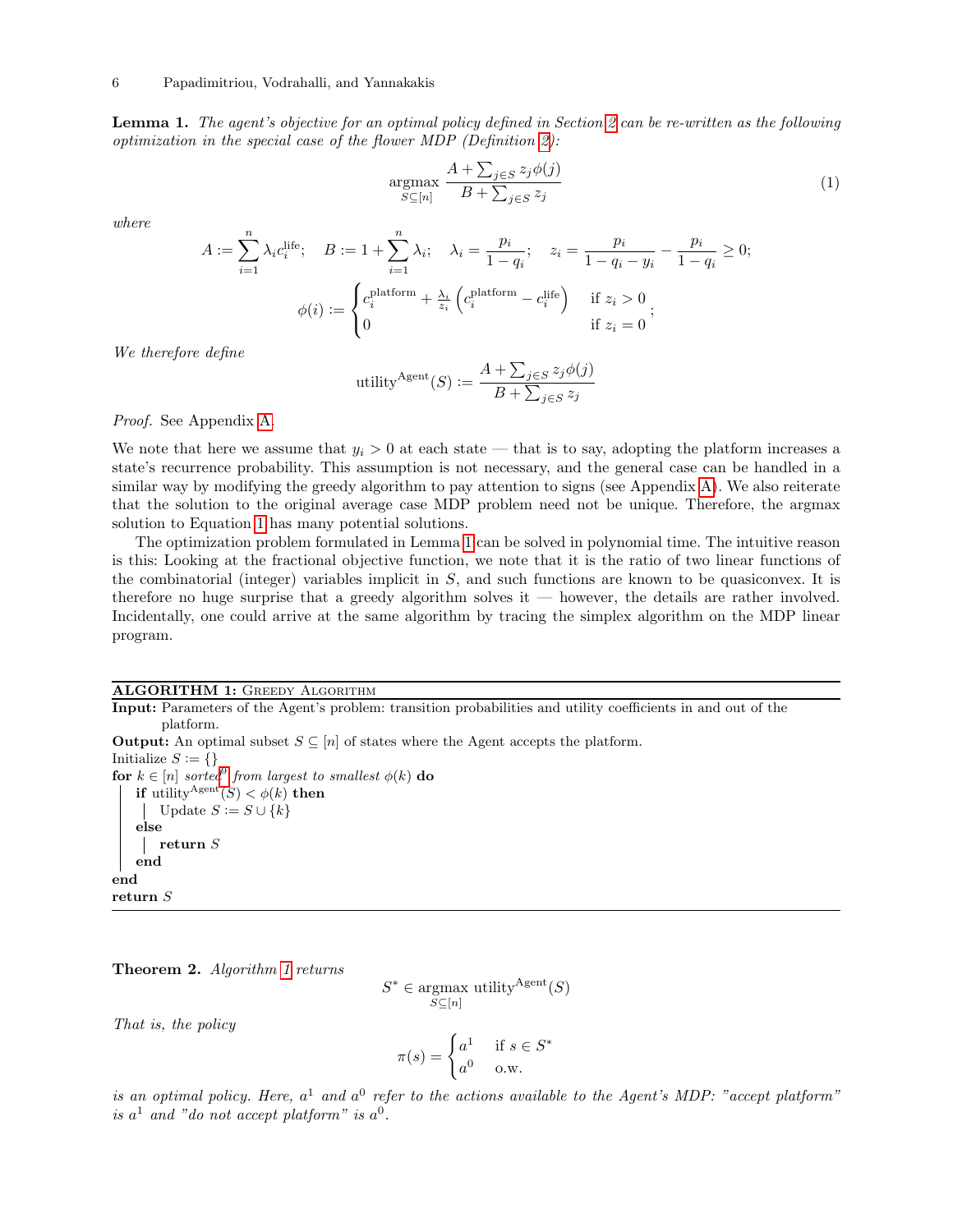Before we prove the theorem, we give a useful definition and a lemma.

**Definition 3 (Prefix policy).** We say a policy S is prefix if the states in the policy are the first m states in order sorted by  $\phi$ , for some value of m.

## <span id="page-6-0"></span>Lemma 2 (Mediant Inequality).

$$
\frac{x}{y} < \frac{r}{s} \iff \frac{x}{y} < \frac{x+r}{y+s} < \frac{r}{s} \quad \text{where } y, s > 0.
$$

*Proof.* Since  $y, s > 0$  and thus  $y + s > 0$ , cross-multiply and simplify to get the desired inequalities.  $\Box$ 

With this lemma in hand, we prove Theorem [2.](#page-5-0)

Proof (Proof of Theorem [2\)](#page-5-0). We can prove optimality in two steps.

- 1. First we will show that any non-prefix policy is dominated by a prefix policy. Thus an optimal policy must be prefix.
- 2. Then, we show that the greedy algorithm necessarily finds a best prefix policy (e.g., an optimal stopping point).

We begin with the first step. Suppose we have a non-prefix policy S. Let state  $\ell \in [n]$  be a "missing" piece" (e.g., if we index by sorted order and S contained 1, 2, 4, 5, 7, missing pieces would be 3 and 6). This  $\ell \in [n]$  necessarily exists since S is non-prefix. Now there are two cases.

Case 1:

utility<sup>Agent</sup>
$$
(S) < \phi(\ell)
$$

We apply Lemma [2](#page-6-0) to show that adding state  $\ell$  results in improvement in the objective.

Case 2:

utility<sup>Agent</sup>
$$
(S) \ge \phi(\ell)
$$

Here we show that removing all states  $k \in S$  where  $\phi(k) < \phi(\ell)$  improves the objective. If equality holds, then it does not matter whether we add the state to the objective, so for simplicity, we terminate at equality. From the assumption and the definition of  $\phi$ , we have

utility<sup>Agent</sup>
$$
(S) \ge \phi(\ell) > \phi(k)
$$

for all such  $k$ . By Lemma [2,](#page-6-0) removing state  $k$  increases the ratio, e.g.

utility<sup>Agent</sup>
$$
(S \setminus \{k\})
$$
 > utility<sup>Agent</sup> $(S) \ge \phi(\ell) > \phi(k)$ 

The same argument applies to all  $k' \in S \setminus \{k\}$  such that  $\phi(k') \leq \phi(k)$  as well. Therefore, we can remove all the  $k'$  with score less than the score of  $\ell$  and improve the objective.

After a single round of considering a missing state  $\ell$  (where either case 1 or case 2 applies), we produce a new  $S'$ , which can again be non-prefix. However, the maximum index present in the new  $S'$  has either decreased (if the second case happened and we deleted everything worse than  $\ell$ ) or we filled in the missing state  $\ell$ . Either way, the number of missing pieces has strictly decreased and we have added no new missing states. Using induction on the number of missing pieces proves that iterating over all original missing pieces will "fill in all the gaps" and produce a prefix policy  $S^*$  which is strictly better than the original non-prefix policy S.

Finally, we show the greedy algorithm selects an optimal prefix policy. Let the output of the greedy algorithm be  $\hat{S}$ . The desired result directly follows since if the next state  $\ell$  satisfies

utility<sup>Agent</sup>
$$
(\hat{S}) \ge \phi(\ell)
$$

and is not selected, since all smaller states (sorted by  $\phi$ ) are less than or equal to  $\phi(\ell)$ , any prefix subset of the smaller states is an effective average which is  $\leq \phi(\ell)$ , and any prefix subset of future states is worse off. Thus, the greedy algorithm produces a maximal solution.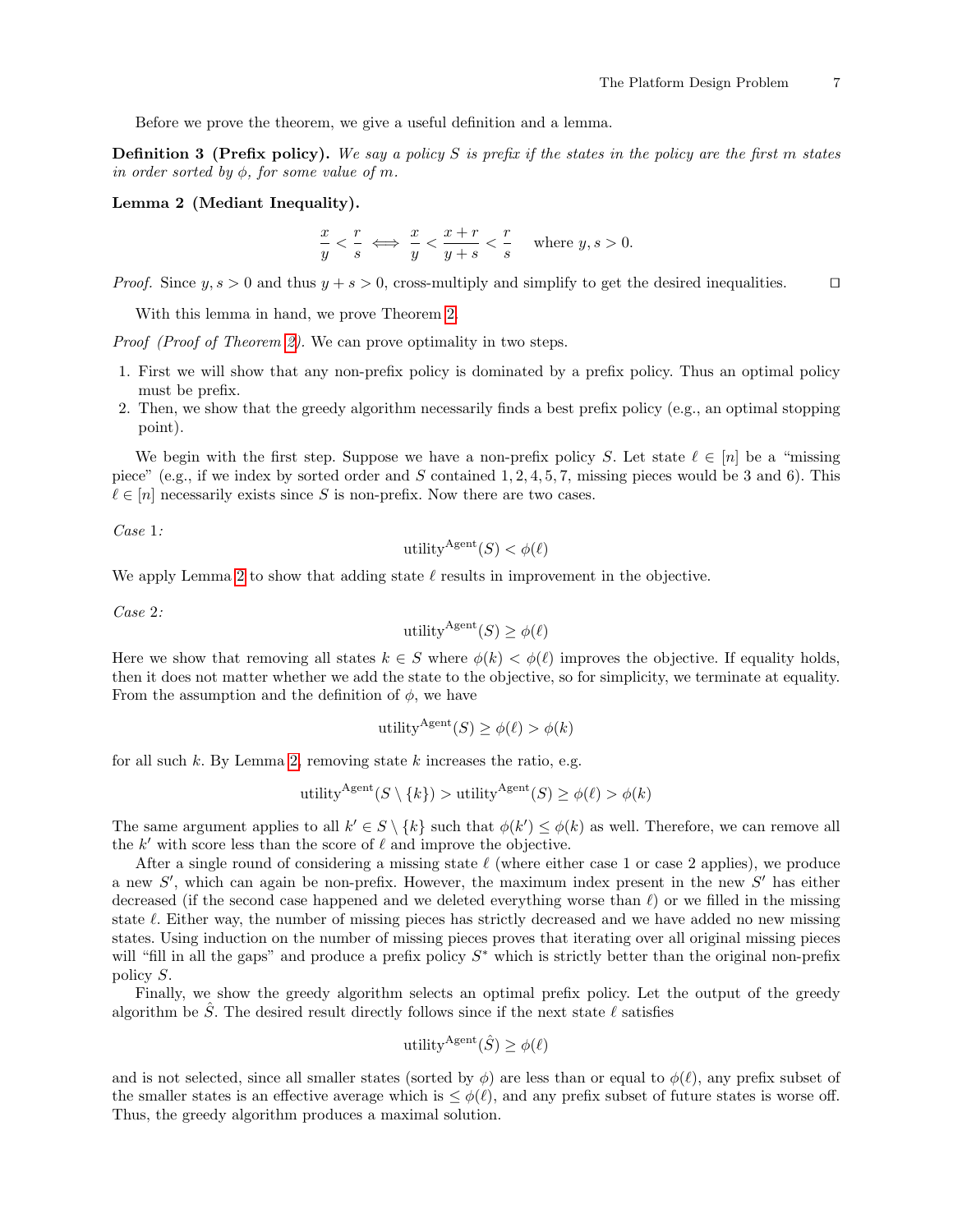## <span id="page-7-0"></span>4 Flower Case: The Designer's Problem

We now consider the Designer's problem (Definition [1\)](#page-2-3) in the special case where the Agent lives in the flower MDP (Definition [2\)](#page-4-3). Under this assumption on the Agent's MDP, it will be possible to give an FPTAS for the Designer's problem, due to the additional structure imposed in this setting. Let  $\Lambda$ gent $(S)$  denote the subset of states that the Agent adopts when the Designer offers platforms for the subset  $S$  of states. Given the results of Section [3,](#page-4-4) the fraction of the time that the Agent spends in state  $i \in \text{Agent}(S)$  is

$$
\frac{\frac{p_i}{1 - q_i - y_i}}{B + \sum_{i \in \text{Agent}(S)} z_i}
$$

using the notation of Section 2 given in Definition [2](#page-4-3) and Lemma [1](#page-4-1) (see Appendix A for the stationary distribution of the Markov chain). Thus, we can simplify the expression for the Designer's profit function:

$$
\text{profit}(S) := \frac{\sum_{i \in \text{Agent}(S)} d_i \cdot \frac{p_i}{1 - q_i - y_i}}{B + \sum_{i \in \text{Agent}(S)} z_i} - \sum_{i \in S} \text{cost}_i
$$

Call a set S of states feasible if  $\text{Agent}(S) = S$ . Since the Agent's response is completely anticipated by the Designer (Agent's parameters are known to the Designer, and the Designer can therefore simulate the greedy algorithm from Section [3\)](#page-4-4), only feasible sets S need be considered.

A few additional properties result after we specialize to the flower MDP setting. It is easy to see from the definition and the greedy algorithm of Section [3](#page-4-4) that if a set  $S$  is feasible then so are all its subsets. If for some state i, profit( $\{i\}$ ) < 0, then it follows that for all sets S that contain i we have profit(S) < profit(S − {j}). Hence, there is no reason to build a platform at  $i$ , and we can ignore  $i$ . Thus, we may restrict our attention to the states i such that  $\text{profit}(\{i\}) > 0$ . We may assume also without loss of generality that every state i by itself is feasible: If  $\{i\}$  is not feasible, then neither is any set that contains i, therefore we can ignore i.

We now add a few more assumptions to ensure tractability. Let  $K = \max_i \text{profit}(\{i\})$ . It is easy to see that for any set S,  $\text{profit}(S) \leq \sum_{i \in S} \text{profit}(\{i\})$ . Therefore, the optimal profit *OPT* is at most nK and at least K. We will also assume that the cost cost, of building a platform at any site i is not astronomically larger than the anticipated optimal profit, specifically we assume  $\cos t_i \leq rK$  for some polynomially bounded factor r. Furthermore, and importantly, for our dynamic programming FPTAS to work in polynomial time, a discretization assumption is necessary. For each state  $i$ , the platform available will change (increase or decrease) the term  $\frac{pi}{1-q_i}$  appearing in the numerator and the denominator of the Agent's objective by an additive  $z_i$ . We assume that all these  $z_i$ 's are multiples of the same small constant  $\delta$  (think of  $\delta$  as 1%). This assumption means that there are  $O\left(\frac{1}{\delta}\right)$  possible values of the denominator, and ensures the dynamic programming is polynomial-time. One should think of this maneuver as one of the compromises (in addition to accepting a slightly suboptimal solution) for the approximation of the whole problem. We suspect that the problem has no FPTAS without this assumption, although there is a pseudo-polytime algorithm.

## 4.1 FPTAS for the PDP

The Platform Design Problem is approximately solvable in polynomial time; in this section we present a FPTAS which returns a  $(1 - \epsilon)$ -approximate solution. Our approach is inspired by the FPTAS for knapsack presented in Ibarra and Kim [\[12\]](#page-14-8). We also note that our algorithm relies on the structure of the greedy algorithm presented in Algorithm [1.](#page-5-2)

The algorithm uses dynamic programming. It employs a 3-dimensional hash table, called SET, into which the sets under consideration are being hashed. The hash function has three components that correspond to the following components of the profit of the set, scaled and rounded appropriately to integers: (1) the whole profit profit(S), (2) the first term in the profit, denoted  $P_1(S)$ , and (3) the denominator of the first term, denoted  $\mathbf{D}(S)$  (which note, is also the denominator of the Agent's objective function). We use  $\mathbf{N}(S)$  to denote the numerator of the Agent's objective function.

<span id="page-7-1"></span>**Lemma 3.** Let  $S, S' \subseteq [k]$  be two sets that hash in the same bin and suppose that  $N(S) \le N(S')$ . Then for every set  $T \subseteq \{k+1,\ldots,n\}$ , if  $S' \cup T$  is feasible then  $S \cup T$  is also feasible, and  $\text{profit}(S \cup T) \geq$  $\text{profit}(S' \cup T) - \epsilon K/n.$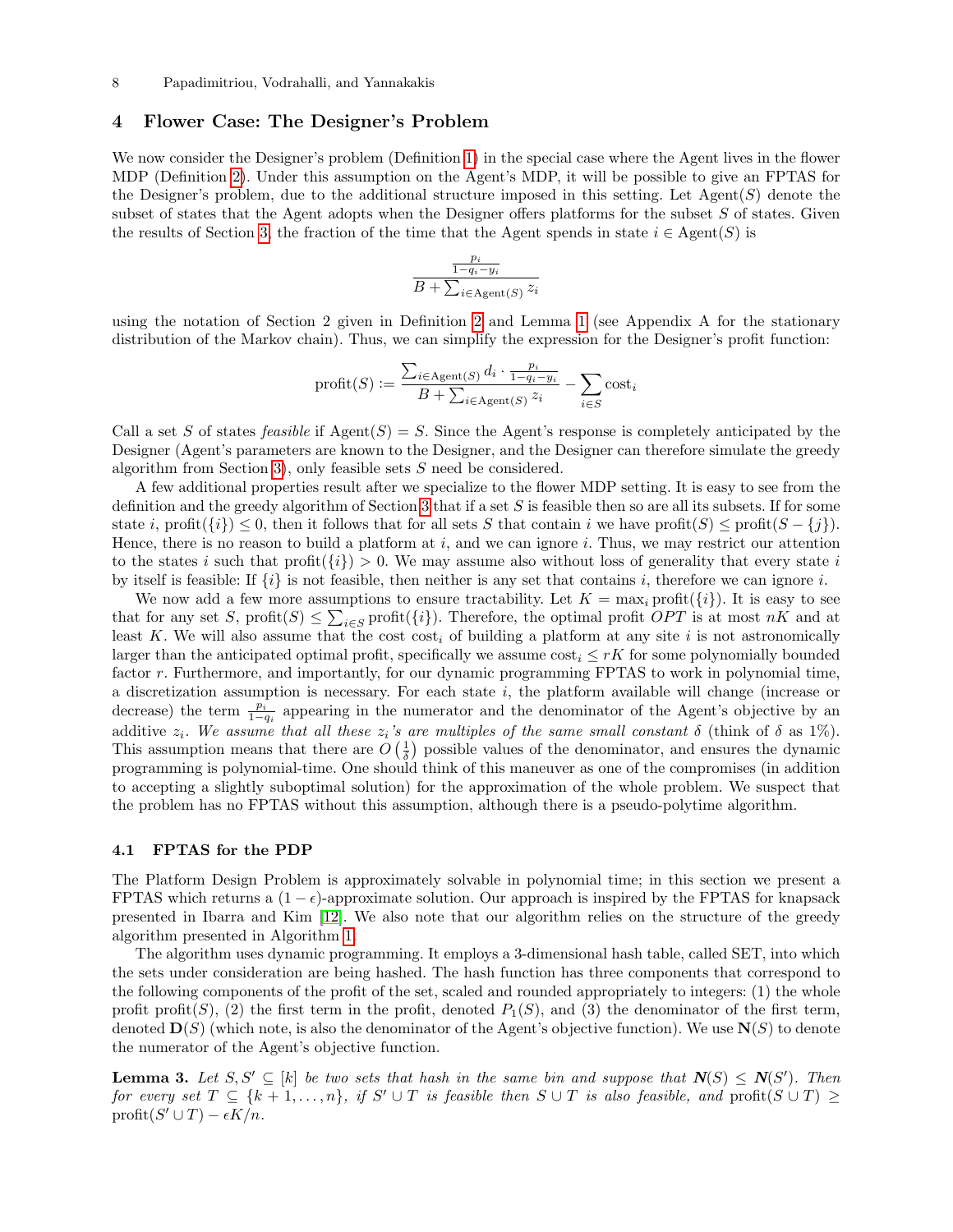## ALGORITHM 2: Designer's FPTAS for the PDP

Input: The parameters of the PDP: transition probabilities, utility and cost coefficients for the Agent and the Designer, and small positive reals  $\epsilon, \delta$ 

Output: A  $(1 - \epsilon)$ -approximately optimal subset of states  $S^*$  for which to deploy platforms.

N(S) and D(S) denote the numerator and the denominator of the Agent's objective function, with the constant terms omitted

 $P_1(S)$  denotes the first term in the Designer's profit function

SET is a hash table of subsets of  $[n]$  indexed by triples of integers

The hash function is  $\text{hash}(S) := \left( \lceil \frac{\text{profit}(S)}{\epsilon K/2n} \rceil, \lceil \frac{P_1(S)}{\epsilon K/2n} \rceil, \mathbf{D}(S)/\delta \right)$ 

Initialize the hash table SET to contain only the empty set in the bin  $(0, 0, 0)$ 

#### for  $k \in [n]$  do

```
for S \in \text{SET} in lexicographic order do
          S' := S \cup \{k\}if Agent will adopt all platforms in S' and \text{profit}(S') > 0 then
               if \text{hash}(S') \in \text{SET} then
                    \hat{S} := \text{SET}[\text{hash}(S')]{\bf if} \,\, N(\hat S) > N(S') \,\,{\bf then}\text{SET}[\text{hash}(S')] := S\primeend
               else
                    \text{SET}[\text{hash}(S')] := S'end
    end
end
return the set S in the hash table with largest first hash value
```
<span id="page-8-2"></span>Proof. Proved in Appendix [B.](#page-18-0)

<span id="page-8-3"></span>**Lemma 4.** For every  $k = 0, 1, ..., n$ , after the  $k^{th}$  iteration of the loop, there is a set S in the hash table that can be extended with elements from  $\{k+1,\ldots,n\}$  to a feasible set that has profit  $\geq$  OPT –  $\epsilon k \cdot K/n$ .

Proof. Proved in Appendix [B.](#page-18-0)

<span id="page-8-1"></span>Theorem 3. Algorithm [2](#page-8-2) is a FPTAS for the Platform Design Problem.

*Proof.* Lemma [4](#page-8-3) for  $k = n$  tells us that at the end, the table contains a set S whose profit is within  $\epsilon K$  of OPT. Since  $OPT \geq K$ , the profit of S is at least  $(1 - \epsilon)OPT$ .

Regarding the complexity of the algorithm, note that the three dimensions of the hash table have respectively size  $O(n^2/\epsilon)$  (since the maximum profit is at most  $nK$ ),  $O(rn^2/\epsilon)$ , and  $n/\delta$ . In every iteration the algorithm spends time proportional to the number of sets stored in the table. In particular, the algorithm only needs linear time to check the feasibility of each S' as well as calculate  $N(S')$  and profit $(S')$ . Thus, the total time is polynomial in *n* and  $\frac{1}{\epsilon}$ .

It turns out that an FPTAS is the best we could hope for, even if all  $z_i = 1$ :

<span id="page-8-0"></span>Theorem 4. The PDP in the flower case is NP-complete.

Proof. Proved in Appendix [B.](#page-18-0)

# <span id="page-8-4"></span>5 An Algorithm for Many Agents

We generalize the FPTAS of the previous section to the case with  $k$  Agents, each with their own flower Markov chain. Our algorithm is polynomial runtime for constant  $k$ , and is exponential if  $k$  is allowed to vary — hence, it is perhaps more natural to think of  $k$  as the number of types in a finite-support distribution of agents, where the number of types may naturally be a small constant in settings of interest.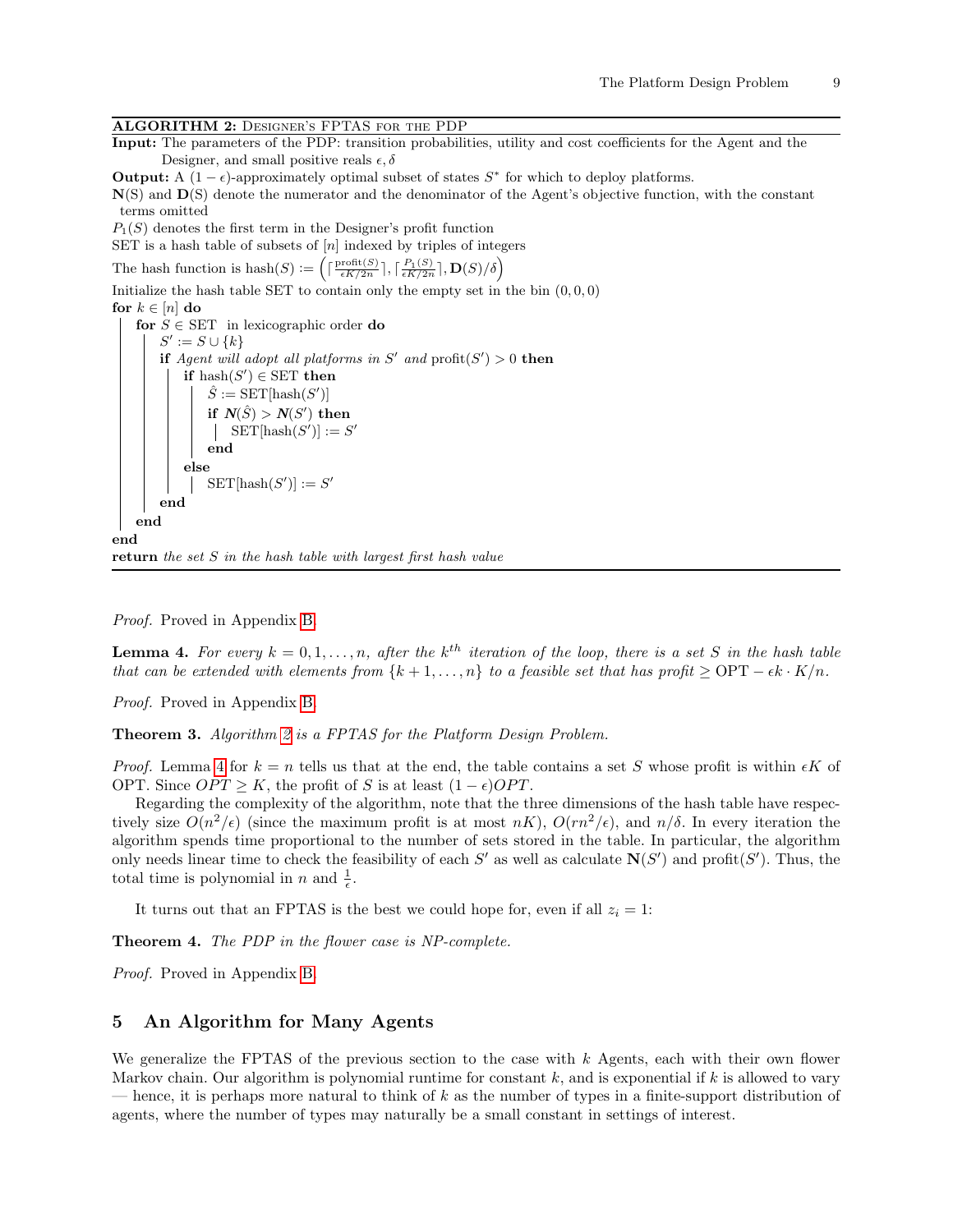#### 10 Papadimitriou, Vodrahalli, and Yannakakis

We will use the notation of Section [3,](#page-4-4) with an additional subscript i for each Agent i. Thus, for example  $p_{ij}, q_{ij}, y_{ij}$ ;  $j \in [n]$  denote the parameters of the Markov chain of Agent i,  $\phi_i(j)$  denotes the potential of state j for Agent i. The utility of Agent i if he adopts the platforms in a set S of states is  $u_i(S) = \frac{A_i + \sum_{j \in S} z_{ij} \phi_i(j)}{B_i + \sum_{j \in S} z_{ij}}$  $\frac{\sum_{j\in S} z_{ij}\varphi_i(j)}{B_i + \sum_{j\in S} z_{ij}}.$ 

The Designer will offer platforms for a set S of states. If the platform at state j is adopted by Agent i, then the Designer gets reward at a rate  $d_{ij}$ , i.e. gets reward equal to  $d_{ij}$  times the fraction of the time that Agent i spends at state j. The cost of building a platform for state j is  $\cos t_i$ . Thus, the Designer's profit function is:

$$
\text{profit}(S) := \sum_{i} \frac{\sum_{j \in \text{Agent}_i(S)} d_{ij} \cdot \frac{p_{ij}}{1 - q_{ij} - y_{ij}}}{B_i + \sum_{l \in \text{Agent}_i(S)} z_{il}} - \sum_{j \in S} \text{cost}_j
$$

where  $\text{Agent}_i(S)$  is the set of states that Agent i chooses when offered platforms in the set S, i.e. the set chosen by the greedy algorithm of Section 2.

We will assume in this section that, besides the parameters  $z_{ij}$ , also the potentials  $\phi_i(j)$  are quantized. That is, we assume that both the  $z_{ij}$ 's and the  $\phi_i(j)$ 's are polynomially bounded integer multiples of some small amounts; i.e., each  $z_{ij}$  is of the form  $l_{ij} \delta$  for some integer  $l_{ij} \leq M$  and some  $\delta$ , with M polynomially bounded, and similarly each  $\phi_i(j)$  is of the form  $l'_{ij} \delta'$  for some integer  $l'_{ij} \leq M$  and some  $\delta'$ . This implies then that the numerator and denominator of the utility function  $u_i(S)$  of an Agent for the various sets S can take a polynomial number of possible values. We will show that under this assumption, the optimal solution can be computed in polynomial time for a fixed number of Agents.

For each Agent i, let  $\Phi_i = {\phi_i(j)}|j \in [n] \cup {\infty}$ . Let  $\mathcal{D}_i = {B_i + l\delta | l \in [nM]}, \mathcal{N}_i = {A_i + l\delta\delta' | l \in [nM^2]}.$ Note that  $|\Phi_i|, |\mathcal{D}_i|, |\mathcal{N}_i|$  are polynomially bounded by our assumption. By the definitions, for every subset S of states, the numerator of the utility  $u_i(S)$  is in  $\mathcal{N}_i$  and the denominator is in  $\mathcal{D}_i$ . Let  $\Phi = \Pi_{i=1}^k \Phi_i$ ,  $\mathcal{D} = \prod_{i=1}^{k} \mathcal{D}_i$ , and  $\mathcal{N} = \prod_{i=1}^{k} \mathcal{N}_i$ .

For any  $\theta_i \in \Phi_i$ , define  $Q_i(\theta_i) = \{j | \phi_i(j) \geq \theta_i\}$ . For any tuple  $\theta \in \Phi$  and tuple  $D \in \mathcal{D}$ , define a corresponding value coefficient  $c_i$  for state j to be

$$
c_j(\theta, D) = \sum_{i:j \in Q_i(\theta_i)} \frac{d_{ij}p_{ij}}{(1 - q_{ij} - y_{ij})D_i} - \text{cost}_j
$$

That is, the summation in the above formula includes only those  $i \in [k]$  such that  $j \in Q_i(\theta_i)$ .

The algorithm is given below. It uses dynamic programming. For every tuple  $\theta \in \Phi$  and  $D \in \mathcal{D}$ , it computes an optimal set  $S$  such that, if the Designer offers platforms in the subset  $S$  of states, then Agent  $i$ selects all states of S that have  $\phi_i(j) \geq \theta_i$  (i.e.  $\text{Agent}_i(S) = S \cap Q_i(\theta)$ ), and the denominator of  $u_i(S)$  is  $D_i$ . The algorithm then returns the best S that it finds over all tuples  $\theta \in \Phi$  and  $D \in \mathcal{D}$ .

For every tuple  $\theta \in \Phi$  and  $D \in \mathcal{D}$ , the algorithm processes the states in (arbitrary) order  $1, \ldots, n$ . It employs a hash table H indexed by two k-tuples a, b of integers, where  $a \in ([M^2])^k$ ,  $b \in M^k$ , represent respectively the integer parts of the numerators and denominators of the utility functions of the Agents for a set. Each entry  $H(a, b)$  of the hash table is either empty or contains a subset of the states processed so far that hashes into this slot. A set S of states hashes into the slot  $(a, b)$  where  $a_i = \sum_{j \in S \cap Q_i(\theta_i)} \frac{z_{ij}\phi_i(j)}{\delta \delta'}$  and  $b_i = \sum_{j \in S \cap Q_i(\theta_i)} \frac{z_{ij}}{\delta}$  for all Agents  $i \in [k]$ . We can implement H by a search data structure that contains only the slots  $(a, b)$  that are nonempty and for each one of them records the corresponding set S and its value with respect to  $\theta$ , D. We define the value of a set S to be value $_{(\theta,D)}(S) = \sum_{j \in S} c_j(\theta, D)$ .

Initially the hash table  $H$  contains only the empty set in the slot  $(0,0)$ . After the algorithm processes all the states, it examines the slots  $(a, b)$  that are consistent with the pair  $(\theta, D)$  in the following sense. For each  $i \in [k]$ , let  $\theta'_i = \max_j {\phi_i(j) | \phi_i(j) < \theta_i}$ , i.e. the next smaller value of a potential  $\phi_i(j)$  after  $\theta_i$ ; if  $\theta_i = \infty$ , then  $\theta'_i$  is the maximum  $\phi_i(j)$ , and if  $\theta_i$  is the smallest  $\phi_i(j)$ , then set  $\theta'_i = -1$ . We say that the pair  $(a, b)$  is consistent with  $(\theta, D)$  if  $D_i = B_i + b_i \delta$ , and  $\theta_i > \frac{A_i + a_i \delta \delta'}{D_i} \geq \theta'_i$  for all  $i \in [k]$ . The algorithm sets  $S(\theta, D)$  to be the set  $H[a, b]$  with the largest value<sub>( $\theta$ ,D)</sub> among the consistent slots  $(a, b)$ . At the end, after the algorithm has processed all the pairs  $(\theta, D)$ , it returns the set  $S(\theta, D)$  with the largest value.

<span id="page-9-0"></span>**Lemma 5.** For every pair  $(\theta, D) \in (\Phi, \mathcal{D})$ , if a set S hashes into a slot  $(a, b)$  that is consistent with  $(\theta, D)$ , then value<sub>(θ,D)</sub>(S) = profit(S). In particular, the set  $S(\theta, D)$  selected by the algorithm (if any) satisfies  $value_{(\theta, D)}(S(\theta, D)) = \text{profit}(S(\theta, D)).$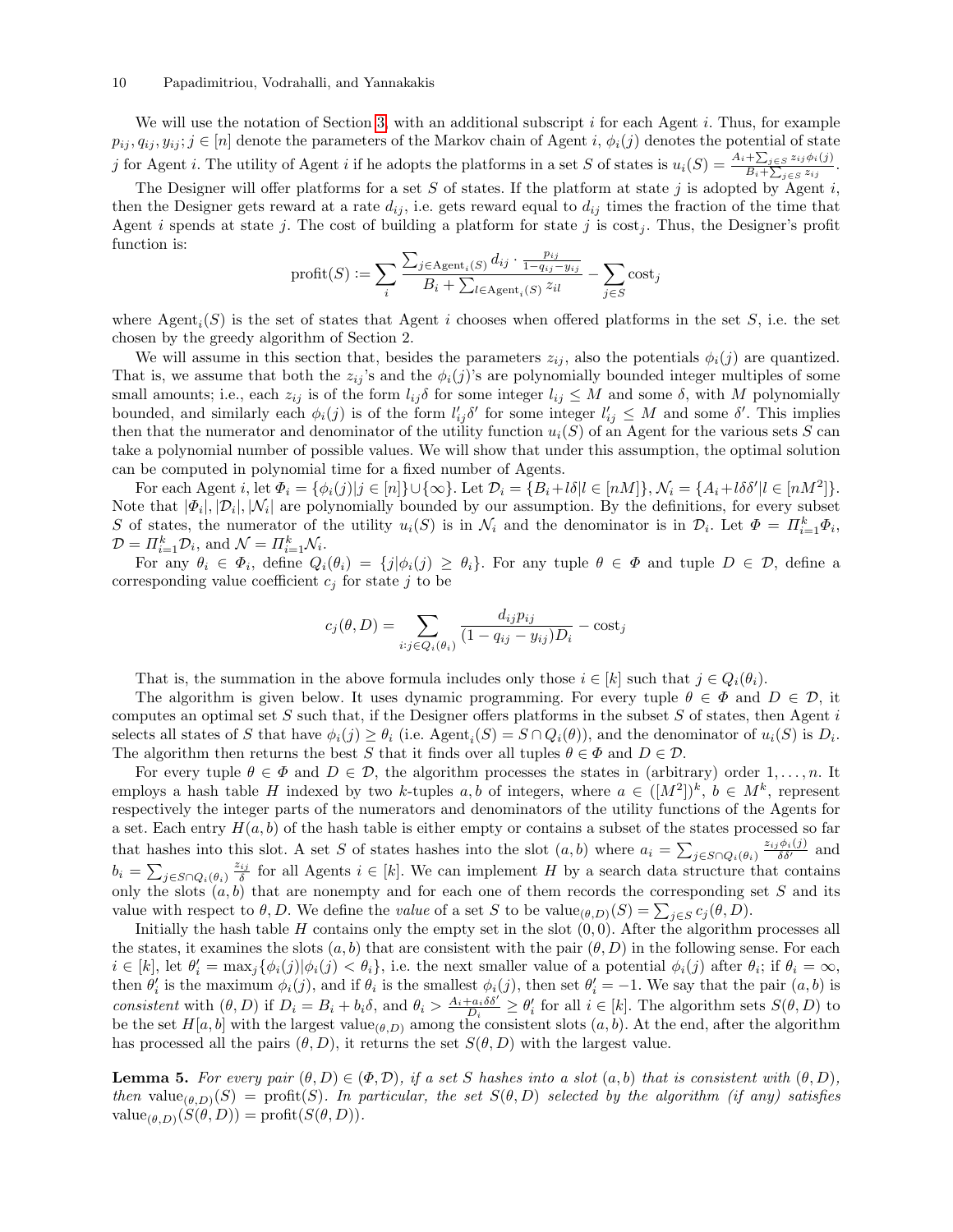ALGORITHM 3: Designer's multiAgent algorithm for the PDP

Input: The parameters of the PDP: transition probabilities, utility and cost coefficients for the Agents and the Designer **Output:** An optimal subset of states  $S^*$  for which to deploy platforms. for each  $\theta \in \Phi, D \in \mathcal{D}$  do Initialize the hash table  $H$  to contain only the empty set in the slot  $(0, 0)$ for  $t \in [n]$  do for each nonempty slot  $(a, b)$  of H do  $S = H(a, b); S' := S \cup \{t\}$ if  $\text{hash}(S') \in H$  then  $\hat{S} := H[\text{hash}(S')]$ if  $\mathrm{value}_{(\theta,D)}(\hat{S}) < \mathrm{value}_{(\theta,D)}(S')$  then  $H[\operatorname{hash}(S')] := S'$ end else  $H[\operatorname{hash}(S')] := S'$ end end  $S(\theta, D) := \text{argmax} \{ \text{value}_{(\theta, D)}(H(a, b)) \mid (a, b) \text{ is consistent with } (\theta, D) \}$  $H(a,b)$ end **return** argmax  $\{\text{value}_{(\theta,D)}(S(\theta, D)) \mid (\theta, D) \in (\Phi, \mathcal{D})\}$  $S(\theta, D)$ 

<span id="page-10-1"></span>Proof. Proved in Appendix [C.](#page-20-0)

We remark incidentally that if a slot is not consistent with  $(\theta, D)$ , then the value of its set may not be equal to its profit (the profit may be higher or lower).

<span id="page-10-3"></span>**Lemma 6.** Let  $S^*$  be an optimal solution to the Platform Design Problem, and let  $\theta_i = \min_{j \in \text{Agent}_i(S^*)} \{\phi_i(j)\},$  $D_i = B_i + \sum_{j \in \text{Agent}_i(S^*)} z_{ij}$ . Then, in the iteration for the pair  $(\theta, D)$ , the algorithm selects a set  $S(\theta, D)$ , and the set has  $\text{profit}(S(\theta, D)) \ge \text{profit}(S^*)$ .

Proof. Proved in Appendix [C.](#page-20-0)

Optimality follows directly from the lemmas.

<span id="page-10-0"></span>**Theorem 5.** Algorithm [3](#page-10-1) computes an optimal solution to the Designer's problem. It runs in polynomial time for fixed number of Agents, under the stated assumptions on the input parameters.

For one Agent we gave in the previous Section an FPTAS under the weaker assumption that the z parameters are polynomially bounded, but not necessarily the potentials  $\phi$ . We can show that there is no such FPTAS for two Agents, if the  $\phi$  are not restricted.

<span id="page-10-2"></span>**Theorem 6.** Unless P=NP, there is no FPTAS for the Designer's problem with two Agents if the  $\phi_i(j)$  are not restricted to be polynomially bounded.

Proof. Proved in Appendix [C.](#page-20-0)

## <span id="page-10-4"></span>6 The PDP Problem in a Competitive Setting

Many platform designers compete in the world today, and it is of great interest to understand the interaction of two or more platform designers with agents. In this section (in summary) and continuing in the Appendix [D](#page-22-0) (in full detail), we confront the algorithmic problems involved with designer competition, such as the best response problem: if a Designer is confronted with a situation in which other designers have already deployed several platforms at various states, which platforms should this Designer deploy? But even before this, we need to address the following: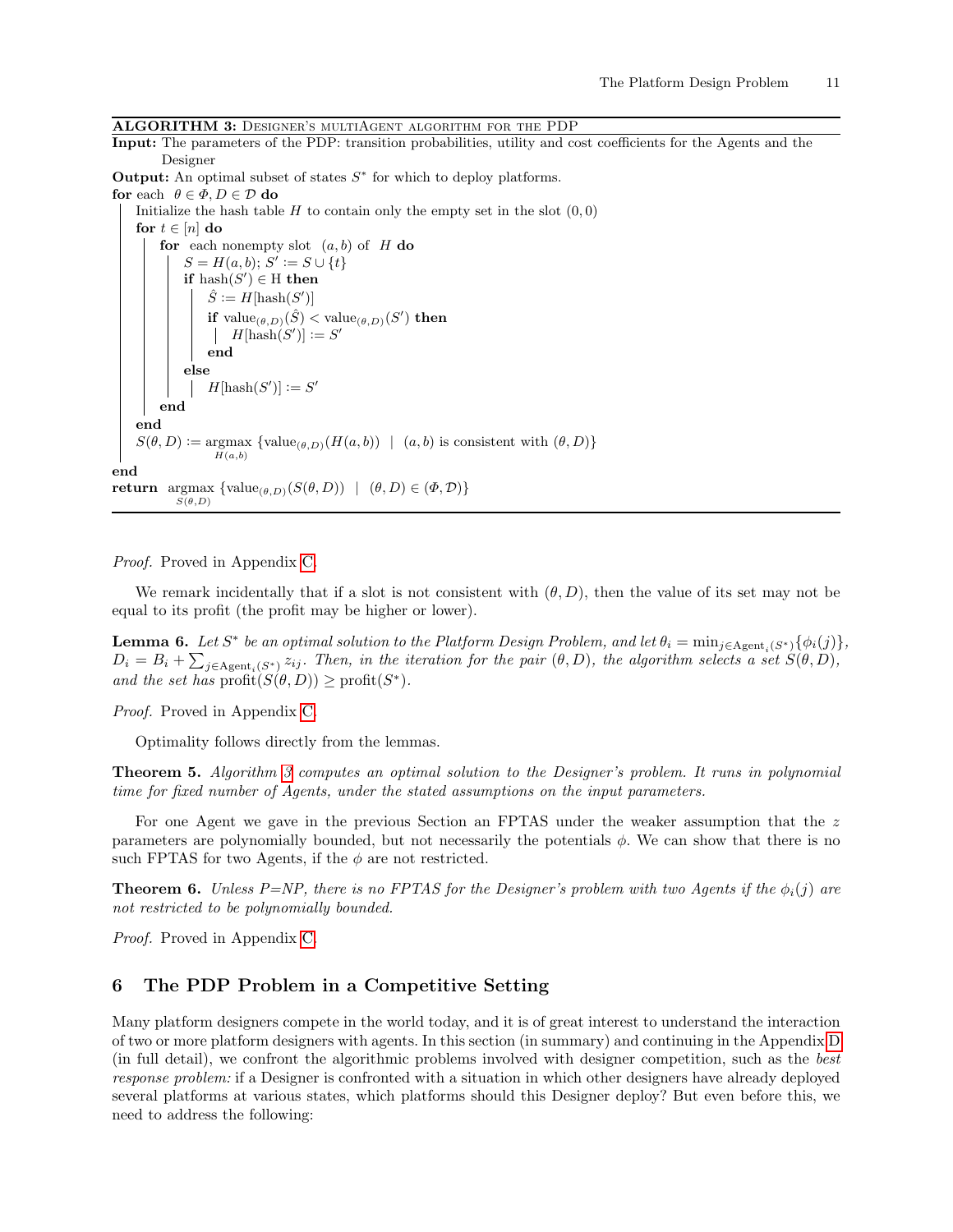#### 6.1 The Agent's Problem with Multiple Platforms per State

We are given a set of available platforms, where each platform is associated with one state of the flower MDP. For each available platform  $j$ , we are given the associated agent's reward and the change in the transition probabilities of the state; these induce the corresponding parameters  $z_j$  and  $\phi(j)$  as in Section [3.](#page-4-4) The agent will select a subset  $S$  of platforms that contains at most one platform for each state; call such a set 'feasible'. The agent's utility  $u(S)$  for a feasible set S is  $u(S) = \frac{A + \sum_{j \in S} z_j \phi(j)}{B + \sum_{j \in S} z_j}$  $\frac{1}{B+\sum_{j\in S}z_j\omega(j)}$ . The agent's objective is to select a feasible set S that maximizes  $u(S)$ .

We first show that a feasible solution  $S$  is optimal if and only if it cannot be improved by (1) removing a platform j from S, or (2) adding a platform to S or (3) swapping one platform  $j \in S$  for another platform  $j' \notin S$  associated with the same state. The first type of change is beneficial if  $\phi(j) < u(S)$ , the second type if  $\phi(j) > u(S)$  and S does not contain another platform for the same state. The third type of change is beneficial if  $z_j = z_{j'}$  and  $\phi(j) < \phi(j')$ , or  $z_j \neq z_{j'}$  and  $z_{j'} - z_j$  has the same sign as the quantity  $\rho(j, j') - u(S)$ , where  $\rho(j, j') = \frac{z_{j'}\phi(j') - z_j\phi(j)}{z_{j'}-z_{j'}}$  $\frac{(j_1 - z_j \varphi(j_1))}{z_{j_1} - z_j}.$ 

We then identify and remove platforms that are dominated and thus redundant. For every state  $s$ , the nonredundant platforms form a sequence  $j_1, j_2, \ldots, j_k$  which is decreasing in potential, and increasing in the value of z and of  $z\phi$ . If we map every platform j of the state s to a point  $(z_j, z_j\phi(j))$  on the plane, the sequence yields a piecewise-linear concave curve  $P_s$ . Note that the ratio  $\rho(j, j')$  for two platforms  $j, j'$  is the slope of segment  $(p_j, p_{j'})$ . The slopes are decreasing along the curve. For every nonredundant platform j we use prev(j) to denote the previous platform in the sequence for its state (if it exists, i.e.  $prev(j_i) = j_{i-1}$  if  $i > 1$ , and next(j) the next platform (if  $i < k$ ). We show the following optimality criterion.

<span id="page-11-2"></span>**Lemma 7.** Let S be a feasible set of nonredundant platforms. The set S is optimal if and only if for every state s, either (1) S does not contain any platform for s and all platforms j for s have potential  $\phi(j) \leq u(S)$ , or (2) the platform  $j \in S$  for state s satisfies (i)  $\rho(\text{prev}(j), j) \ge u(S)$  if  $\text{prev}(j)$  exists, else  $\phi(j) \ge u(S)$ , and (ii)  $\rho(next(j), j) \leq u(S)$  if next(j) exists.

We compute an optimal solution using a greedy algorithm with a different parameter  $\psi(j)$  for each nonredundant platform. If j is the first nonredundant platform in the sequence for its state, then set  $\psi(j)$  $\phi(j)$ , otherwise set  $\psi(j) = \rho(\text{prev}(j), j)$ . Note that  $\psi(j) \leq \phi(j)$  for all j. The algorithm is given below.

| <b>Input:</b> Parameters of the Agent's problem: transition probabilities and utility coefficients in and out for all<br>platforms.<br><b>Output:</b> An optimal feasible subset $S$ of platforms.<br>Remove redundant platforms for each state<br>Compute the parameters $\psi$ for the (nonredundant) platforms<br>Sort the platforms in decreasing order $\psi(j)$<br>Initialize $S := \{\}\$ |
|--------------------------------------------------------------------------------------------------------------------------------------------------------------------------------------------------------------------------------------------------------------------------------------------------------------------------------------------------------------------------------------------------|
|                                                                                                                                                                                                                                                                                                                                                                                                  |
|                                                                                                                                                                                                                                                                                                                                                                                                  |
|                                                                                                                                                                                                                                                                                                                                                                                                  |
|                                                                                                                                                                                                                                                                                                                                                                                                  |
|                                                                                                                                                                                                                                                                                                                                                                                                  |
|                                                                                                                                                                                                                                                                                                                                                                                                  |
|                                                                                                                                                                                                                                                                                                                                                                                                  |
| <b>for</b> each platform j in decreasing order of $\psi(j)$ do                                                                                                                                                                                                                                                                                                                                   |
| if $\psi(j) \leq u(S)$ then                                                                                                                                                                                                                                                                                                                                                                      |
| return $S$                                                                                                                                                                                                                                                                                                                                                                                       |
| else                                                                                                                                                                                                                                                                                                                                                                                             |
| <b>if</b> i is the first platform for its state then                                                                                                                                                                                                                                                                                                                                             |
| Update $S := S \cup \{j\}$                                                                                                                                                                                                                                                                                                                                                                       |
| else                                                                                                                                                                                                                                                                                                                                                                                             |
| Update $S := S \cup \{j\} \setminus \{prev(j)\}\$                                                                                                                                                                                                                                                                                                                                                |
| end                                                                                                                                                                                                                                                                                                                                                                                              |
| end                                                                                                                                                                                                                                                                                                                                                                                              |
| end                                                                                                                                                                                                                                                                                                                                                                                              |
| return $S$                                                                                                                                                                                                                                                                                                                                                                                       |

<span id="page-11-1"></span><span id="page-11-0"></span>**Theorem 7.** Algorithm [4](#page-11-1) returns an optimal feasible solution. The algorithm runs in time  $O(n+m \log m)$ , where n is the number of states and m is the number of platforms.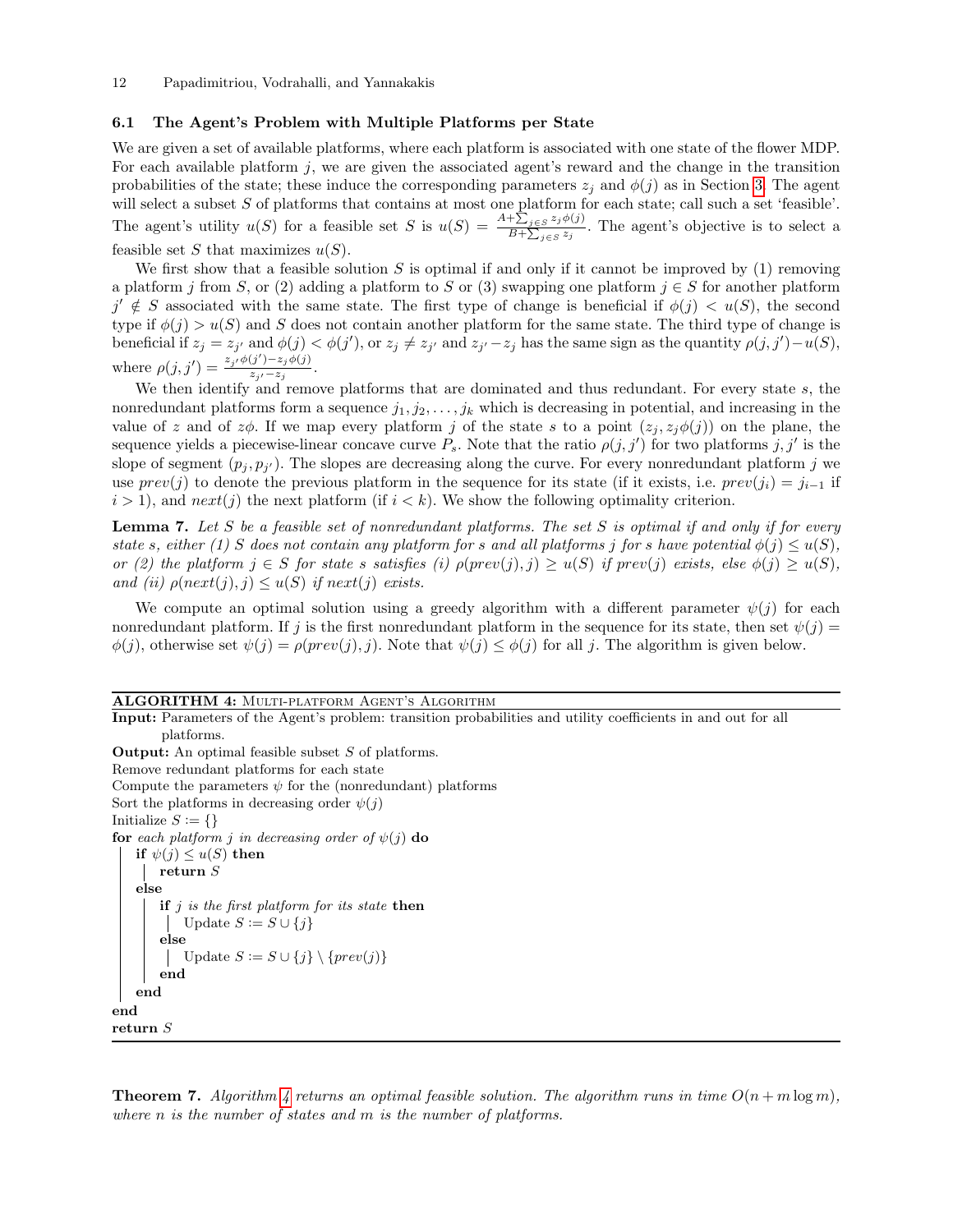#### 6.2 The Designer Problem in a Competitive Setting

Consider a Designer choosing which platforms to offer when there are already in the market available platforms from other providers. We extend the algorithm of Section [5](#page-8-4) to this setting. We have k Agents, each with their own flower Markov chain on the same state set (but different transition probabilities). There is a set of existing available platforms (offered by other providers). The Designer can build a platform for each state, and wants to select an optimal subset of platforms that maximizes the profit.

We use the notation of Section [5](#page-8-4) and the previous subsection. We assume that the parameters  $z_{ij}$  and  $\phi_i(j)$  for agent i and platform j are quantized. That is, we assume that each  $z_{ij} = l_{ij} \delta$  for some integer  $l_{ij} \leq M$  and some  $\delta$ , with M polynomially bounded, and similarly each  $\phi_i(j) = l'_{ij} \delta'$  for some integer  $l'_{ij} \leq M$ and some  $\delta'$ . We use essentially the algorithm of Section [5](#page-8-4) but modify the definitions of several key concepts and quantities for the more general setting. In particular, we modify the definitions of  $\Phi_i$ , of  $Q_i(\theta_i)$ , the hashing function that hashes subsets of platforms to pairs  $(a, b)$  of tuples, and the notion of consistency of a slot  $(a, b)$  with a pair  $(\theta, D) \in (\Phi, \mathcal{D})$  (see the Appendix). We prove analogues of the lemmas of Section [5,](#page-8-4) which yield the following:

<span id="page-12-0"></span>Theorem 8. The extension of Algorithm [3](#page-10-1) to the competitive setting computes an optimal solution to the Designer's problem. It runs in polynomial time for fixed number of Agents, under the stated assumptions on the input parameters.

The algorithm can be extended to the case where the Designer can choose between multiple possible platforms for each state.

## <span id="page-12-1"></span>7 Discussion and Future Work

We believe that we have barely scratched the surface of a very important subject: the economic/mathematical/algorithmic modeling of the interactions between Designers of on-line platforms and the consumers of on-line services/producers of data. Our model captures a few of the important aspects of this complex environment: the way adoption of services affects both the user's activities and the user's enjoyment of these activities, while it enhances the Designer's revenue in ways that depend on the time spent and activities performed on the platform; the nature of the Designer's profit (revenue from the acquisition of data pertaining to the user minus the significant development costs); the fact that multiple platforms, even by the same Designer, compete for the user's attention and use; the nature of some of the user's dilemmas (chief among them: surrender privacy for increased efficiency and/or enjoyment?). A simplified model of these aspects (the flower chain, linearity of utilities) is a tractable bi-level optimization problem. However, there are many effects that our current model does not capture, which are quite interesting for future research: for instance, as a sample, we may want to model time dependencies in profits, rewards, and costs, scaling effects for the platform designers due to increasing numbers of users, synergistic effects for the agents who may adopt suites of platforms (for instance, adopting all of the Google suite of products may provide more benefit than using different providers for each service), and potential network effects involved in influencing agent behavior when there are many agents.

We believe that intractability (both analytical and computational) lurks in many of the possible immediate generalizations of this model — for example, to undiscretized coefficients, to Markov chains more general than the flower, or to more complex objectives than linear (such as the addition of an entropy regularizer to the objectives of both the Agent and the Designer — an especially tempting variant to consider in this particular problem). We believe that more ambitious problem formulations in these directions may need to further simplify the other aspects of the model in this paper to become tractable.

On the other hand, we also believe that any form of intractability of the Designer's problem is arguably affordable. Our dynamic programming FPTAS would likely not generalize to more general contexts — such as those involving complex chains, nonlinear objectives, many Designers, learning of the statistics of the Agents' parameters etc, see below — but the alternative exhaustive algorithm, with its rather benign exponential dependency on n, the number of platforms, is extremely realistic in this context. We believe that the true challenges in generalizing our results are challenges of formulation and modeling.

Superficially, platform design resembles Mechanism Design (MD) [\[19\]](#page-15-7), but the essence of much of MD is that the Designer knows only statistics of the Agent's characteristics and designs the mechanism to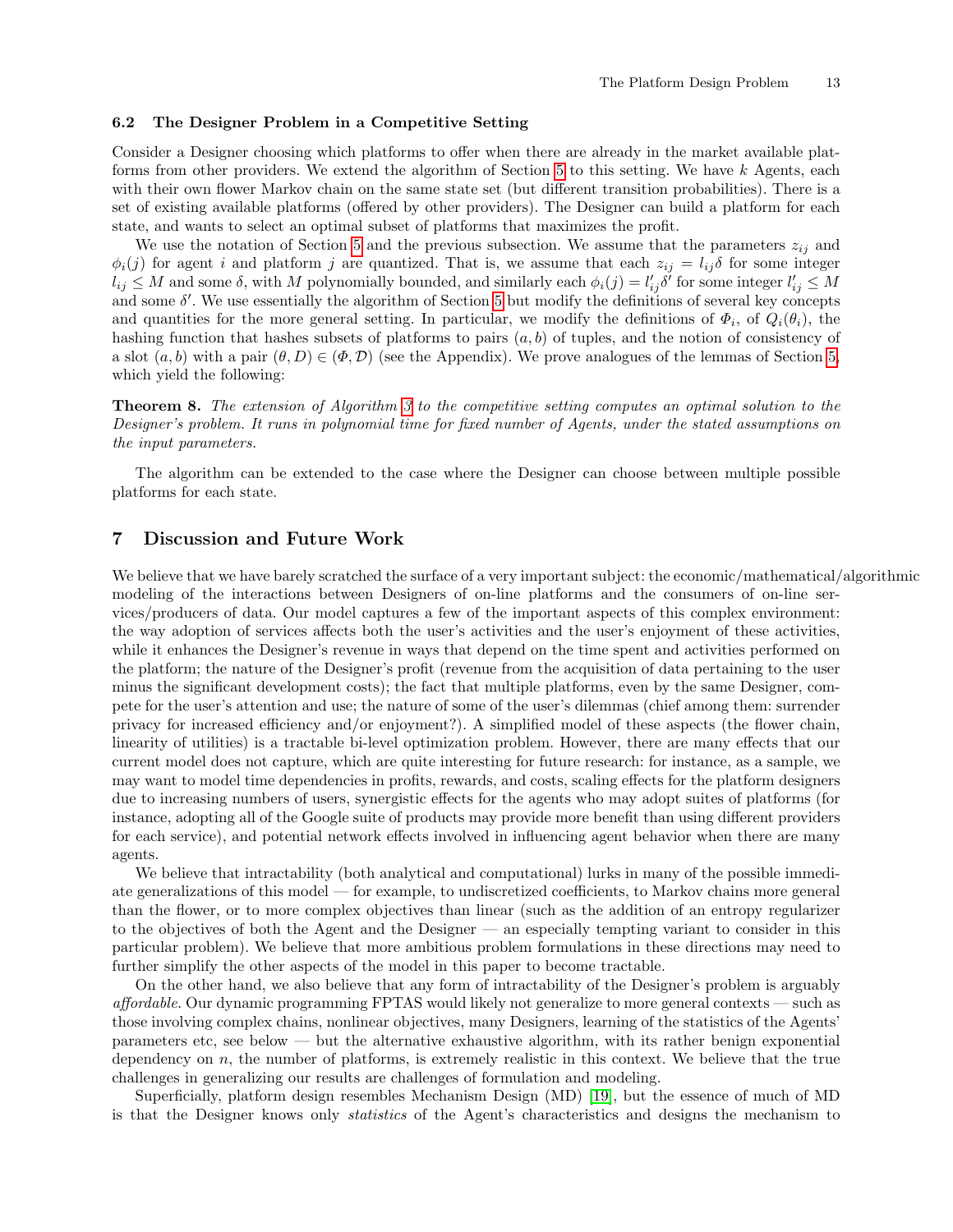optimize revenue over all possible eventualities by incentivizing the Agent to implicitly reveal their type; and this essence is missing in the PDP. In the on-line platform environment, the subject of incentives for type revelation and truthfulness is rather clearly related to the personalization of the platform, and we believe that a generalization of our model will have to address this important issue and aspect of platform design.

In the present first brush at platform design, we have abstracted the PDP in terms of a single Agent a maneuver and methodology familiar from Economics —, and next ventured to the case of a few Agent types. But of course the motivating environment involves myriads of atypical Agents. The Agent's statistics must be *learned with high accuracy*, and we believe that this can lead to the development of novel aspects of Machine Learning. The learning nature of platform design resembles interactive learning (the learner and the Agent whose parameters are being learned interact closely, and the learner can easily experiment with variants of the platform), and also has certain characteristics of learning from revealed preferences, see e.g. Zadimoghaddam and Roth [\[25\]](#page-15-8). We believe that a wealth of novel and intriguing technical problems within Learning Theory and Machine Learning lie in this direction, and can build on recent work in the intersection of these areas with Algorithmic Mechanism Design and Learning in Games [\[8,](#page-14-9) [11\]](#page-14-10). Of course, recent cautionary results on the limitations of optimization by samples [\[3,](#page-14-11) [4\]](#page-14-12) come to mind as well.

Regarding the important subject of strategic interactions between designers, we have not addressed the equilibrium problem — beyond the best-response algorithm. We can show (see Appendix  $F$ ) that a pure Nash equilibrium may not exist even in the flower setting, and we conjecture that finding a pure equilibrium is  $\Sigma_2$ -complete. But perhaps the most interesting strategic questions go beyond the model of this paper: How are Designers incentivized by the competition to design and deploy platforms that are more beneficial to the Agents than in the monopolistic situation?

Finally — and almost needless to say — the subject of platform design, as circumscribed in this paper, is crying out for treatment from the point of view of the exploding literature on ethics, fairness, and privacy in algorithm design — see for example Dwork et al. [\[7\]](#page-14-13), Gemici et al. [\[10\]](#page-14-14), Kleinberg et al. [\[15\]](#page-14-15) among many other important works — and exposes new aspects of today's algorithmic environment to these important considerations and emerging methodologies. The PDP defines an environment where privacy and fairness concerns are ubiquitous and paramount. Understanding what kinds of social, economic, regulatory, and technological interventions may result in fairer outcomes of platform design is an important direction of future work.

## 8 Acknowledgements

We thank John Tsitsklis, Eva Tardos, and Yang Cai for helpful conversations during the development of this work. K. Vodrahalli acknowledges support from an NSF Graduate Fellowship.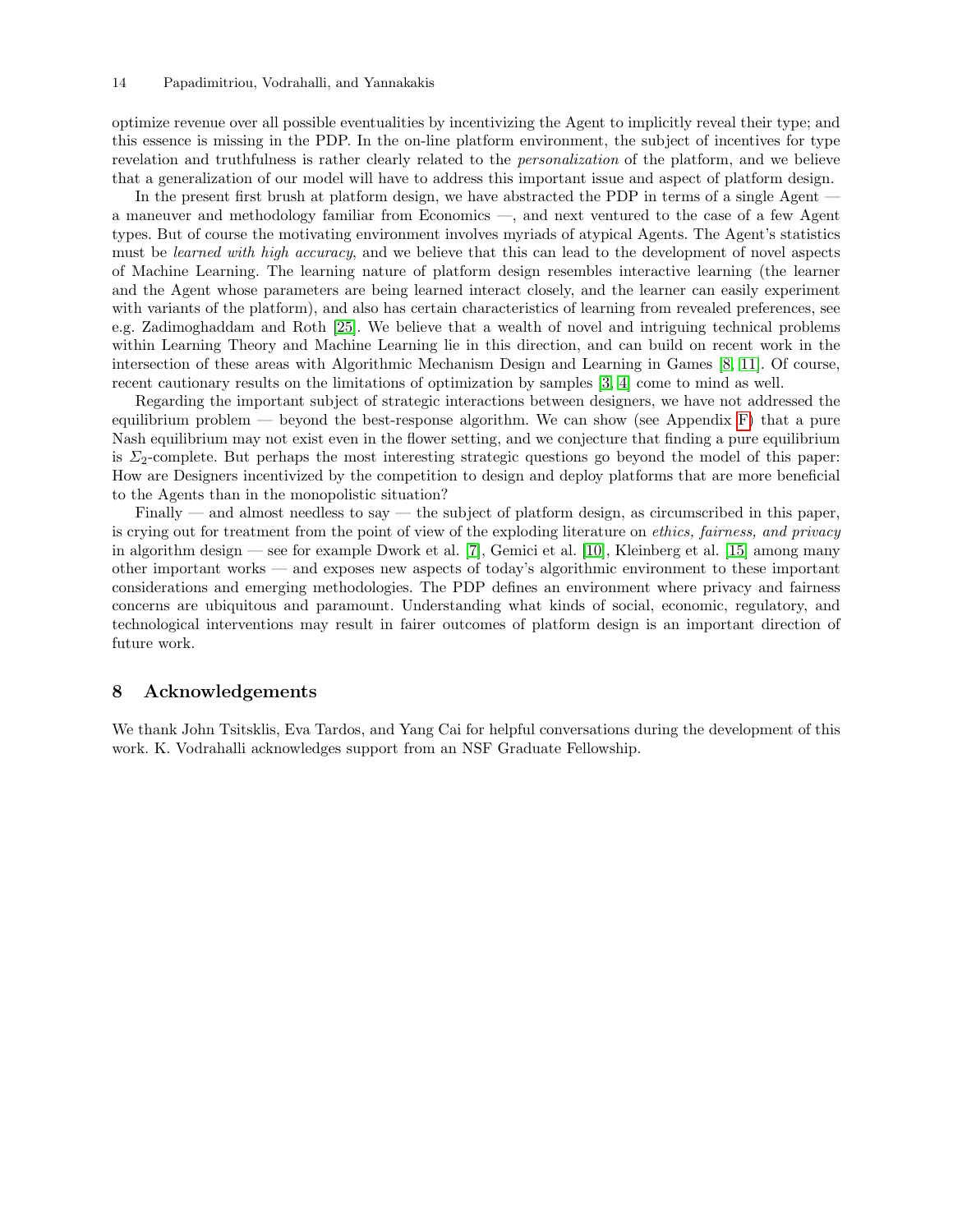# Bibliography

- <span id="page-14-6"></span>[1] Anish Agarwal, Munther Dahleh, and Tuhin Sarkar. A marketplace for data: An algorithmic solution. In Proceedings of the 2019 ACM Conference on Economics and Computation, EC '19, page 701–726, New York, NY, USA, 2019. Association for Computing Machinery. ISBN 9781450367929. [https://doi.org/10.1145/3328526.3329589.](https://doi.org/10.1145/3328526.3329589) URL <https://doi.org/10.1145/3328526.3329589>.
- <span id="page-14-0"></span>[2] Kenneth J. Arrow, H. D. Block, and Leonid Hurwicz. On the stability of the competitive equilibrium, ii. Econometrica, 27(1):82–109, 1959. ISSN 00129682, 14680262. URL [http://www.jstor.org/stable/](http://www.jstor.org/stable/1907779) [1907779](http://www.jstor.org/stable/1907779).
- <span id="page-14-11"></span>[3] Eric Balkanski and Yaron Singer. The sample complexity of optimizing a convex function. In Satyen Kale and Ohad Shamir, editors, *Proceedings of the 2017 Conference on Learning Theory*, volume 65 of Proceedings of Machine Learning Research, pages 275–301, Amsterdam, Netherlands, 07–10 Jul 2017. PMLR. URL <http://proceedings.mlr.press/v65/balkanski17a.html>.
- <span id="page-14-12"></span>[4] Eric Balkanski, Aviad Rubinstein, and Yaron Singer. The limitations of optimization from samples. In Proceedings of the 49th Annual ACM SIGACT Symposium on Theory of Computing, STOC 2017, page 1016–1027, New York, NY, USA, 2017. Association for Computing Machinery. ISBN 9781450345286. [https://doi.org/10.1145/3055399.3055406.](https://doi.org/10.1145/3055399.3055406) URL <https://doi.org/10.1145/3055399.3055406>.
- <span id="page-14-7"></span>[5] Dimitri P. Bertsekas. Dynamic Programming and Optimal Control, Vol. I. Athena Scientific, 4th edition, 2017.
- <span id="page-14-3"></span>[6] Nicolò Cesa-Bianchi and Gabor Lugosi. Prediction, Learning, and Games. Cambridge University Press, New York, NY, USA, 2006.
- <span id="page-14-13"></span>[7] Cynthia Dwork, Moritz Hardt, Toniann Pitassi, Omer Reingold, and Richard Zemel. Fairness through awareness. In Proceedings of the 3rd Innovations in Theoretical Computer Science Conference, pages 214–226, 2012.
- <span id="page-14-9"></span>[8] Dylan J Foster, Zhiyuan Li, Thodoris Lykouris, Karthik Sridharan, and Eva Tardos. Learning in games: Robustness of fast convergence. In Advances in Neural Information Processing Systems, pages 4734– 4742, 2016.
- <span id="page-14-4"></span>[9] Peter Frazier, David Kempe, Jon Kleinberg, and Robert Kleinberg. Incentivizing exploration. In Proceedings of the fifteenth ACM conference on Economics and computation, pages 5–22, 2014.
- <span id="page-14-14"></span>[10] Kurtulu¸s Gemici, Elias Koutsoupias, Barnab´e Monnot, Christos Papadimitriou, and Georgios Piliouras. Wealth inequality and the price of anarchy. 2018.
- <span id="page-14-10"></span>[11] Nika Haghtalab. Foundation of Machine Learning, by the People, for the People. PhD thesis, Carnegie Mellon University, 2018. URL [http://reports-archive.adm.cs.cmu.edu/anon/anon/usr0/ftp/](http://reports-archive.adm.cs.cmu.edu/anon/anon/usr0/ftp/usr/ftp/2018/CMU-CS-18-114.pdf) [usr/ftp/2018/CMU-CS-18-114.pdf](http://reports-archive.adm.cs.cmu.edu/anon/anon/usr0/ftp/usr/ftp/2018/CMU-CS-18-114.pdf).
- <span id="page-14-8"></span>[12] Oscar H. Ibarra and Chul E. Kim. Fast approximation algorithms for the knapsack and sum of subset problems. J. ACM, 22(4):463–468, October 1975. ISSN 0004-5411. [https://doi.org/10.1145/321906.321909.](https://doi.org/10.1145/321906.321909) URL <https://doi.org/10.1145/321906.321909>.
- <span id="page-14-1"></span>[13] Jon Kleinberg, Christos Papadimitriou, and Prabhakar Raghavan. A microeconomic view of data mining. Data Min. Knowl. Discov., 2(4):311–324, December 1998. ISSN 1384-5810. [https://doi.org/10.1023/A:1009726428407.](https://doi.org/10.1023/A:1009726428407) URL <https://doi.org/10.1023/A:1009726428407>.
- <span id="page-14-2"></span>[14] Jon Kleinberg, Christos Papadimitriou, and Prabhakar Raghavan. Segmentation problems. In Proceedings of the Thirtieth Annual ACM Symposium on Theory of Computing, STOC '98, page 473–482, New York, NY, USA, 1998. Association for Computing Machinery. ISBN 0897919629. [https://doi.org/10.1145/276698.276860.](https://doi.org/10.1145/276698.276860) URL <https://doi.org/10.1145/276698.276860>.
- <span id="page-14-15"></span>[15] Jon Kleinberg, Christos H. Papadimitriou, and Prabhakar Raghavan. On the value of private information. In Proceedings of the 8th Conference on Theoretical Aspects of Rationality and Knowledge, TARK '01, page 249–257, San Francisco, CA, USA, 2001. Morgan Kaufmann Publishers Inc. ISBN 1558607919.
- <span id="page-14-5"></span>[16] Yang Liu and Chien-Ju Ho. Incentivizing high quality user contributions: New arm generation in bandit learning. In Sheila A. McIlraith and Kilian Q. Weinberger, editors, Proceedings of the Thirty-Second AAAI Conference on Artificial Intelligence, (AAAI-18), New Orleans, Louisiana, USA, February 2- 7, 2018, pages 1146–1153. AAAI Press, 2018. URL [https://www.aaai.org/ocs/index.php/AAAI/](https://www.aaai.org/ocs/index.php/AAAI/AAAI18/paper/view/16879) [AAAI18/paper/view/16879](https://www.aaai.org/ocs/index.php/AAAI/AAAI18/paper/view/16879).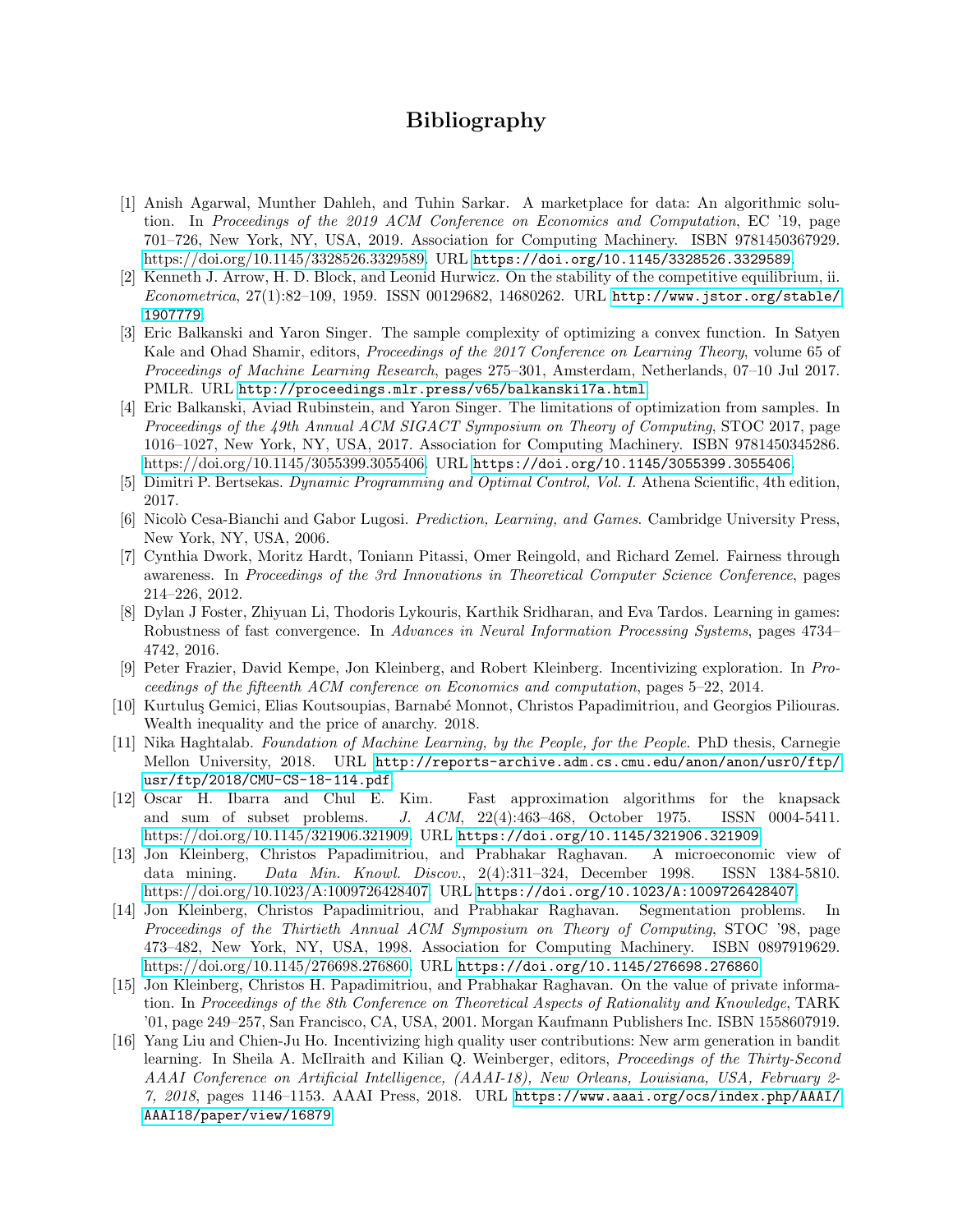- <span id="page-15-1"></span>[17] Thodoris Lykouris, Eva Tardos, and Drishti Wali. Feedback graph regret bounds for thompson sampling and ucb. 2019.
- <span id="page-15-2"></span>[18] Yishay Mansour, Aleksandrs Slivkins, and Vasilis Syrgkanis. Bayesian incentive-compatible bandit exploration. In Proceedings of the Sixteenth ACM Conference on Economics and Computation, EC '15, page 565–582, New York, NY, USA, 2015. Association for Computing Machinery. ISBN 9781450334105. [https://doi.org/10.1145/2764468.2764508.](https://doi.org/10.1145/2764468.2764508)
- <span id="page-15-7"></span>[19] Roger B Myerson. Mechanism design by an informed principal. Econometrica: Journal of the Econometric Society, pages 1767–1797, 1983.
- <span id="page-15-6"></span>[20] Martin L. Puterman. Markov Decision Processes: Discrete Stochastic Dynamic Programming. John Wiley & Sons, Inc., USA, 1st edition, 1994. ISBN 0471619779.
- <span id="page-15-3"></span>[21] Tim Roughgarden and Joshua R. Wang. Minimizing regret with multiple reserves. In Proceedings of the 2016 ACM Conference on Economics and Computation, EC '16, page 601–616, New York, NY, USA, 2016. Association for Computing Machinery. ISBN 9781450339360. [https://doi.org/10.1145/2940716.2940792.](https://doi.org/10.1145/2940716.2940792)
- <span id="page-15-4"></span>[22] John N. Tsitsiklis and Kuang Xu. Delay-predictability trade-offs in reaching a secret goal. Operations Research, 66(2):587–596, 2018. [https://doi.org/10.1287/opre.2017.1682.](https://doi.org/10.1287/opre.2017.1682)
- <span id="page-15-5"></span>[23] John N. Tsitsiklis, Kuang Xu, and Zhi Xu. Private sequential learning. 2018.
- <span id="page-15-0"></span>[24] Vijay V. Vazirani. Combinatorial Algorithms for Market Equilibria, page 103–134. Cambridge University Press, 2007. [https://doi.org/10.1017/CBO9780511800481.007.](https://doi.org/10.1017/CBO9780511800481.007)
- <span id="page-15-8"></span>[25] Morteza Zadimoghaddam and Aaron Roth. Efficiently learning from revealed preference. In Paul W. Goldberg, editor, Internet and Network Economics, pages 114–127, Berlin, Heidelberg, 2012. Springer Berlin Heidelberg. ISBN 978-3-642-35311-6.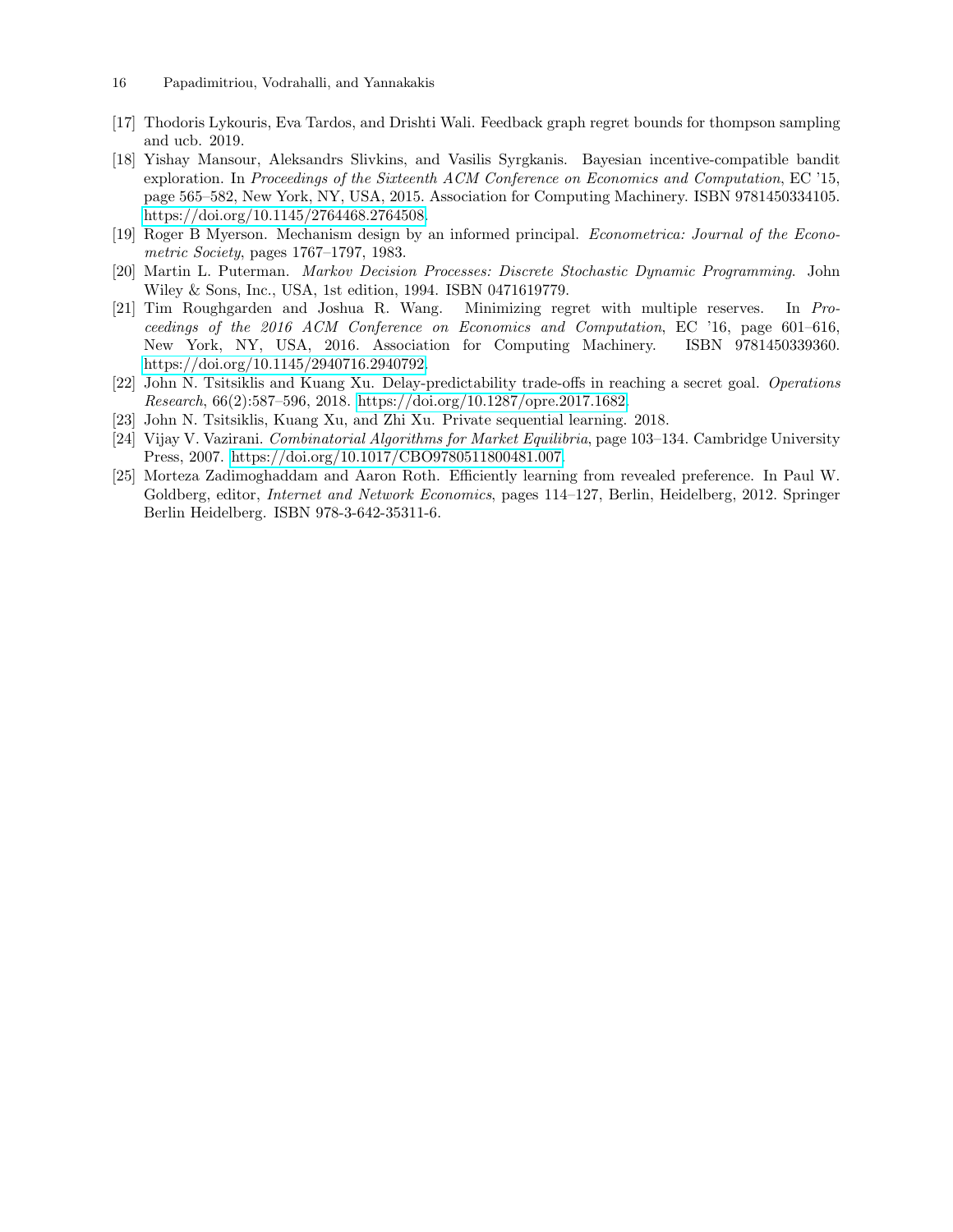# <span id="page-16-0"></span>A Proofs for Section [3](#page-4-4)

## A.1 Proof of the Agent's Objective in the Flower MDP

Lemma [1](#page-4-1). The Agent's objective for an optimal policy defined in Section [2](#page-2-2) can be re-written as the following optimization in the special case of the flower MDP (Definition [2\)](#page-4-3):

$$
\underset{S \subseteq [n]}{\text{argmax}} \frac{A + \sum_{j \in S} z_j \phi(j)}{B + \sum_{j \in S} z_j} \tag{2}
$$

where

$$
A := \sum_{i=1}^{n} \lambda_i c_i^{\text{life}}; \quad B := 1 + \sum_{i=1}^{n} \lambda_i; \quad \lambda_i = \frac{p_i}{1 - q_i}; \quad z_i = \frac{p_i}{1 - q_i - y_i} - \frac{p_i}{1 - q_i} \ge 0;
$$

$$
\phi(i) := \begin{cases} c_i^{\text{platform}} + \frac{\lambda_i}{z_i} \left( c_i^{\text{platform}} - c_i^{\text{life}} \right) & \text{if } z_i > 0 \\ 0 & \text{if } z_i = 0 \end{cases};
$$

We therefore define

utility<sup>Agent</sup>
$$
(S) := \frac{A + \sum_{j \in S} z_j \phi(j)}{B + \sum_{j \in S} z_j}
$$

Proof. First, define the Markov chain transition matrix as the composition of an optimal policy  $\rho^*$  and T:

$$
M(i,j) = \sum_{a \in \{a^0, a^1\}} \rho^*(i, a) T(i, a, j)
$$

By the ergodic theorem for irreducible finite-state Markov chains, it is well known that we can express the total reward of an irreducible average-reward MDP as

$$
R(\rho^*) = \langle \pi(\rho^*), r(\rho^*) \rangle
$$

where  $\pi(\rho^*)$  is the stationary distribution that results from playing policy  $\rho^*$  and reward vector  $r \in \mathbb{R}^{n+1}$  is fixed for all time, since  $\rho^*$  is fixed and the rewards only depend on state and action values (see e.g. [\[5,](#page-14-7) [20\]](#page-15-6)). Let us now calculate  $\pi$  and r. By solving the balance equations for M, elementary algebra shows that the stationary distribution is as follows: Define

$$
x_i(\rho) := \begin{cases} \frac{p_i}{1 - q_i} & \text{if } \rho(i, a^0) = 1\\ \frac{p_i}{1 - q_i - y_i} & \text{if } \rho(i, a^1) = 1\\ 1 & \text{if } i = 0 \end{cases}
$$

Then, the stationary distribution is given by

$$
\pi_i(\rho) := \frac{x_i(\rho)}{\sum_{j=0}^n x_j(\rho)}
$$

We also note that

$$
r_i(\rho) := \begin{cases} c_i^{\text{life}} & \text{if } \rho(i, a^0) = 1 \\ c_i^{\text{platform}} & \text{if } \rho(i, a^1) = 1 \\ 0 & \text{if } i = 0 \end{cases}
$$

Translating these values into our objective  $R(\rho) = \langle \pi, r \rangle$ , we want to solve

$$
\max_{\rho \in \{0,1\}^n} \sum_{i=1}^n \pi_i(\rho) \cdot r_i(\rho) := \max_{\rho \in \{0,1\}^n} \sum_{i=1}^n \frac{x_i(\rho)}{\sum_{j=0}^n x_j(\rho)} \cdot r_i(\rho) = \max_{\rho \in \{0,1\}^n} \frac{\sum_{i=1}^n x_i(\rho) \cdot r_i(\rho)}{\sum_{j=0}^n x_j(\rho)}
$$

which we note is exactly the objective stated in the theorem.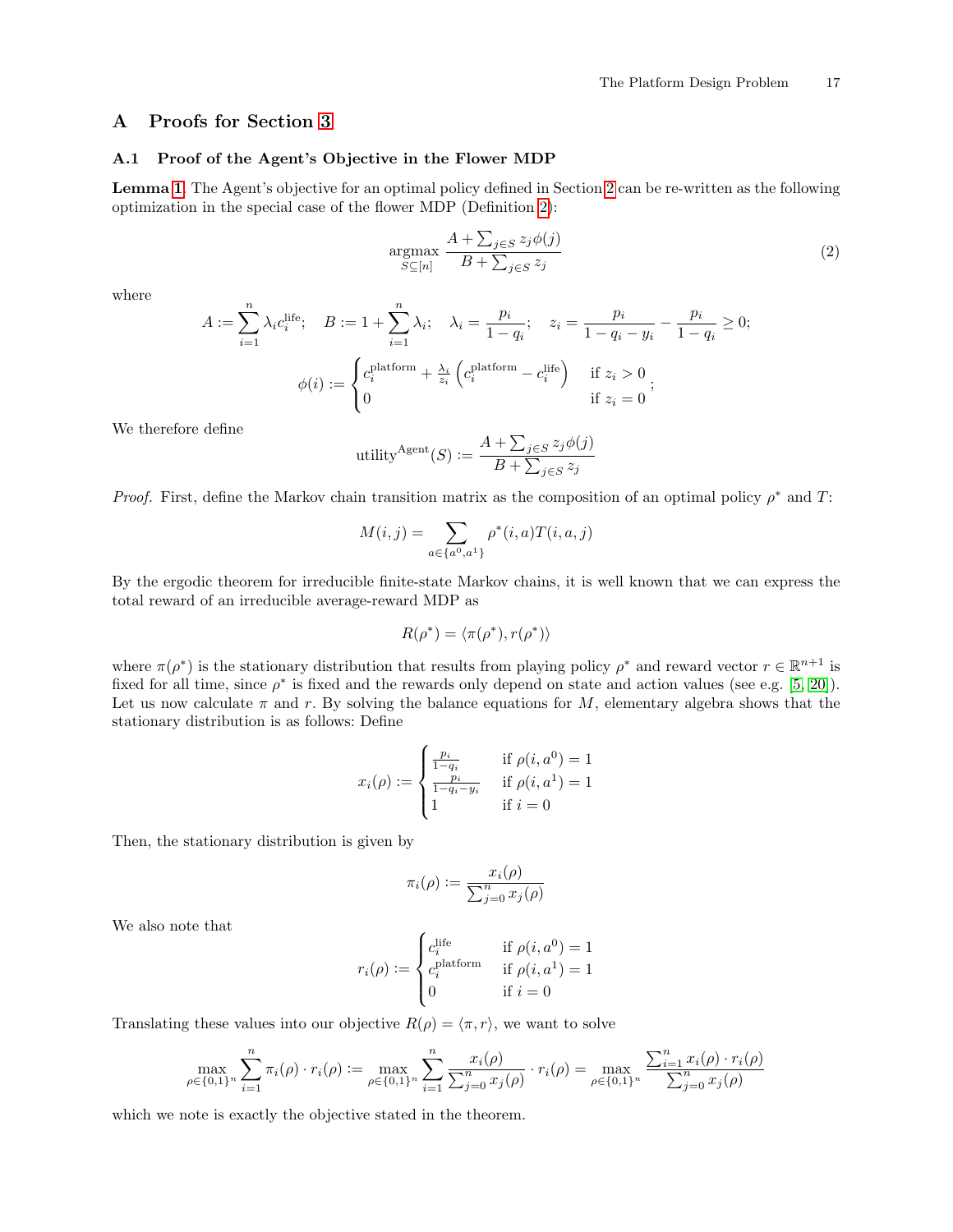#### ALGORITHM 5: General Greedy Algorithm

Input: Parameters of the Agent's problem: transition probabilities and utility coefficients in and out of the platform. **Output:** An optimal subset  $S \subseteq [n]$  of states where the Agent accepts the platform. Initialize  $S := \{\}$ Divide [n] into two lists  $P = \{i : z_i > 0\}$ ;  $N = \{j : z_j < 0\}$ Sort P in order of  $\phi(k)$  from largest to smallest Sort N in order of  $\phi(k)$  from smallest to largest for  $k \in P$  do if utility<sup>Agent</sup> $(S) < \phi(k)$  then Update  $S := S \cup \{k\}$ else Break end end for  $k \in N$  do if utility<sup>Agent</sup> $(S) > \phi(k)$  then Update  $S := S \cup \{k\}$ else Break end end return S

#### <span id="page-17-0"></span>A.2 The Greedy Algorithm when the  $y_i$  can be Negative

In the case where  $y_i$  is allowed to be negative, we need to slightly modify Algorithm [1](#page-5-2) as well as its proof. The new algorithm is as shown below.

<span id="page-17-1"></span>**Lemma 8.** Suppose  $s < 0$  and  $y + s > 0$ . Then

$$
\frac{x}{y} < \frac{r}{s} \iff \frac{r}{s} > \frac{x}{y} > \frac{x+r}{y+s}
$$
\n
$$
\frac{x}{y} > \frac{r}{s} \iff \frac{r}{s} < \frac{x}{y} < \frac{x+r}{y+s}
$$

 $\boldsymbol{y}$ 

and

*Proof.* For the first inequality, we have that since 
$$
s < 0, y > 0
$$
 the LHS implies

$$
xs > ry \iff xy + xs > xy + ry
$$

which is  $\iff$  the RHS. The second inequality follows from the same argument reversed.

**Theorem 9.** Algorithm [5](#page-17-0) returns an optimal policy when there exist  $y_i < 0$ .

*Proof.* We first sketch the main idea: adding more new states from  $P$  is possible when the utility is small, and adding more new states from N is possible when the utility is large, using Lemmas [2](#page-6-0) and [8.](#page-17-1) Thus, to maximize utility, first maximize the utility over  $P$  (allowing the utility to be as large as possible for adding states from N). Adding the additional states from N does not mean there are additional states from P to add, because now the utility is larger than when we stopped adding from  $P$ , and the prefix arguments from Theorem [2](#page-5-0) imply we are done.

Now we elaborate on the details. By Theorem [2,](#page-5-0) after the first for loop in Algorithm [5,](#page-17-0) we have an optimal policy over the states in  $P$ . For the states in  $N$ , first note that we can apply Lemma [8](#page-17-1) as follows: Choose  $x = A + \sum_{j \in S} z_j \phi(j), y = B + \sum_{j \in S} z_j, r = \phi(k)z_k, s = z_k$ . We will always have  $z_k < 0$  for  $k \in N$ . We will also always have  $y + z_k > 0$  for  $k \in N$ : We only need to show that  $y > |z_k|$ . Writing out the expressions from Lemma [1,](#page-4-1) we have for any set  $T \subseteq [n]$ 

$$
1 + \sum_{i \in [n]} \lambda_i - \sum_{j \in T} |z_j| = 1 + \sum_{i \in [n]} \frac{p_i}{1 - q_i} - \sum_{j \in T} \frac{p_j}{1 - q_j} + \sum_{j \in T} \frac{p_i}{1 - q_i - y_i}
$$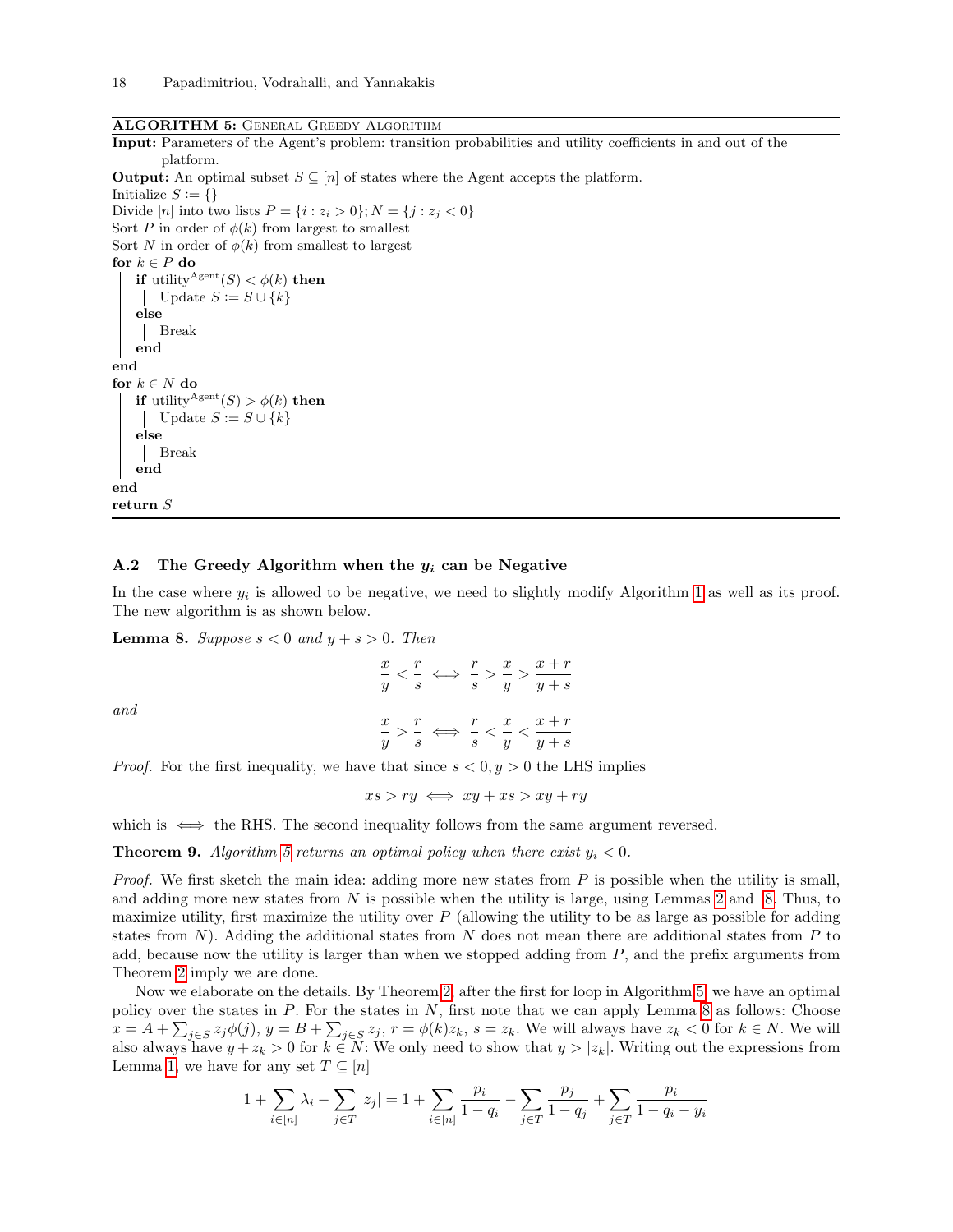$$
= 1 + \sum_{i \notin T} \frac{p_i}{1 - q_i} + \sum_{j \in T} \frac{p_j}{1 - q_j - y_j} > 0
$$

Thus, the case when  $y_k < 0$  (and thus  $z_k < 0$ ) satisfies the conditions of Lemma [8.](#page-17-1)

Now we prove optimality. First note that once a subset from  $P$  is fixed, the optimal additional subset of states from N can be determined greedily by adding the states with the smallest viable potential  $\phi(k)$ first. By Lemma [8,](#page-17-1) if  $x/y > \phi(k)$ , adding state k increases the utility to  $x'/y' > x/y$ . Since the utility has increased, we are able to add all states with  $\phi(k) < x/y$  and increase the utility – not adding any of these states to increase the utility when we can results in sub-optimality (note that Algorithm [5](#page-17-0) indeed ensures all of these states will be added, since we start from the state with the smallest potential). This fact establishes a similar prefix property for adding states from  $N$  (see the proof of Theorem [2\)](#page-5-0). Thus, once the greedy algorithm stops, we have an optimal policy with respect to any given fixed subset of states from P.

To conclude the proof, we show that any policy not containing an optimal policy over  $P$  is sub-optimal. This fact directly implies that Algorithm [5](#page-17-0) results in an optimal policy, since it first chooses an optimal subset of  $P$ , and then adds from  $N$  greedily in an optimal manner, as described above. Consider that by Lemma [8,](#page-17-1) if we choose a sub-optimal subset of  $P$ ,  $x/y$  will be smaller than if we chose an optimal subset of P. Since one can add more states (with larger potential) from N the larger the initial  $x/y$ , and since to be optimal, one must add *all* states with potential less than  $x/y$ , the overall utility gained by adding states from N is at most the utility of the optimal subset of P plus the optimally added states from N. Thus the policy is sub-optimal unless we choose an optimal subset of P from the start.

Note now that Theorems [3,](#page-8-1) [4,](#page-8-0) [5,](#page-10-0) [6](#page-10-2) all go through identically in the case where there exist states  $i$  such that  $y_i < 0$ . Changing the Agent's algorithm from Algorithm [1](#page-5-2) to Algorithm [5](#page-17-0) does not affect the proofs of any of the above theorems. For the FPTAS results, the Designer's algorithm only uses the Agent's algorithm to check feasibility in a black-box fashion, and the sign of  $z_k$  in the objective does not affect the analysis of the theorems. Finally, the hardness results are unaffected since the constructed hard examples can just choose a case where all  $y_i > 0$ .

## <span id="page-18-0"></span>B Proofs for Section [4](#page-7-0)

#### B.1 Proofs of Lemmas used in Theorem [3](#page-8-1)

### We first collect the proofs for the FPTAS.

**Lemma [3](#page-7-1).** Let  $S, S' \subseteq [k]$  be two sets that hash in the same bin and suppose that  $N(S) \le N(S')$ . Then for every set  $T \subseteq \{k+1,\ldots,n\}$ , if  $S' \cup T$  is feasible then  $S \cup T$  is also feasible, and profit $(S \cup T) \ge$  $\text{profit}(S' \cup T) - \epsilon K/n.$ 

*Proof.* Since S, S' hash in the same bin, they have the same denominator  $D(S) = D(S')$ . Hence also  $D(S \cup$  $T) = \mathbf{D}(S' \cup T)$ . Furthermore,  $\mathbf{N}(S) \leq \mathbf{N}(S')$  implies that  $\mathbf{N}(S \cup T) \leq \mathbf{N}(S' \cup T)$ . Since  $S' \cup T$  is feasible it follows that  $S \cup T$  is also feasible.

Consider the difference  $\text{profit}(S' \cup T) - \text{profit}(S \cup T)$ . From the formulas it follows that this difference is equal to profit(S') – profit(S) +  $(P_1(S) - P_1(S')) \frac{\sum_{i \in T} z_i}{D(S) + \sum_{i \in T} z_i}$  $\frac{\sum_{i\in T} z_i}{\mathbf{D}(S) + \sum_{i\in T} z_i}$ . Since S, S' hash in the same bin,  $|profit(S') \text{profit}(S) \le \epsilon K/2n \text{ and } |P_1(S) - P_1(S')| \le \epsilon K/2n.$  Therefore,  $|\text{profit}(S' \cup T) - \text{profit}(S \cup T)| \le \epsilon K/n.$ 

**Lemma [4](#page-8-3).** For every  $k = 0, 1, ..., n$ , after the  $k^{th}$  iteration of the loop, there is a set S in the hash table that can be extended with elements from  $\{k+1,\ldots,n\}$  to a feasible set that has profit  $\geq$  OPT –  $\epsilon k \cdot K/n$ .

*Proof.* By induction on k. The basis,  $k = 0$  of the claim is trivial: The hash table contains initially  $\emptyset$ , which can be extended to an optimal solution.

For the induction step, assume that the property holds after the  $(k-1)^{st}$  iteration for a set  $S \subseteq [k-1]$ in the table, and let  $T \subseteq \{k, \ldots, n\}$  be an extension that yields a feasible set  $S \cup T$  with profit within  $\epsilon(k-1) \cdot K/n$  of OPT. Suppose first that  $k \notin T$ . At the end of the  $k^{th}$  iteration, the hash table contains either S or another set S' that hashes in the same bin and has replaced S, thus S' has the same denominator but smaller numerator. In the latter case, by Lemma [3,](#page-7-1)  $S' \cup T$  is also feasible, and its profit is within  $\epsilon K/n$ of the profit of  $S \cup T$ , hence it is within  $\epsilon k \cdot K/n$  of OPT.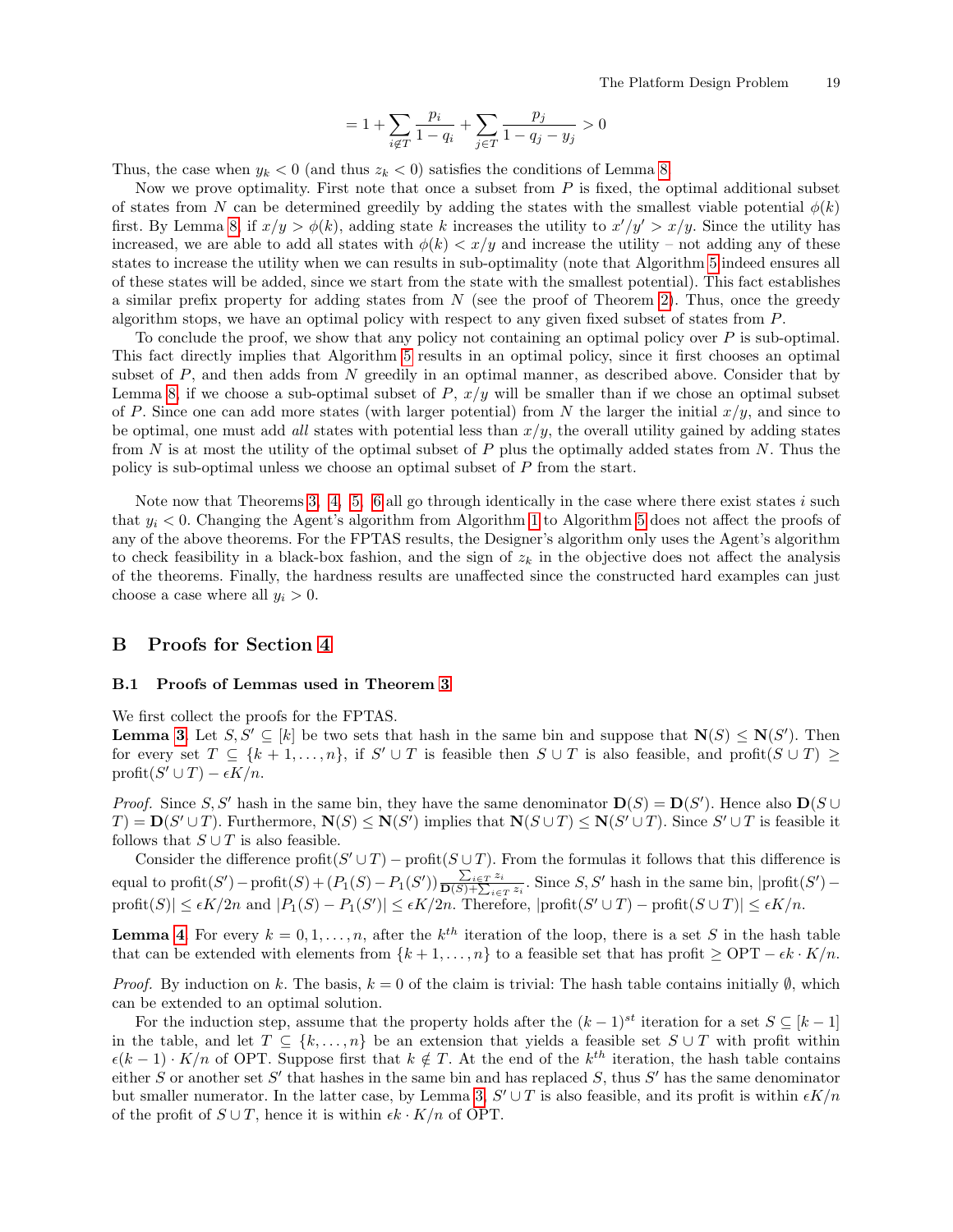The argument in the case  $k \in T$  is similar. Since  $S \cup T$  is feasible,  $S \cup \{k\}$  is also feasible, thus the algorithm will hash it and either insert it in the table or not depending on whether there is another "better" set already in the same bin. At the end of the  $k^{th}$  iteration, the hash table will contain either the set  $S \cup \{k\}$ or a set  $\hat{S}$  that is at least as good (has at least as low numerator) in the corresponding bin. Whichever of these sets is in that bin at the end of the iteration satisfies the property. This is obvious for  $S \cup \{k\}$ , and it follows from Lemma [3](#page-7-1) for  $\hat{S}$ : Since  $S \cup T = (S \cup \{k\}) \cup (T - \{k\})$  is feasible, and  $\hat{S}$  hashes in the same bin as  $S \cup \{k\}$  and is at least as good,  $S \cup (T - \{k\})$  is also feasible, it has profit within  $\epsilon K/n$  of  $S \cup T$ , hence within  $\epsilon k \cdot K/n$  of OPT.

## B.2 Proof of Hardness

We now give the proof that the flower PDP is NP-complete. Theorem [4](#page-8-0). The PDP is NP-complete.

*Proof.* We reduce from the Partition problem: Given a set of positive integers  $a_1, \ldots, a_n$ , is there a partition of the numbers into two subsets that have equal sums? We first apply the following (standard) transformation which yields an instance of the partition problem where the numbers are comparable in value and any solution must also have equal number of elements in each part. Let  $H = n \sum_i a_i$ . Construct a new instance of the partition problem with 2n elements  $b_1, \ldots b_{2n}$ ; the first n elements are  $b_1 = H + a_1, \ldots, b_n = H + a_n$ , and the other n elements  $b_j$ ,  $j = n+1, \ldots, 2n$  are all H. It is easy to see that the original instance has a solution iff the new instance does, and furthermore, any solution of the new instance must have  $n$  elements in each part.

We create now an instance of the PDP problem. The flower has  $2n+1$  petals. The first  $2n$  petals correspond to the 2n numbers  $b_i$ , and the last petal is the special petal. We set the parameters as follows. Set  $c_i^{\text{life}} = 0$ for all *i*. Set  $p_i = n^2(1 - q_i)$  and  $y_i = \frac{1}{n^2+1}(1 - q_i)$  for all *i*. Then  $\lambda_i = \frac{p_i}{1 - q_i} = n^2$ ,  $w_i = \frac{p_i}{1 - q_i - y_i} = n^2 + 1$ , and  $z_i = \frac{p_i}{1-q_i-y_i} - \frac{p_i}{1-q_i} = 1$ . Therefore,  $A = 0$  and  $B = 1 + \sum_i \lambda_i = 1 + n^2(2n + 1)$ .

We choose the platform coefficient for the special petal  $s = 2n + 1$  so that its potential  $\phi(s)$  $(\sum_i b_i)/2B = (2nH + \sum_i a_i)/2B$ . Specifically, set  $c_s^{\text{platform}} = (\sum_i b_i)/2B(n^2 + 1)$ . For the non-special petals  $i \in [2n]$ , we choose their platform coefficients so that their potentials satisfy  $\phi(i) = \phi(s) + b_i$ . For this, set  $c_i^{\text{platform}} = ((\sum_i b_i)/2B + b_i)/(n^2 + 1).$ 

Set  $\text{cost}_i = 0$  for all i. Set  $d_i = b_i$  for all  $i \in [2n]$ , and for the special petal  $s = 2n + 1$ , we set  $d_s = 4nH$ . This concludes the specification of the instance of PDP.

We shall show that the given instance of the Partition problem has a solution if and only if the optimal profit is  $v^* = (n^2 + 1)(4nH + \sum_{i=1}^{2n} b_i/2)/(B + n + 1)$ . In this case, an optimal solution of the PDP instance consists of the special petal and a solution of the partition instance.

First, suppose that the partition instance has a solution  $S \subset [2n]$ . Consider the solution  $S \cup s$  of the PDP instance. We claim that it is feasible. The smallest potential is that of the special petal,  $\phi(s)$ . The utility of the agent for  $S \cup \{s\}$  is  $\frac{A + \sum_{i \in S \cup \{s\}} z_i \phi(i)}{B + \sum_{i \in S \cup \{s\}} z_i}$  $\frac{1}{B+\sum_{i\in S\cup\{s\}}z_i\varphi(s)}$  which is equal to  $\phi(s)$ , since  $\phi(i) = \phi(s) + b_i$  for all  $i \in [2n]$  and  $\sum_{i \in S} b_i = \sum_{i=1}^{2n} b_i/2$ .<sup>[10](#page-19-0)</sup> An easy calculation also shows that the profit of the solution  $S \cup \{s\}$  is  $(n^2+1)(4nH + (\sum_{i=1}^{2n} b_i/2))/(B+n+1) = v^*.$ 

Conversely, suppose that the PDP instance has a solution  $S^*$  with profit at least  $v^* = (n^2 + 1)(4nH +$  $\sum_{i=1}^{2n} b_i/2$ / $(B + n + 1)$ . Then it must contain the special petal s, because even if we take all the other petals, the profit is smaller. Let  $S = S^* - \{s\}$ . The profit of the solution  $S^* = S \cup \{s\}$  is  $(n \geq 1)$  $\sum$  $^{2}+1)(4nH +$  $\sum_{i\in S} b_i$  /(B + |S| + 1). If |S| < n, then  $\sum_{i\in S} b_i \leq (n-1)H + \sum_i a_i$  and the profit is less than  $v^*$ . Therefore  $|S| \ge n$  and  $\sum_{i \in S} b_i \ge \sum_{i=1}^{2n} b_i/2$ . Since  $S^*$  is feasible, we must have  $\phi(s) \ge \frac{A + \sum_{i \in S} z_i \phi(i)}{B + \sum_{i \in S} z_i}$  $\frac{\sum_{i \in S} z_i \varphi(i)}{B + \sum_{i \in S} z_i}$ . Substituting the values of the parameters, this inequality yields,  $\sum_{i \in S} b_i \leq \sum_{i=1}^{2n} b_i/2$ . Therefore, for the profit to be  $v^*$ , we must have  $|S| = n$  and  $\sum_{i \in S} b_i = \sum_{i=1}^{2n} b_i/2$ . Thus, the partition instance has a solution.

<span id="page-19-0"></span><sup>&</sup>lt;sup>10</sup> We assumed here for simplicity that the Agent's greedy algorithm includes a state in case of equality between the potential and the utility; recall that from the Agent's perspective this does not make any difference. If the state is not included in case of equality, then we have to adjust slightly the parameters to increase slightly the potential  $\phi(s)$ .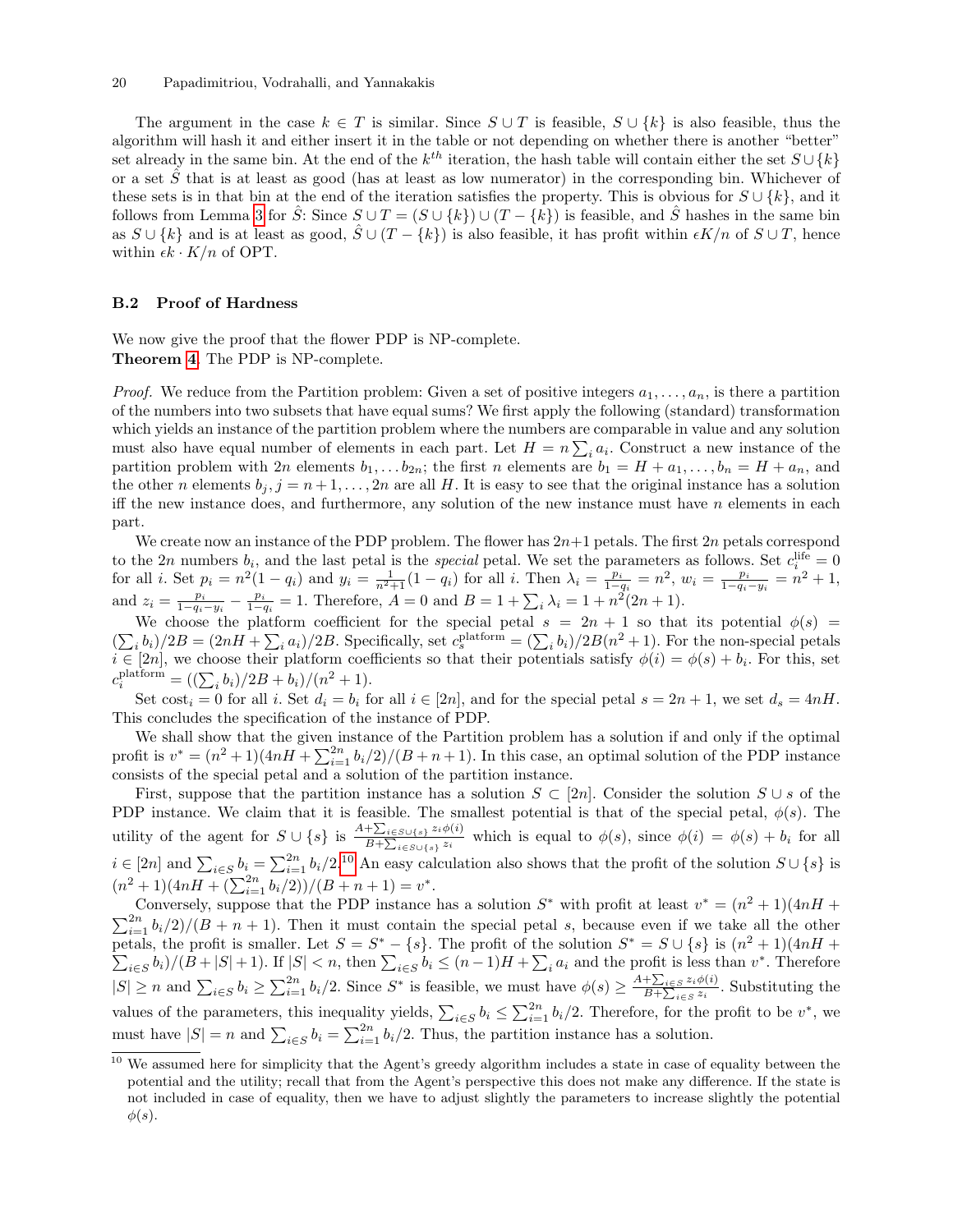## <span id="page-20-0"></span>C Proofs for Section [5](#page-8-4)

### C.1 Proofs of Lemmas used in Theorem [5](#page-10-0)

**Lemma [5](#page-9-0).** For every pair  $(\theta, D) \in (\Phi, \mathcal{D})$ , if a set S hashes into a slot  $(a, b)$  that is consistent with  $(\theta, D)$ , then value $_{(\theta,D)}(S)$  = profit(S). In particular, the set  $S(\theta, D)$  selected by the algorithm (if any) satisfies value $_{(\theta,D)}(S(\theta, D)) = \text{profit}(S(\theta, D)).$ 

Proof. Let  $(a, b) = \text{hash}(S)$ . The slot is consistent with  $(\theta, D)$ , thus,  $D_i = B_i + b_i \delta$ , and  $\theta_i > \frac{A_i + a_i \delta \delta'}{D_i} \ge \theta'_i$ for all  $i \in [k]$ . Since S hashes into slot  $(a, b)$ , we have  $a_i = \sum_{j \in S \cap Q_i(\theta_i)} \frac{z_{ij} \phi_{ij}}{\delta \delta'}$  and  $b_i = \sum_{j \in S \cap Q_i(\theta_i)} \frac{z_{ij}}{\delta}$  for all  $i \in [k]$ .

For each Agent i, consider the operation of the greedy algorithm when offered the set of platforms  $S$ . Since  $\theta_i > \frac{A_i + a_i \delta \delta'}{D_i} \geq \theta'_i$ , the greedy algorithm will select precisely all states j of S that have potential  $\geq \theta_i$ , i.e.  $\text{Agent}_i(S) = S \cap Q_i(\theta_i)$ . Therefore,  $\text{profit}(S) = \text{value}_{(\theta,D)}(S)$ .

**Lemma [6](#page-10-3).** Let  $S^*$  be an optimal solution to the Platform Design Problem, and let  $\theta_i = \min_{j \in \text{Agent}_i(S^*)} \{\phi_i(j)\},$  $D_i = B_i + \sum_{j \in \text{Agent}_i(S^*)} z_{ij}$ . Then, in the iteration for the pair  $(\theta, D)$ , the algorithm selects a set  $S(\theta, D)$ , and the set has  $\text{profit}(S(\theta, D)) \ge \text{profit}(S^*)$ .

*Proof.* Consider the iteration of the algorithm for the pair  $(\theta, D)$ . We can show by induction on  $t = 0, 1, \ldots, n$ , that after stage t, the slot hash $(S^* \cap [t])$  is nonempty, and the value of the set in the slot is at least the value of  $S^* \cap [t]$ .

The claim is obviously true in the beginning. Consider stage t. If  $t \notin S^*$ , then the slot hash $(S^* \cap [t-1]) =$ hash( $S^* \cap [t]$ ), and the set in this slot at the end of stage t is either the same as the set after stage  $t - 1$ , or another set with higher value; thus the claim follows from the induction hypothesis.

Suppose  $t \in S^*$ , let  $(a, b) = \text{hash}(S^* \cap [t-1])$ , and let  $S = H(a, b)$ . By the induction hypothesis,  $value_{(\theta,D)}(S) \geq value_{(\theta,D)}(S^* \cap [t-1])$ . Then  $S \cup \{t\}$  hashes in the same slot as  $S^* \cap [t]$ , and  $value_{(\theta,D)}(S \cup \{t\})$  $value_{(\theta,D)}(S) + c_t(\theta, D) \geq value_{(\theta,D)}(S^* \cap [t-1]) + c_t(\theta, D) = value_{(\theta,D)}(S^* \cap [t]).$  At the end of stage t, this slot has either the set  $S \cup \{t\}$  or another set with a higher value.

After stage n, the set  $S^*$  hashes into a slot  $(a, b)$  that is consistent with  $(\theta, D)$  from our choice of  $\theta$  and D. By the claim above, this slot has a set that has equal or larger value. By Lemma [5,](#page-9-0) the value is equal to the profit. Therefore,  $S(\theta, D)$  exists and  $\text{profit}(S(\theta, D) \geq \text{profit}(S^*)).$ 

## C.2 Proof of Hardness

**Theorem [6](#page-10-2).** Unless P=NP, there is no FPTAS for the Designer's problem with two agents if the  $\phi_i(j)$  are not restricted to be polynomially bounded.

*Proof.* We reduce from the Partition problem: Given a set of positive integers  $a_1, \ldots, a_n$ , is there a partition of the numbers into two subsets that have equal sums? As in the proof of Theorem [4,](#page-8-0) we first transform it to an instance of the partition problem with  $2n$  numbers  $b_1 = H + a_1, \ldots, b_n = H + a_n$ , and  $b_j = H$  for  $j = n + 1, \ldots, 2n$ , where  $H = n \sum_i a_i$ . The original instance has a solution iff the new instance does, and furthermore, any solution of the new instance must have  $n$  elements in each part.

We have two agents. The agents have a flower Markov chain with  $2n + 1$  petals, where the first  $2n$  petals correspond to the  $2n$  numbers  $b_i$ , and the last petal is the *special* petal. The parameters of the Markov chain for both agents are the same as in the proof of Theorem [4.](#page-8-0) That is, for  $i = 1, 2$  we set  $c_{ij}^{\text{life}} = 0$  for all j;  $p_{ij} = n^2(1 - q_{ij})$  and  $y_{ij} = \frac{1}{n^2+1}(1 - q_{ij})$  for all j. Then  $\lambda_{ij} = \frac{p_{ij}}{1-q}$  $\frac{p_{ij}}{1-q_{ij}}=n^2, w_{ij}=\frac{p_{ij}}{1-q_{ij}}$  $\frac{p_{ij}}{1-q_{ij}-y_{ij}} = n^2 + 1$ , and  $z_{ij} = \frac{p_{ij}}{1 - q_{ii}}$  $\frac{p_{ij}}{1-q_{ij}-y_{ij}}-\frac{p_{ij}}{1-q}$  $\frac{p_{ij}}{1-q_{ij}} = 1$ . Therefore,  $A_1 = A_2 = 0$  and  $B_1 = B_2 = B = 1 + \sum_j \lambda_{ij} = 1 + n^2(2n + 1)$ .

The two agents differ in the rewards when they adopt the platform in a state. Agent 1 has the same rewards as in the proof of Theorem [4.](#page-8-0) Agent 2 has rewards that are defined in a similar way from the numbers  $b'_j = 2H - b_j$  for all  $j \in [2n]$ . Thus, for the special petal  $s = 2n + 1$ , we set  $c_{1s}^{\text{platform}} = (\sum_i b_i)/2B(n^2 + 1)$ and  $c_{2s}^{\text{platform}} = (\sum_i b_i')/2B(n^2 + 1)$ . Therefore, its potential for the two agents is  $\phi_1(s) = (\sum_i b_i)/2B$  and  $\phi_2(s) = (\sum_i b'_i)/2B$ . For the non-special petals  $i \in [2n]$ , we choose their platform coefficients so that their potentials satisfy  $\phi_1(j) = \phi_1(s) + b_i$  and  $\phi_2(j) = \phi_2(s) + b'_i$ . For this, set  $c_{1j}^{\text{platform}} = \left( \left( \sum_i b_i \right) / 2B + b_j \right) / (n^2 + 1)$ ,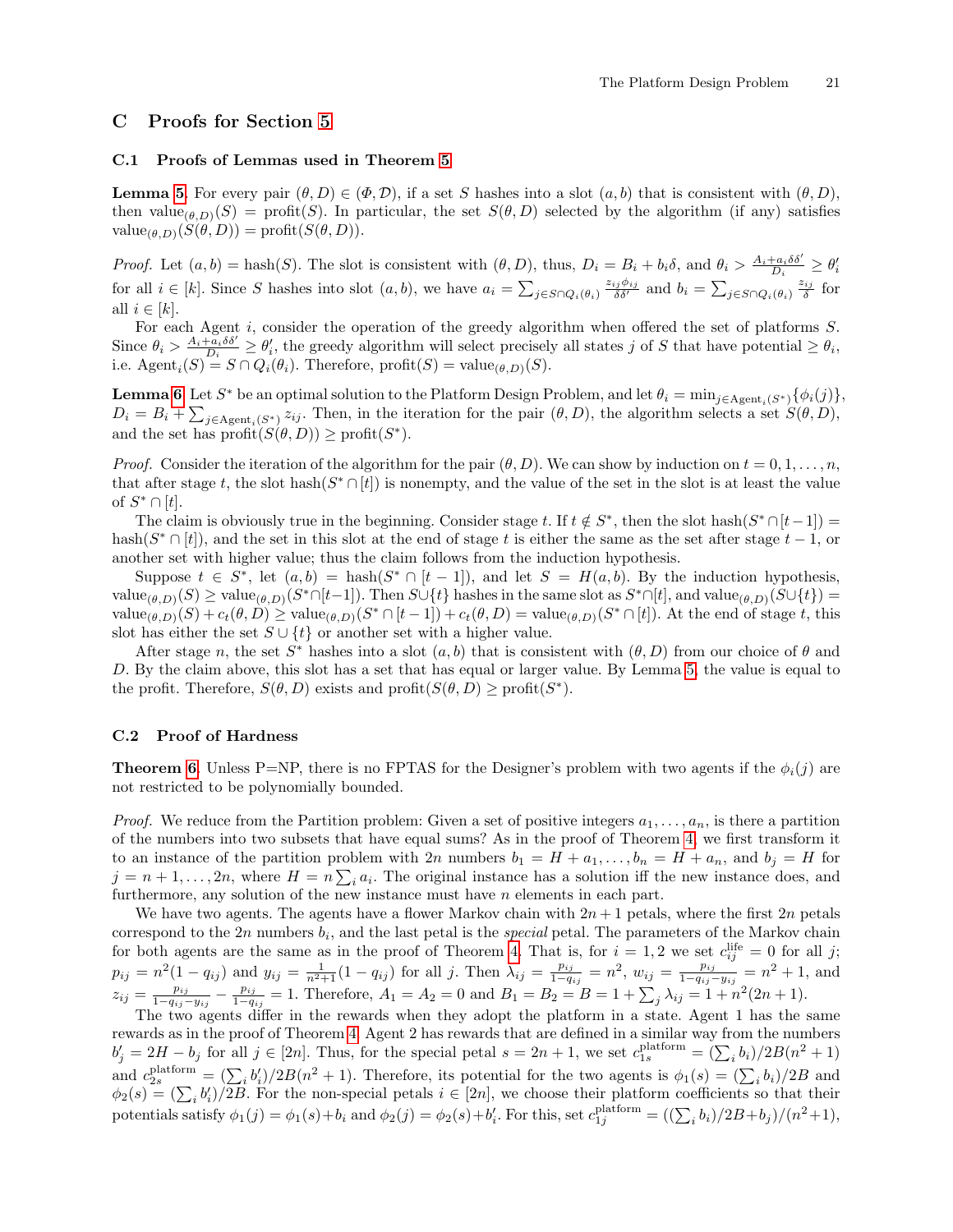and  $c_{2i}^{\text{platform}} = \left( (\sum_i b_i')/2B + b_j' \right) / (n^2 + 1)$ . Set  $\text{cost}_j = 0$  for all j. Set  $d_{1j} = d_{2j} = 1$  for all  $j \in [2n]$ , and for the special petal  $s = 2n + 1$ , we set  $d_{1s} = d_{2s} = 3n$ . This concludes the specification of the instance of PDP.

We shall show that if the given instance of the Partition problem has a solution then the optimal profit is  $v^* = 8n \cdot \frac{n^2+1}{B+n+1}$ , whereas if it does not have a solution then the optimal profit is at most  $(8n-2) \cdot \frac{n^2+1}{B+n}$  $(1-\frac{1}{8n})v^*$ .

First, suppose that the partition instance has a solution  $S \subset [2n]$ . Consider the solution  $S \cup \{s\}$  of the PDP instance. It is easy to check that both agents will adopt all the states in  $S \cup \{s\}$ , as in the proof of Theorem [4.](#page-8-0) The profit of the solution  $S \cup \{s\}$  is  $8n \cdot \frac{n^2+1}{B+n+1}$ .

Conversely, suppose that the PDP instance has a solution  $S^*$  with profit greater than  $(8n-2) \cdot \frac{n^2+1}{B+n}$ . Then  $S^*$  must contain the special petal s, and s must be selected by both agents, because otherwise, even if they take all the other petals, the profit is no more than  $7n \cdot \frac{n^2+1}{B+n+1}$ . Since s has lowest potential among all the petals for both agents, it follows that both agents select all the states in  $S^*$ .

Let  $S = S^* - \{s\}$ . If  $|S| \ge n + 1$  then Agent 1 will not select the special state because  $\phi_1(s) < A_1 + \sum_{j \in S} z_{1j} \phi_1(j) = \sum_{j \in S} (b_j + \phi_1(s))$  since  $\sum_{j \in S} b_j \ge |S|$   $H \ge (n+1)H$  and  $B_1 \phi_1(s) = (\sum_{j \in S} b_j)/2$  $\frac{+\sum_{j\in S} z_{1j}\phi_1(j)}{B_1+\sum_{j\in S} z_{1j}} = \frac{\sum_{j\in S}(b_j+\phi_1(s))}{B_1+|S|}$  $\frac{S^{(0)} + \varphi_1(s)}{B_1 + |S|}$  since  $\sum_{j \in S} b_j \geq |S| \cdot H \geq (n+1)H$ , and  $B_1 \phi_1(s) = (\sum_{i \in [2n]} b_i)/2$  $(n+1)H$ . Therefore,  $|S| \leq n$ . On the other hand, if  $|S| \leq n-1$  then  $\text{profit}(S^*) \leq 2(4n-1) \cdot \frac{n^2+1}{B+n}$ . Therefore,  $|S| = n$ .

Since both agents select the special petal, we have from Agent 1:  $\phi_1(s) \geq \frac{A_1 + \sum_{j \in S} z_{1j} \phi_1(j)}{B_1 + \sum_{j \in S} z_{1j}}$  $\frac{+\sum_{j\in S} z_{1j} \phi_1(j)}{B_1 + \sum_{j\in S} z_{1j}} = \frac{\sum_{j\in S} b_j + n\phi_1(s)}{B+n}$  $\frac{\sigma_j + n\varphi_1(s)}{B+n},$ therefore,  $\phi_1(s) \geq \frac{\sum_{j \in S} b_j}{B_1}$  $\frac{b_i \in S} {B_1}$ , Since  $\phi_1(s) = \frac{\sum_{i \in [2n]} b_i}{2B_1}$  $\frac{\epsilon_{[2n]}b_i}{2B_1}$ , we get  $\sum_{j \in S} b_j \leq \frac{\sum_{i \in [2n]}b_i}{2}$  $\frac{[2n]^{o_i}}{2}$ . Similarly, we get from Agent 2:  $\sum_{j \in S} b'_j \le \frac{\sum_{i \in [2n]} b'_i}{2}$ . Since  $b'_j = 2H - b_j$  and  $|S| = n$ , this implies that  $\sum_{j \in S} b_j \ge \frac{\sum_{i \in [2n]} b_i}{2}$  $\frac{\left[2n\right]^{O_1}}{2}$ . Therefore,  $\sum_{j \in S} b_j = \frac{\sum_{i \in [2n]} b_i}{2}$  $\frac{[2n]^{(2n)}}{2}$ , and S is a solution to the Partition problem.

## <span id="page-21-1"></span>D The Agent's Problem with Multiple Platforms per State

We consider now the flower MDP setting where there can be multiple available platforms for the same state. This is the case for example when there are multiple designers that offer a platform for the same state. The agent will select for each state either one of the available platforms or no platform.

We are given a set of available platforms, where each platform is associated with one state of the flower MDP. For each available platform  $j$ , we are given the associated agent's reward and the change in the transition probabilities of the state; these induce the corresponding parameters  $z_i$  and  $\phi(j)$  as in Section [3.](#page-4-4) The agent will select a subset  $S$  of platforms that contains at most one platform for each state; call such a set 'feasible'. The agent's utility  $u(S)$  for a feasible set S, is given by formula [1](#page-5-1) in Section [3:](#page-4-4)  $u(S) = \frac{A + \sum_{j \in S} z_j \phi(j)}{B + \sum_{j \in S} z_j}$  $\frac{\sum_{j\in S}\sum_{j\in V}y(y_j)}{B+\sum_{j\in S}z_j}.$ The agent's objective is to select a feasible set S that maximizes  $u(S)$ .

We observe first that the following straightforward extension of the greedy algorithm does not work: Sort the platforms in decreasing order of potential  $\phi(i)$  and initialize S to Ø. For each platform j in this order, if  $\phi(j)$  exceeds the utility of the current solution set S and S does not contain a platform for the same state, then add  $j$  to  $S$  else discard it. This algorithm can produce a suboptimal solution. For example, suppose there is one leaf state with two possible platforms, platform 1 has  $z_1 = 1$ ,  $\phi(1) = 5$ , platform 2 has  $z_2 = 2, \phi(2) = 4$ , and  $A = B = 10$  in the objective function. If we select platform 1, the utility is 15/11, while if we select 2 it is  $18/12 > 15/11$ .

Consider the following three possible changes to a feasible solution  $S: (1)$  Remove a platform from  $S, (2)$ Add a platform to S if S does not contain another platform for the same state, (3) Swap a member of S with another platform for the same state that is not in  $S$ . We show first that if a feasible solution is locally optimal under these types of changes, i.e. cannot improved, then it is globally optimal.

The first type of move that removes a platform  $j \in S$  improves the utility if  $\phi(j) < u(S)$ ; the second type of move that adds j improves the utility if  $\phi(j) > u(S)$ . The following lemma states when a swap increases the utility.

<span id="page-21-0"></span>**Lemma 9.** Let S be any feasible set, let j, j' be two platforms for the same state where  $j \in S$ ,  $j' \notin S$ , and let  $S' = S \cup \{j'\} \setminus \{j\}.$ 1. If  $z_j = z_{j'}$  then  $u(S) < u(S')$  iff  $\phi(j) < \phi(j')$ .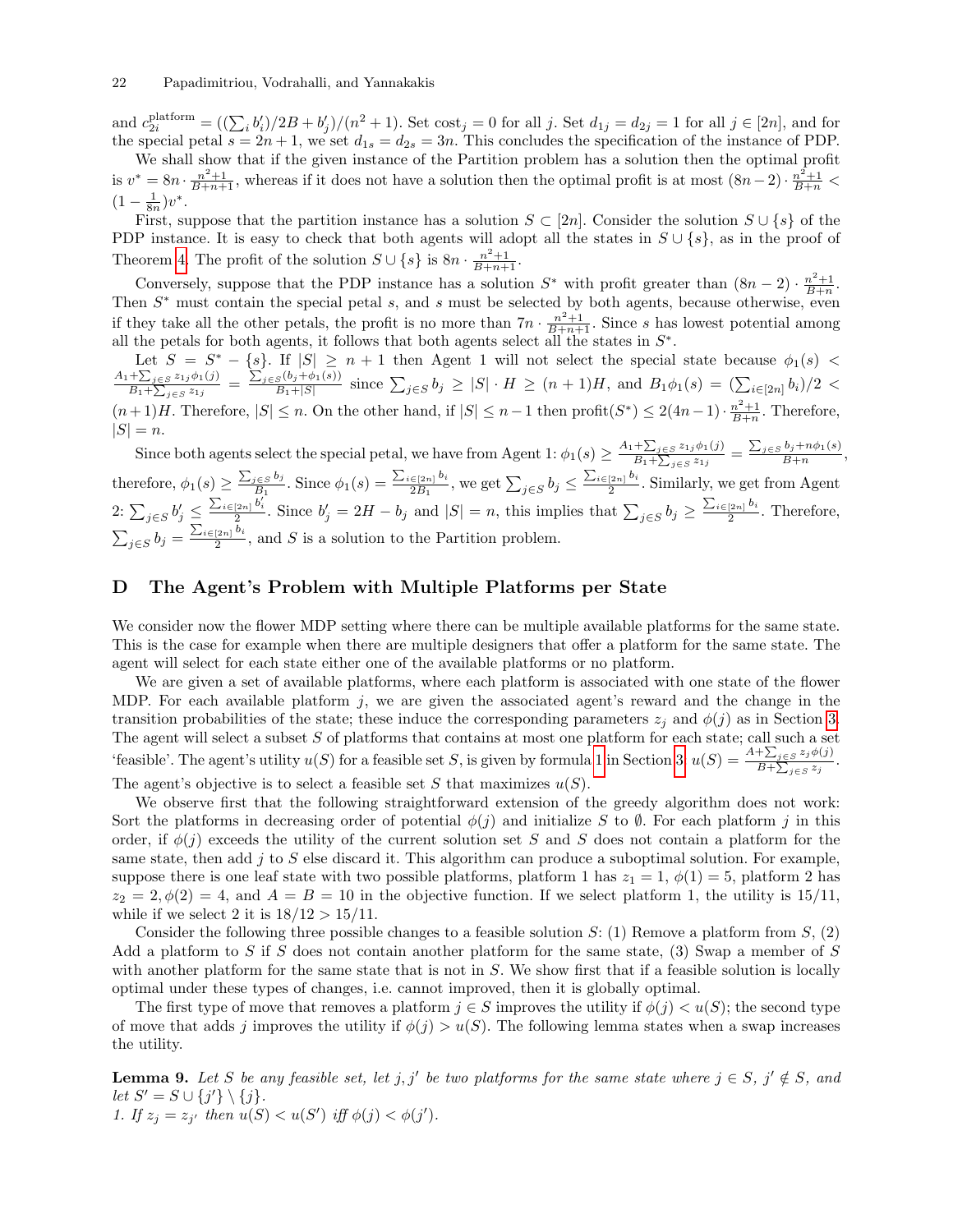2. Let  $\rho(j, j') = \frac{z_{j'} \phi(j') - z_j \phi(j)}{z_{j'} - z_j}$  $\frac{(j) - z_j \varphi(j)}{z_{j'} - z_j}$ . If  $z_j < z_{j'}$  then  $u(S')$  lies between  $\rho(j, j')$  and  $u(S)$ , i.e., either  $\rho(j, j') <$  $u(S') < u(S)$  or  $\rho(j, j') = u(S') = u(S)$  or  $\rho(j, j') > u(S') > u(S)$ . If  $z_j > z_{j'}$  then  $u(S)$  lies between  $\rho(j, j')$ and  $u(S')$ .

*Proof.*  $u(S)$  has the form  $\frac{\tilde{A}+z_j\phi(j)}{\tilde{B}+z_j}$  where  $\tilde{A}, \tilde{B}$  include the contributions of all the members of  $S \setminus \{j\}$ , and  $u(S') = \frac{\tilde{A}+z_{j'}\phi(j')}{\tilde{B}+z_{j'}}$  $\frac{\tilde{B}+z_j}{\tilde{B}+z_{j'}}$ . If  $z_j=z_{j'}$  then the statement of the lemma is obvious.

Suppose that  $z_j < z_{j'}$ . The utility  $u(S')$  can be obtained from  $u(S)$  by adding  $z_{j'}\phi(j') - z_j\phi(j)$  to the numerator and  $z_{j'} - z_j$  to the denominator. The statement follows from Lemma [2.](#page-6-0) If  $z_j > z_{j'}$  then the proof is the same: switch the roles of j and j' (note that  $\rho(j, j') = \rho(j', j)$ ).

<span id="page-22-1"></span>**Lemma 10.** A feasible set S is optimal if and only if (1) for every  $j \in S$ ,  $\phi(j) \ge u(S)$ , and (2) for every  $j' \notin S$ , either  $\phi(j') \leq u(S)$  or S contains another platform j for the same state and swapping j for j' does not increase the utility.

*Proof.* The one direction is obvious: If S contains a platform j with  $\phi(j) < u(S)$  then removing j from S increases the utility. If there is a  $j' \notin S$  such that  $\phi(j') > u(S)$  and S does not contain any platform for the same state, then adding  $j'$  to S increases the utility. Finally if S contains a platform j for the same state and swapping  $j$  with  $j'$  increases the utility then  $S$  is not optimal.

For the other direction, suppose that S satisfies the conditions of the lemma and is not optimal. Let  $S' = S \cup X' \setminus Y'$  be an optimal solution where  $S \cap X' = \emptyset$  and  $Y' \subseteq S$ . Since S' is optimal,  $\phi(j') \ge u(S')$ for all  $j' \in X'$ . For every  $j' \in X'$ , since  $j' \notin S$  and  $\phi(j') \ge u(S') > u(S)$ , there is another  $j \in S$  for the same state (hence j must be in Y' since S' is feasible) and swapping j for j' does not increase the utility. Let  $X = \{j | j' \in X'\}$  and let  $Y = Y' \setminus X$ . For any set Q of platforms, let  $f(Q) = \sum_{j \in Q} z_j \phi(j)$  and  $g(Q) = \sum_{j \in Q} z_j$ . Then  $u(S)$  can be written as  $u(S) = \frac{A+f(S \cap S') + f(X) + f(Y)}{B+g(S \cap S') + g(X) + g(Y)}$ , and  $u(S') = \frac{A+f(S \cap S') + f(X') + f(Y')}{B+g(S \cap S') + g(X) + g(Y)}$ . Since  $\phi(j) \ge u(S)$  for all  $j \in S$ , it follows that  $\frac{f(Y)}{g(Y)} \ge u(S)$ , hence  $\frac{A+f(S \cap S') + f(X)}{B+g(S \cap S') + g(X)} \le u(S)$ .

Let  $X_0 = \{j \in X | z_j = z_{j'}\}, X_1 = \{j \in X | z_j < z_{j'}\}$  and  $X_2 = \{j \in X | z_j > z_{j'}\}.$  Since swapping each  $j \in X$  in S for the corresponding  $j' \in X'$  does not increase the utility, we have  $f(j') \leq f(j)$  for every  $j \in X_0$ ,<br> $f(j')-f(j) \leq g(S)$  for every  $j \in X$  and  $f(j')-f(j) \geq g(S)$  for every  $j \in X$ . Therefore,  $f(Y') \leq f(Y)$  $\frac{f(j')-f(j)}{g(j')-g(j)} \leq u(S)$  for every  $j \in X_1$  and  $\frac{f(j')-f(j)}{g(j')-g(j)}$  $\frac{f(j')-f(j)}{g(j')-g(j)} \geq u(S)$  for every  $j \in X_2$ . Therefore,  $f(X'_0) \leq f(X_0)$  $(\text{while } g(X_0') = g(X_0)); \frac{f(X_1') - f(X_1)}{g(X_1') - g(X_1)} \leq u(S)$  (the denominator here is positive); and  $\frac{f(X_1') - f(X_1)}{g(X_1') - g(X_1)} \geq u(S)$  (the denominator here is negative). Since  $\frac{A+f(S\cap S')+f(X)}{B+g(S\cap S')+g(X)} \leq u(S)$ , it follows that  $u(S') = \frac{A+f(S\cap S')+f(X')}{B+g(S\cap S')+g(X')} \leq u(S)$ .

Consider the platforms associated with the same state. We can eliminate platforms in the problem instance that are dominated by other platforms and thus are not needed to attain the optimal utility. The following lemma gives several types of dominated platforms.

<span id="page-22-0"></span>Lemma 11. If a platform j satisfies one of the following properties, then it can be removed from the instance without changing the optimal utility.

1. There is another platform j' for the same state such that  $z_j \leq z_{j'}$  and  $\phi(j) \leq \phi(j')$ , with at least one of the inequalities strict.

2. There is another platform j' for the same state such that  $z_j > z_{j'}$  and  $z_j \phi(j) \leq z_{j'} \phi(j')$ .

3. There are two platforms k, l for the same state such that  $z_k < z_j < z_l$  and  $\rho(k, j) < \rho(j, l)$ .

*Proof.* Assume that  $j$  belongs to an optimal feasible solution  $S$ .

1. We claim that swapping j for j' will produce a solution S' with the same or higher utility. If  $z_j \leq z_{j'}$ and  $\phi(j) < \phi(j')$  then obviously  $u(S') > u(S)$ .

Assume that  $z_j \leq z_{j'}$  and  $\phi(j) \leq \phi(j')$ . Since S is optimal,  $u(S) \leq \phi(j)$ . Note that  $\phi(j) = \frac{z_j \phi(j)}{z_j}$ , and  $\phi(j') = \frac{z_{j'}\phi(j')}{z}$  $\frac{\phi(j')}{z_{j'}} = \frac{z_j \phi(j) + (z_{j'} \phi(j') - z_j \phi(j))}{z_{j'} - z_j}$  $\frac{z_{j'}\varphi(j')-z_j\varphi(j))}{z_{j'}-z_j}$ . Thus, by Lemma [2,](#page-6-0)  $\phi(j')$  lies between  $\phi(j)$  and  $\rho(j,j') =$  $z_{j'}\phi(j')-z_j\phi(j)$  $\overline{a}$  $\frac{(j) - z_j \phi(j)}{z_{j'} - z_j}$ . Since  $\phi(j) \leq \phi(j')$ , we have  $u(S) \leq \phi(j) \leq \phi(j') \leq \rho(j, j')$ . Lemma [9](#page-21-0) implies then that  $u(S) \leq u(S')$ . The inequality is strict, unless  $u(S) = \phi(j) = \phi(j')$ , which means that all platforms in S have the same potential, equal to  $u(S)$ , and also the fixed constants  $A, B$  satisfy  $\frac{A}{B} = u(S)$ .

2. If  $z_j \phi(j) \leq z_{j'} \phi(j')$  then  $\rho(j', j) \leq 0$ , thus  $\rho(j', j) < u(S)$ , and by Lemma [9,](#page-21-0)  $u(S) < u(S')$ .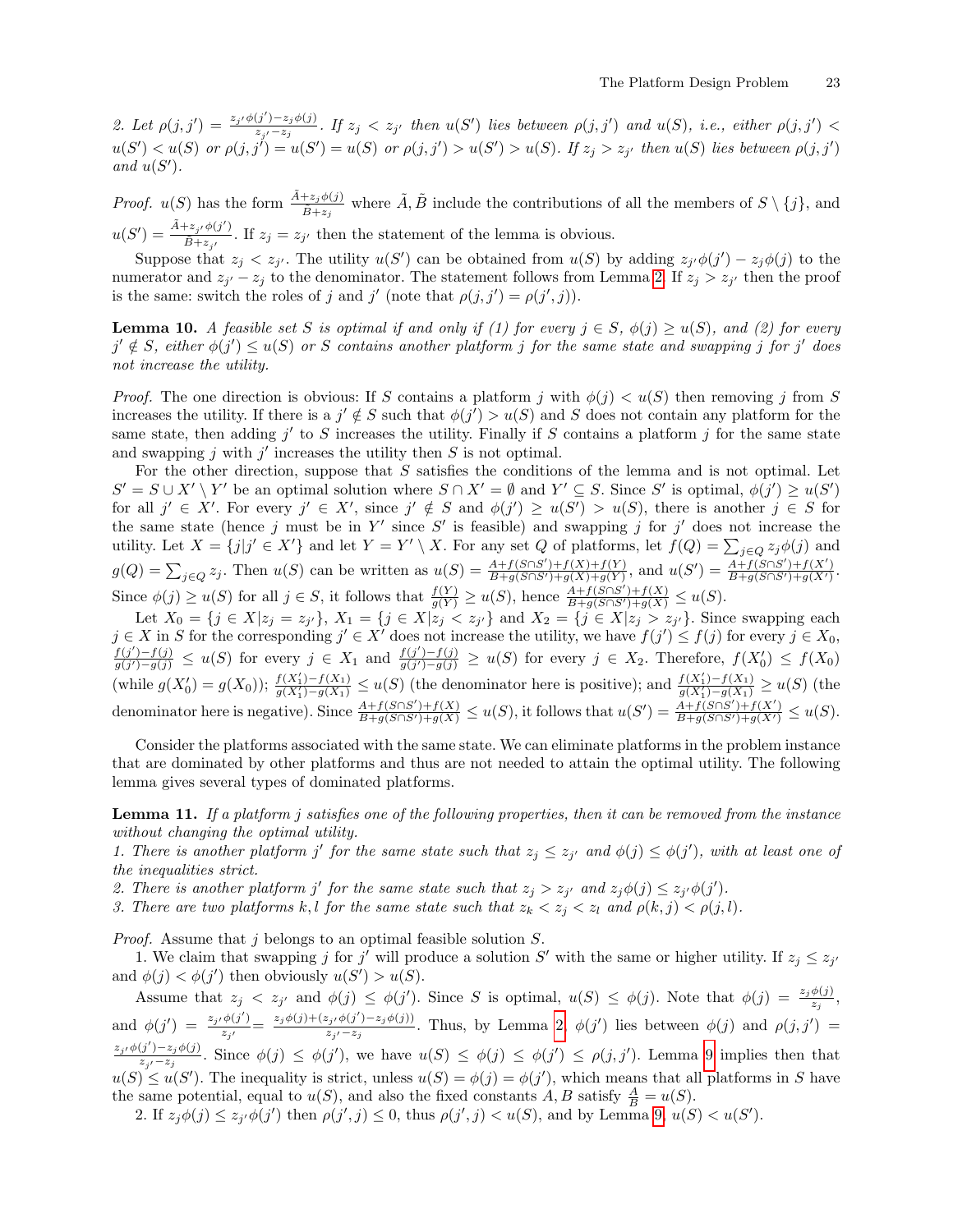3. Since S is optimal, swapping j for k or l does not increase the utility. Therefore, by Lemma [9,](#page-21-0)  $\rho(k, j) \ge u(S)$  and  $\rho(j, l) \le u(S)$ , hence,  $\rho(k, j) \ge \rho(j, l)$ .

In a preliminary step we can process separately for each state the associated platforms and eliminate those that are redundant, i.e. satisfy one of the conditions of Lemma [11.](#page-22-0) Platforms that have the same  $z$ and  $\phi$  value can be identified (they are indistinguishable as far as the agent is concerned). Let  $j_1, j_2, \ldots, j_k$ be the nonredundant platforms for a state in decreasing order of potential. By condition 1 of Lemma [11,](#page-22-0) they increase in z value:  $z_{j_1} < z_{j_2} < \ldots < z_{j_k}$ . By condition 2 they also increase in the value of  $z \cdot \phi$ :  $z_{j_1}\phi(j_1) < z_{j_2}\phi(j_2) < \ldots < z_{j_k}\phi(j_k)$ . Map every platform j of the state to a point  $p_j = (z_j, z_j\phi(j))$  on the plane. Note that the ratio  $\rho(j, j')$  for two platforms j, j' is the slope of segment  $(p_j, p_{j'})$ . Condition 3 of Lemma [11](#page-22-0) says that if  $p_i$  is below the segment  $(p_k, p_l)$  of two other points then j is redundant. These conditions imply that the nonredundant platforms correspond to the points that lie on the convex Pareto curve of the point set, i.e. the upper envelope of the convex hull of the collection of points for the platforms of the state. This curve  $p(j_1), p(j_2), \ldots, p(j_k)$  is a piecewise linear increasing concave curve; all the slopes are positive and decreasing. For every nonredundant platform j we use  $prev(j)$  to denote the previous platform in the sequence for its state (if it exists, i.e.  $prev(j_i) = j_{i-1}$  if  $i > 1$ ), and  $next(j)$  the next platform (if  $j < k$ ).

To compute the nonredundant platforms, we first sort all the platforms in decreasing order of potential  $\phi$ , with ties broken by z value (smallest first), and then process separately for each state its platforms in order; a simple linear scan suffices to remove the redundant platforms.

An optimal feasible solution contains at most one platform for each state. Suppose that the optimal utility is  $u^*$ . If we know  $u^*$ , then we can easily construct an optimal solution. We have the following criterion for optimality of a solution S based on its utility  $u(S)$ .

**Lemma [7](#page-11-2).** Let S be a feasible set of nonredundant platforsm. The set S is optimal if and only if for every states s, either (1) S does not contain any platform for s and all platforms  $j$  for s have potential  $\phi(j) \leq u(S)$ , or (2) the platform  $j \in S$  for state s satisfies (i)  $\rho(prev(j), j) \geq u(S)$  if  $prev(j)$  exists, else  $\phi(j) \geq u(S)$ , and (ii)  $\rho(next(j), j) \leq u(S)$  if  $next(j)$  exists.

*Proof.* Suppose that S satisfies the conditions of the lemma. Use Lemma [10.](#page-22-1) Consider  $j \in S$  and let s be its state. Either j is the first platform in the Pareto curve for s, in which case  $\phi(j) \geq u(S)$ , or else  $\rho(\text{prev}(j), j) \ge u(S)$ . Since phi(j) lies between  $\phi(\text{prev}(j)$  and  $\rho(\text{prev}(j), j)$ , and since  $\phi(\text{prev}(j) > \phi(j))$ , it follows that  $\phi(j) > \rho(\text{prev}(j), j) \geq u(S)$ .

Let j' be any other platform for the same state s. If  $z_{j'} > z_j$  then  $\rho(j, j') \leq \rho(j, next(j) \leq u(S))$ (or next(j) does not exist which means that  $z_{j'}\phi(j') \leq z_j\phi(j)$  and j' is redundant). If  $z_{j'} < z_j$  then  $\rho(j',j) \ge \rho(\text{prev}(j),j) \ge u(S)$  (or  $\text{prev}(j)$  does not exist and j' is again redundant. If  $z_{j'} = z_j$  then  $\phi(j') \leq \phi(j)$ . In all cases, swapping j for j' does not increase the utility. It follows from Lemma [10](#page-22-1) that S is optimal.

For the other direction, note that if  $S$  does not satisfy condition (1) then we can increase its utility by adding a platform j for state s with potential  $\phi(j) > u(S)$ . If S does not satisfy condition (2), then we can increase the utility by swapping j for  $prev(j)$  or  $next(j)$ , or by removing j if j is the first platform and  $\phi(j) < u(S)$ .

Of course we do not know ahead of time the optimal utility  $u^*$ . We will compute  $u^*$  and an optimal solution using a greedy algorithm with a different parameter  $\psi(j)$  for each nonredundant platform. If j is the first nonredundant platform in the sequence for its state, then set  $\psi(j) = \phi(j)$ , otherwise set  $\psi(j) = \rho(\text{prev}(j), j)$ . Note that  $\psi(j) \leq \phi(j)$  for all j. To see this for platforms j other than the first one in the sequence for its state, observe that  $\phi(j)$  lies between  $\phi(\text{prev}(j)$  and  $\rho(\text{prev}(j), j)$ . Since  $\phi(\text{prev}(j) > \phi(j))$  it follows that  $\phi(\text{prev}(j) > \phi(j) > \rho(\text{prev}(j), j) = \psi(j)).$ 

The algorithm is given in Algorithm [4](#page-11-1) of Section [6.](#page-10-4) As we'll see, whenever we add a platform  $j$  to the solution S, if j is not the first platform for its state, then S contained previously  $prev(j)$  and thus we remove it.

**Theorem [7](#page-11-0)** Algorithm [4](#page-11-1) returns an optimal feasible solution. The algorithm runs in time  $O(n + m \log m)$ , where  $n$  is the number of states and  $m$  is the number of platforms.

Proof. By Lemma [11,](#page-22-0) removing the redundant platforms does not change the optimal utility. From the definition of  $\psi$ , for each state s, the parameters are decreasing along the Pareto curve of the state. A simple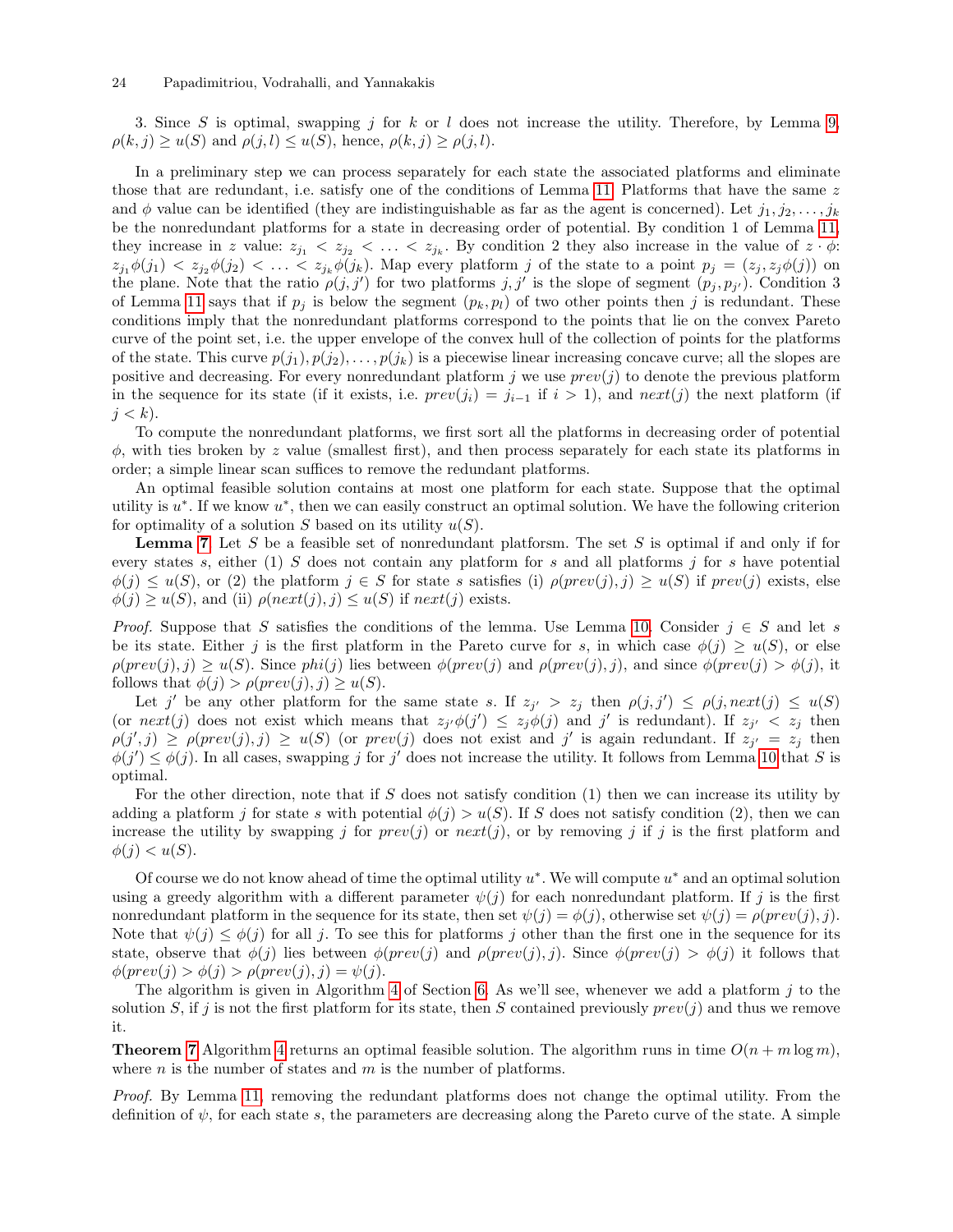inductive argument shows that the utility  $u(S)$  is increasing in every iteration. This is clear if the platform j of the iteration is the first one for its state. If j is not the first state, then the last platform for this state that was processed was  $prev(j)$ , and since at that time the utility was lower (by induction hypothesis), and since  $\psi(\text{prev}(j) > \psi(j) > u(S))$ , we added  $\text{prev}(j)$  at that iteration. The algorithm swaps  $\text{prev}(j)$  for j, and thus increases the numerator of  $u(S)$  by the numerator of  $\rho(rev(j), j)$  and the denominator of  $u(S)$  by the denominator of  $\rho(\text{prev}(j), j)$ . Since  $\psi(j) = \rho(\text{prev}(j), j) > u(S)$ , the utility increases.

When the algorithm stops and returns  $S$ , the solution  $S$  satisfies the criterion of Lemma [7,](#page-11-2) hence it is optimal.

## E The Designer Problem in a Competitive Setting

We consider in this section the problem of a designer choosing which platforms to offer when there are already in the market available platforms from other providers. We extend the algorithm of Section [5](#page-8-4) to this setting. We have k Agents, each with their own flower Markov chain on the same state set (but different transition probabilities). There is a set of existing available platforms (offered by other providers). The Designer can build a platform for each state, and wants to select an optimal subset of platforms that maximizes the profit.

For every Agent  $i$  and platform  $j$  (both the existing and the Designer's potential platforms) we have the corresponding parameters for the Agent's reward, and the transition probabilities of the Markov chain; these induce as before corresponding values  $z_{ij}$  and  $\phi_i(j)$ . Each agent will adopt at most one platform for each state, to maximize her utility. The utility of Agent i for a set R of platforms is  $u_i(R) = \frac{A_i + \sum_{j \in R} z_{ij} \phi_i(j)}{B_i + \sum_{j \in R} z_{ij}}$  $\frac{1 \sum_{j \in R} z_{ij} \varphi_i(j)}{B_i + \sum_{j \in R} z_{ij}}.$ The profit function of the Designer if he offers the set S of platforms is

$$
\textnormal{profit}(S) := \sum_i \frac{\sum_{j \in \textnormal{Agent}_i(S) \cap S} d_{ij} \cdot \frac{p_{ij}}{1 - q_{ij} - y_{ij}}}{B_i + \sum_{l \in \textnormal{Agent}_i(S)} z_{il}} - \sum_{j \in S} \textnormal{cost}_j
$$

where  $d_{ij}$  is the designer's reward rate if Agent i adopts platform  $j \in S$ , cost<sub>j</sub> is the cost of building platform j, and  $\mathrm{Agent}_i(S)$  is the set of platforms that Agent i adopts (by any provider) if the designer offers the set S.

We assume again that the parameters  $z_{ij}$  and  $\phi_i(j)$  are quantized. That is, we assume that each  $z_{ij}$  is of the form  $l_{ij}\delta$  for some integer  $l_{ij} \leq M$  and some  $\delta$ , with M polynomially bounded, and similarly each  $\phi_i(j)$  is of the form  $l'_{ij} \delta'$  for some integer  $l'_{ij} \leq M$  and some  $\delta'$ . We will show how to extend the algorithm of Section [5](#page-8-4) to compute the optimal solution for the Designer's problem in polynomial time for a fixed number of agents.

For each Agent i we define a set  $\Phi_i$  of critical values as follows. Consider a state s and recall from Section [D](#page-21-1) the convex Pareto curve formed by the nonredundant platforms for the state. Denote by  $P_i(s)$  the curve for the existing available platforms for state s. The set  $\Phi$  includes the potential of the first member of the Pareto curve  $P_i(s)$  and the slopes of all the segments of the curve. If the Designer offers a platform for this state, we obtain a possibly modified Pareto curve  $P_i'(s)$  that contains the designer's platform (if it is not redundant for agent i) and possibly does not contain a subsequence of points of the previous curve. We include in the set  $\Phi_i$  also the potential of the first platform and the slopes of the modified curve  $P'_i(s)$  for the state. The set  $\Phi_i$  contains  $\infty$  and the above sets of values for each state. Clearly, the size of  $\Phi_i$  is linear in the number of platforms.

Let  $\mathcal{D}_i = \{B_i + l\delta | l \in [nM]\}, \mathcal{N}_i = \{A_i + l\delta\delta' | l \in [nM^2]\}.$  Note that  $|\mathcal{D}_i|, |\mathcal{N}_i|$  are polynomially bounded by our assumption. By the definitions, for every subset  $R$  of platforms adopted by agent  $i$ , the numerator of the utility  $u_i(R)$  is in  $\mathcal{N}_i$  and the denominator is in  $\mathcal{D}_i$ . Let  $\Phi = \Pi_{i=1}^k \Phi_i$ ,  $\mathcal{D} = \Pi_{i=1}^k \mathcal{D}_i$ , and  $\mathcal{N} = \Pi_{i=1}^k \mathcal{N}_i$ .

Recall from Section [D](#page-21-1) that in the Agent's problem, if we know the optimal utility  $u^*$  we can easily determine an optimal solution: if the Pareto curve for a state s is  $j_1, j_2, \ldots, j_r$ , then an optimal solution contains some platform for state s if  $\phi_i(j_1) > u^*$ , and then in particular it contains the platform  $j_l$  such that the slope of the previous segment  $(j_{l-1}, j_l)$  of the curve (if  $l > 1$ ) is  $> u^*$  and the slope of the next segment  $(j_l, j_{l+1})$  (if  $l < r$ ) is  $\leq u^*$ . Clearly, we do not need to know precisely the value of  $u^*$  to make this determination: it suffices to know how  $u^*$  compares with the elements of  $\Phi_i$ .

For any  $\theta_i \in \Phi_i$ , let  $\theta'_i$  be the next smaller value in  $\Phi_i$  (if  $\theta_i$  is the minimum of  $\Phi_i$  then let  $\theta'_i = -1$ ). Define  $Q_i(\theta_i)$  to be the set of all platforms j of the Designer such that j belongs to the (new) Pareto curve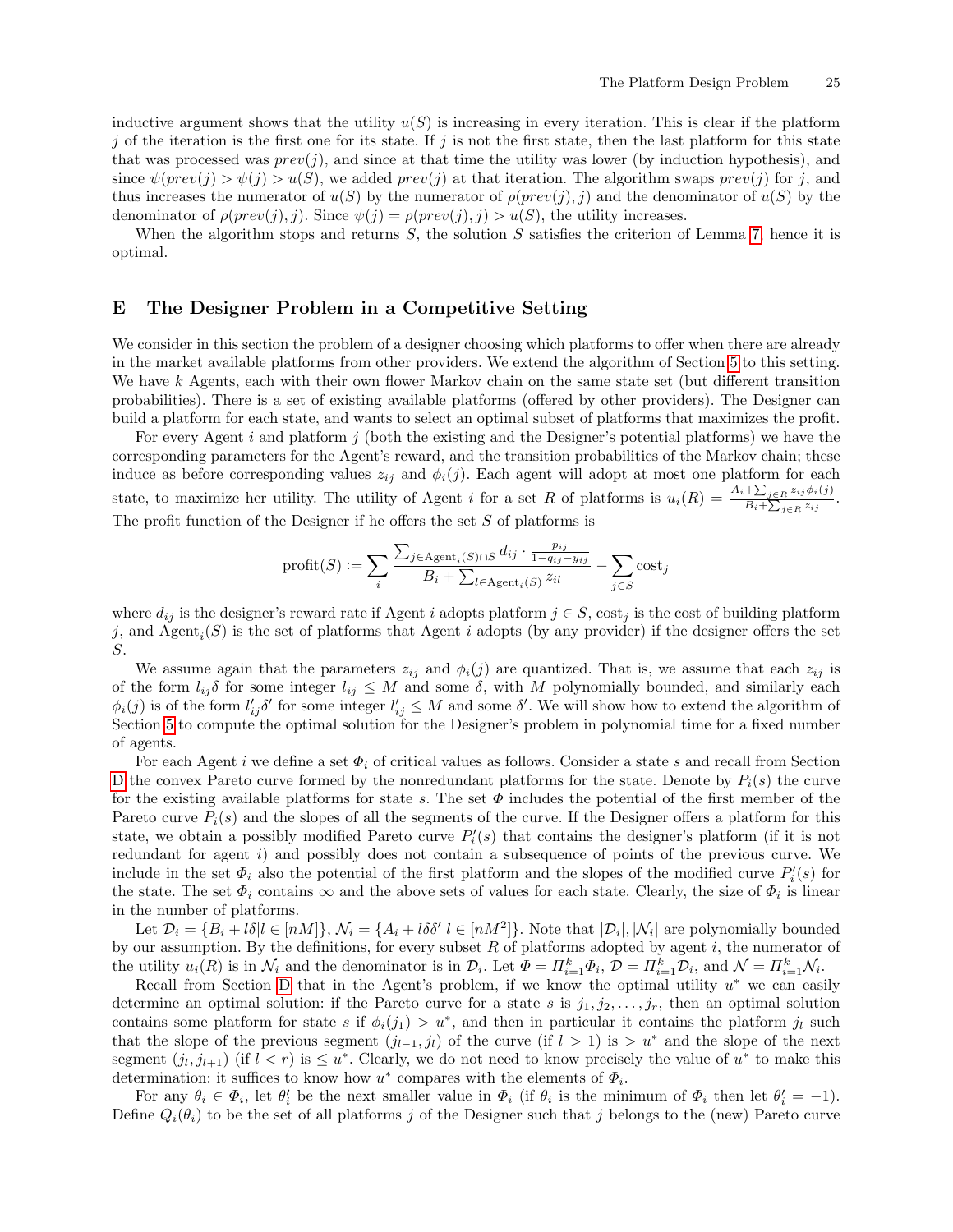$P'_i(s)$  for the state s corresponding to j, the segment of the curve before j has slope  $\geq \theta_i$  or j is the first platform of the curve and it has potential  $\phi_i(j) \geq \theta_i$ , and the next segment after j (if it exists) has slope  $\leq \theta'_i$ . Thus, if the Designer offers platform j (along with some other subset of platforms) and the Agent's optimal utility  $u^*$  satisfies  $\theta'_i \leq u^* < \theta_i$  then the optimal solution includes platform j.

For any tuple  $\theta \in \Phi$  and tuple  $D \in \mathcal{D}$  and platform j of the Designer, define a corresponding value coefficient

$$
c_j(\theta, D) = \sum_{i:j \in Q_i(\theta_i)} \frac{d_{ij}p_{ij}}{(1 - q_{ij} - y_{ij})D_i} - \text{cost}_j
$$

The summation in the above formula includes only those  $i \in [k]$  such that  $j \in Q_i(\theta_i)$ . For any subset S of platforms of the Designer, define value $_{(\theta,D)}(S) = \sum_{j \in S} c_j(\theta, D)$ .

The algorithm is formally the same as Algorithm 3 of Section [5](#page-8-4) with the difference that we use the above definition of the sets  $Q_i(\theta_i)$  and modify also the definition of the hashing function and the notion of consistency. Recall that for every tuple  $\theta \in \Phi$  and  $D \in \mathcal{D}$ , the algorithm processes the states and associated platforms of the Designer in arbitrary order  $1, \ldots, n$ , and it employs a hash table H indexed by two k-tuples a, b of integers, where  $a \in ([M^2])^k$ ,  $b \in M^k$ . Fix a tuple  $\theta, D$ . For each state s, let  $f_i(s) \in P_i(s)$  be the platform from state s that Agent  $i$  adopts (if any) in case that the Designer does not offer a platform for state s and the Agent's optimal utility lies in the interval  $(\theta_i', \theta_i]$ ; in case the agent does not adopt any platform from s, we let  $f_i(s)$  be a dummy platform with zero z value and potential  $\phi$ . For each possible platform j of the Designer, if s is the state of the platform, we define  $\sigma_i(j) = z_{ij}\phi_i(j) - z_{if_i(s)}\phi_i(f_i(s))$  and  $\tau_i(j) = z_{ij} - z_{if_i(s)}$ . We define the hashing function as follows. A subset S of platforms of the Designer hashes into the slot  $(a, b)$  where  $a_i = \sum_{j \in S \cap Q_i(\theta_i)} \frac{\sigma_i(j)}{\delta \delta'}$  and  $b_i = \sum_{j \in S \cap Q_i(\theta_i)} \frac{\tau_i(j)}{\delta}$  for all Agents  $i \in [k]$ .

Define  $\hat{A}_i = A_i + \sum_s z_{if_i(s)} \phi_i(f_i(s))$  and  $\hat{B}_i = B_i + \sum_s z_{if_i(s)}$ . We say that a slot  $(a, b)$  is consistent with the pair  $(\theta, D)$  if  $D_i = \hat{B}_i + b_i \delta$  and  $\theta_i > \frac{\hat{A}_i + a_i \delta \delta'}{D_i} \ge \theta'_i$  for all  $i \in [k]$ .

We have again the following property as in Lemma [5](#page-9-0) of Section [5.](#page-8-4)

**Lemma 12.** For every pair  $(\theta, D) \in (\Phi, \mathcal{D})$ , if a set S hashes into a slot  $(a, b)$  that is consistent with  $(\theta, D)$ , then value<sub>(θ,D)</sub>(S) = profit(S). In particular, the set  $S(\theta, D)$  selected by the algorithm (if any) satisfies  $value_{(\theta, D)}(S(\theta, D)) = \text{profit}(S(\theta, D)).$ 

Proof. Suppose that the Designer offers the set  $S$  of platforms. We claim that Agent  $i$  will adopt the set  $R_i = (S \cap Q_i(\theta_i)) \cup \{f_i(s) | s \notin S \cap Q_i(\theta_i)\}.$  First note that the agent's utility of this set is  $u_i(R_i) = \frac{\hat{A}_i + a_i \delta \delta'}{\hat{B}_i + b_i \delta}$ , because S hashes into  $(a, b)$ . Since  $(a, b)$  is consistent with  $(\theta, D)$ , we have  $\theta_i' \leq u_i(R_i) < \theta_i$ . From the definition of  $Q_i(\theta_i)$  and  $f_i(s)$ , it follows that  $R_i$  is locally optimal, and hence globally optimal.

Since each Agent i adopts the set  $S \cap Q_i(\theta_i)$  of platforms it follows from the definitions that value $_{(\theta,D)}(S(\theta,D))$  = profit $(S(\theta, D)).$ 

It is easy to see that the analogous lemma to Lemma [6](#page-10-3) also holds with a similar proof. Optimality of the algorithm follows.

Theorem [8](#page-12-0). The extension of Algorithm [3](#page-10-1) to the competitive setting computes an optimal solution to the Designer's problem. It runs in polynomial time for fixed number of Agents, under the stated assumptions on the input parameters.

The algorithm can be extended to the case where the designer can choose between multiple possible platforms for each state.

## <span id="page-25-0"></span>F A PDP Game with No Pure Nash Equilibrium

What if the setting, as is often the case the modern internet economy, was more dynamic, and designers competed over platforms? In other words, each Designer is allowed to build a platform at each state; the Agent then chooses which platforms to accept. We call the simultaneous game the Designers play the PDP game.

We show that there are instances of the PDP game (even in the flower setting) where there are no pure Nash equilibria: